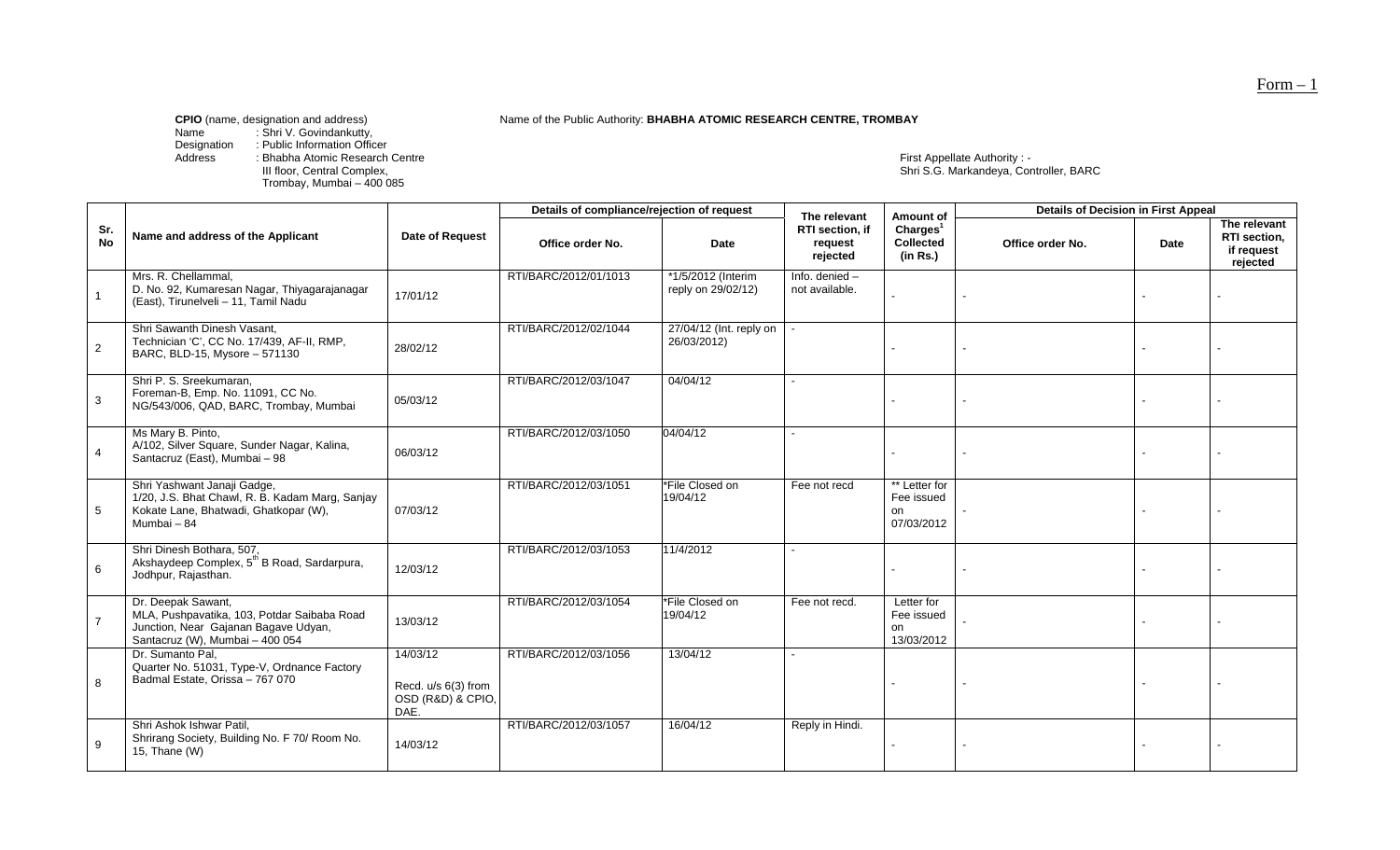|                  |                                                                                                                                         |                                                      | Details of compliance/rejection of request |                                                  | The relevant                                  | Amount of                                              | <b>Details of Decision in First Appeal</b> |          |                                                        |
|------------------|-----------------------------------------------------------------------------------------------------------------------------------------|------------------------------------------------------|--------------------------------------------|--------------------------------------------------|-----------------------------------------------|--------------------------------------------------------|--------------------------------------------|----------|--------------------------------------------------------|
| Sr.<br><b>No</b> | Name and address of the Applicant                                                                                                       | Date of Request                                      | Office order No.                           | Date                                             | <b>RTI</b> section, if<br>request<br>rejected | Charles <sup>1</sup><br><b>Collected</b><br>(in Rs.)   | Office order No.                           | Date     | The relevant<br>RTI section,<br>if request<br>rejected |
| 10 <sup>1</sup>  | Shri Shobhit Singh,<br>C/o Rameshchand Sejwal, F-8, Lado Sarai, New<br>Delhi 110030                                                     | 15/03/12                                             | RTI/BARC/2012/03/1058                      | 03/04/12                                         |                                               |                                                        |                                            |          |                                                        |
| 11               | Shri Sudhir Shringarpure,<br>A/7, Karnatak Society, Mogul Lane, Mahim,<br>Mumbai- 400 016                                               | 15/03/12                                             | RTI/BARC/2012/03/1059                      | 16/04/12                                         |                                               |                                                        |                                            |          |                                                        |
| 12               | Shri P.R. Venkatesan,<br>T/F, IC No. 5729, EDSS, PIED, IGCAR,<br>Kalpakkam, Kancheepuram Dist., Tamil Nadu -<br>603102                  | 16/03/12<br>Recd. U/s. 6(3) from<br>CAO & PIO, IGCAR | RTI/BARC/2012/03/1062                      | 11/04/12                                         |                                               | 100<br>$DC$                                            | RTI/BARC/2012/03/1062/1054                 | 04/05/12 |                                                        |
| 13               | Shri M. S. Gandle,<br>CAO, BRIT/BARC, Vashi Complex, Sector-20,<br>Vashi, Navi Mumbai - 400 705                                         | 19/03/12                                             | RTI/BARC/2012/03/1063                      | 18/04/12                                         |                                               | 12<br>DC                                               | RTI/BARC/2012/03/1063/1405                 | 14/06/12 |                                                        |
| 14               | Shri Rajendra Kumar Reddiwal,<br>T-3/38C, Anupratap Colony, Rawat Bhata, Via-<br>Kota, Rajasthan - 323307                               | 21/03/12                                             | RTI/BARC/2012/03/1064                      | 16/04/12                                         |                                               |                                                        |                                            |          |                                                        |
| 15               | Shri Ramesh Ramher,<br>Attendant/B, NG/204/1803, Medical Division,<br><b>BARC</b>                                                       | 21/03/12                                             | RTI/BARC/2012/03/1066                      | 16/04/12                                         |                                               |                                                        |                                            |          |                                                        |
| 16               | Shri Annamalai A.,<br>Tech/D, CC No. 25/235, EPSS, RMP/BARC,<br>Mysore - 571130                                                         | 22/03/12                                             | RTI/BARC/2012/03/1067                      | 09/05/12                                         |                                               | $10 + 40$<br>$\mathsf{DC}$<br>Fee recd.<br>on 10/04/12 |                                            |          |                                                        |
| 17               | Shri Harshwardhan Kumar,<br>C/o Hemant Kumar, At Bhagalpur Collectorate,<br>District General Section Bhagalpur,<br>Pin - 812001 (Bihar) | 26/03/12                                             | RTI/BARC/2012/03/1068                      | 19/04/12                                         |                                               |                                                        |                                            |          |                                                        |
| 18               | Shri Santosh Kumar Mishra,<br>10, Deepak-A, Anushaktinagar, Mumbai - 400094                                                             | 27/03/12                                             | RTI/BARC/2012/03/1069                      | 26/04/12                                         |                                               | 144<br>DC                                              | RTI/BARC/2012/03/1069/1333                 | 04/06/12 |                                                        |
| 19               | Shri Ashok Kumar P.,<br>Technician 'G', CC No. 18/402, USF/Bld 12,<br>RMP/BARC, Mysore - 571130                                         | 27/03/12                                             | RTI/BARC/2012/03/1070                      | 11/05/12<br>(Interim reply issued<br>on 27/4/12) | $\sim$                                        |                                                        |                                            |          |                                                        |
| 20               | Dr Sreeramappa,<br>Qt No. Type-IV, G-II, TAPS Colony, PO: TAPP,<br>Via-Boisar, Dist-Thane, Taluka- Palghar, Pin-<br>401504              | 30/03/12<br>Recd. from NPCIL                         | RTI/BARC/2012/03/1071                      | 16/04/12                                         |                                               |                                                        | RTI/BARC/2012/03/1071/1062                 | 07/05/12 |                                                        |
| 21               | Shri Sunil Kumar Niraj,<br>T/C, (NG/509/1425, Emp. No. 24226), ROD,<br>DHRUVA, , BARC                                                   | 30/03/12                                             | RTI/BARC/2012/03/1072                      | 13/04/12                                         |                                               |                                                        |                                            |          |                                                        |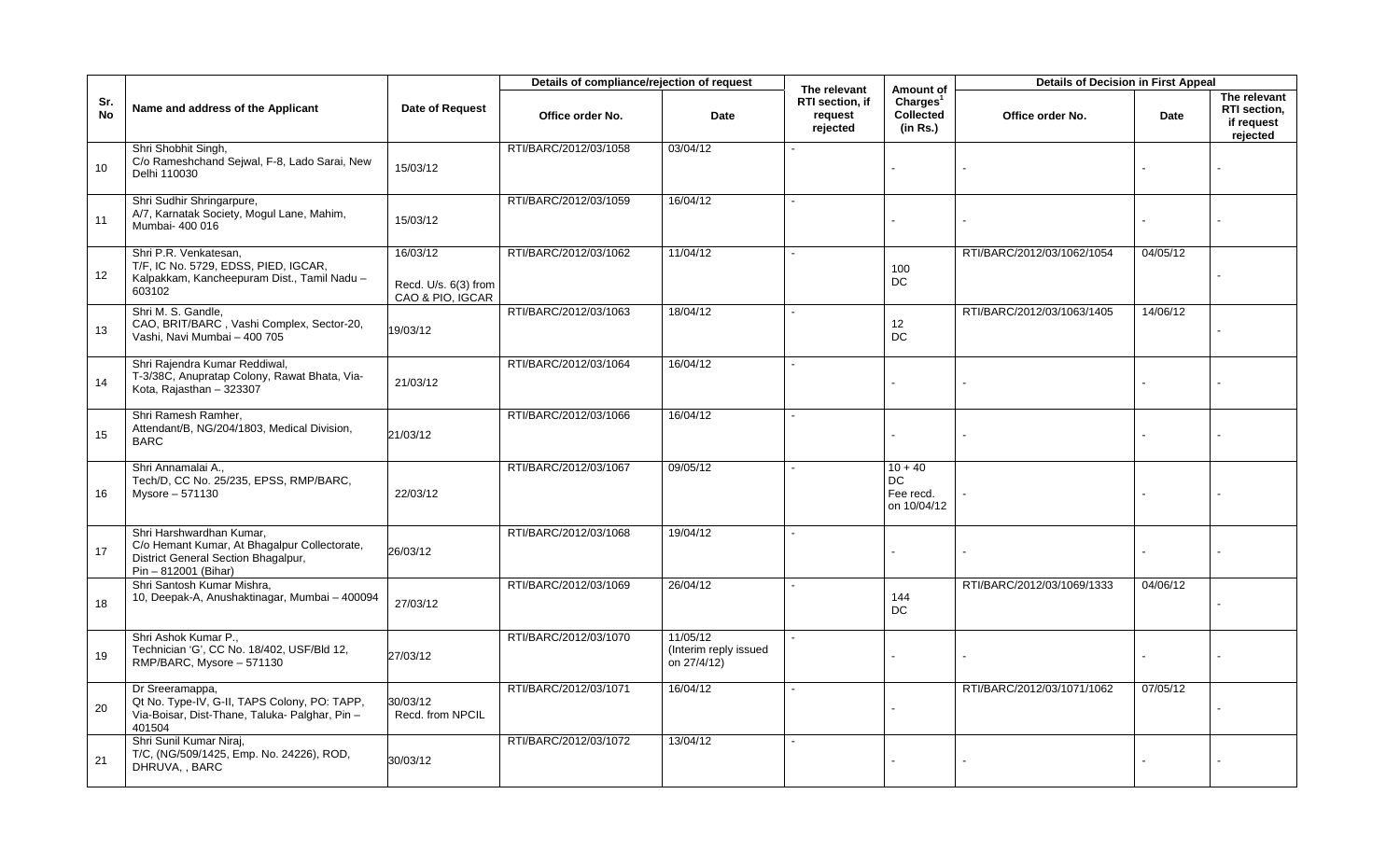|                  |                                                                                                                                                                                      |                                                                    | Details of compliance/rejection of request |                                                                                |                                                        |                                                                   | <b>Details of Decision in First Appeal</b> |          |                                                               |
|------------------|--------------------------------------------------------------------------------------------------------------------------------------------------------------------------------------|--------------------------------------------------------------------|--------------------------------------------|--------------------------------------------------------------------------------|--------------------------------------------------------|-------------------------------------------------------------------|--------------------------------------------|----------|---------------------------------------------------------------|
| Sr.<br><b>No</b> | Name and address of the Applicant                                                                                                                                                    | Date of Request                                                    | Office order No.                           | Date                                                                           | The relevant<br>RTI section, if<br>request<br>rejected | Amount of<br>Charles <sup>1</sup><br><b>Collected</b><br>(in Rs.) | Office order No.                           | Date     | The relevant<br><b>RTI</b> section.<br>if request<br>rejected |
| 22               | Shri Mujjaffar Patel,<br>28, Raja Bahadur Mansion, 8, Ambalal Doshi<br>Marg, Fort, Mumbai - 400 023                                                                                  | 04/04/12                                                           | RTI/BARC/ 2012/04/1073                     | 26/04/12                                                                       |                                                        | $10 + 16$<br>(DC)                                                 |                                            |          |                                                               |
| 23               | Shri Rathod Premlal.<br># 274, Type 'C', RMP Colony, Yelwal, Mysore -<br>571130                                                                                                      | 04/04/12<br>Recd. u/s. 6(3) from<br>OSD(R&D) & CPIO,<br><b>DAE</b> | RTI/BARC/ 2012/04/1074                     | 02/05/12                                                                       |                                                        | Paid at<br><b>DAE</b>                                             |                                            |          |                                                               |
| 24               | Smt. M. Yashoda,<br>W/o M. V. P. Rao, D. N. 2-13-9, Fish Market<br>Street, A/C Gardens, Rajahmundry - 533 101                                                                        | 09/04/12                                                           | RTI/BARC/ 2012/04/1075                     | 04/05/12                                                                       |                                                        | 10                                                                |                                            |          |                                                               |
| 25               | Shri Lalit Kumar Agarwal,<br>House No. 238, Radhey Shyam Vihar - I, Near<br>K.I.E.T, Murad Nagar - 201206 Dist. Gaziabad, U.P                                                        | 10/04/12                                                           | RTI/BARC/ 2012/04/1076                     | 02/05/12                                                                       |                                                        | 10                                                                |                                            |          |                                                               |
| 26               | Shri D. G. Juwatkar,<br>CIRUS/RRMD, BARC, Trombay,<br>Mumbai - 400 085                                                                                                               | 10/04/12                                                           | RTI/BARC/ 2012/04/1077                     | 27/04/12                                                                       | Reply issued in<br>Hindi                               | $\overline{10}$                                                   | RTI/BARC/ 2012/04/1077/1261                | 25/05/12 |                                                               |
| 27               | Shri I. S. Prakash,<br>Technician/G, PD, TSH, NG/102/3874                                                                                                                            | 11/04/12                                                           | RTI/BARC/ 2012/04/1078                     | 26/04/12                                                                       |                                                        | $\overline{10}$                                                   |                                            |          |                                                               |
| 28               | Shri Premanand Vijay Tivarkar,<br>BIT Chawl, No. 5/1/2 Dongri, Dr. Maisheri Road,<br>Chinch Bundar, Mumbai 400 009.                                                                  | 12/04/12<br>Recd. u/s 6(3) from<br>CPIO, NPCIL.                    | RTI/BARC/ 2012/04/1079                     | 11/05/12                                                                       |                                                        | Paid at<br><b>NPCIL</b>                                           |                                            |          |                                                               |
| 29               | Shri Arun Kumar,<br>A-6, Mateshwari, Ram Nagar Colony, Bhudoli<br>Road, Neem Ka Thana, Distt-Sikar, Rajasthan<br>332713                                                              | 12/04/12<br>Recd. u/s 6(3) from<br>PIO, DAE                        | RTI/BARC/ 2012/04/1080                     | 09/05/12                                                                       |                                                        | Paid at DAE<br>$*14$<br>DC.                                       |                                            |          |                                                               |
| 30               | Shri H. L. Jadhav,<br>Assitant, (CC No. NG/102/3911), Administration<br>Section - I, BARC                                                                                            | 13/04/12                                                           | RTI/BARC/ 2012/04/1081                     | 27/04/12                                                                       |                                                        | 10 <sup>°</sup>                                                   |                                            |          |                                                               |
| 31               | Dr. Prasad Ramchandra Joshi,<br>Pharmatech Consultants (Erstwhile Atreya<br>Pharamaceuticals), Shop No.1, Sukhniwas,<br>Ganpati Chowk, Agra Road, Kalyan (w) 421 301,<br>Dist. Thane | 16/04/12                                                           | RTI/BARC/ 2012/04/1082                     | $*27/04/12$<br>Transferred u/s 6(3) to<br>PIO, AERB. & PIO,<br>DAE on 10.5.12. |                                                        | 10                                                                | RTI/BARC/ 2012/04/1082/1346                | 05/06/12 |                                                               |
| 32               | Shri Rajendra Kumar Reddiwal,<br>(Emp. No. 1202049, CC No. 227/120) HWM,<br>RAPS-5&6, Rajasthan - 323307                                                                             | 16/04/12                                                           | RTI/BARC/ 2012/04/1083                     | 11/5/12                                                                        | issued in Hindi                                        | 10 <sup>1</sup>                                                   |                                            |          |                                                               |
| 33               | Shri Rajendra Madgaonkar, T/F-1, TMS, BARC<br>(CC No. NG/411/175, Emp. No. 10680)                                                                                                    | 17/04/12                                                           | RTI/BARC/ 2012/04/1084                     | 09/05/12                                                                       |                                                        | 10                                                                |                                            |          |                                                               |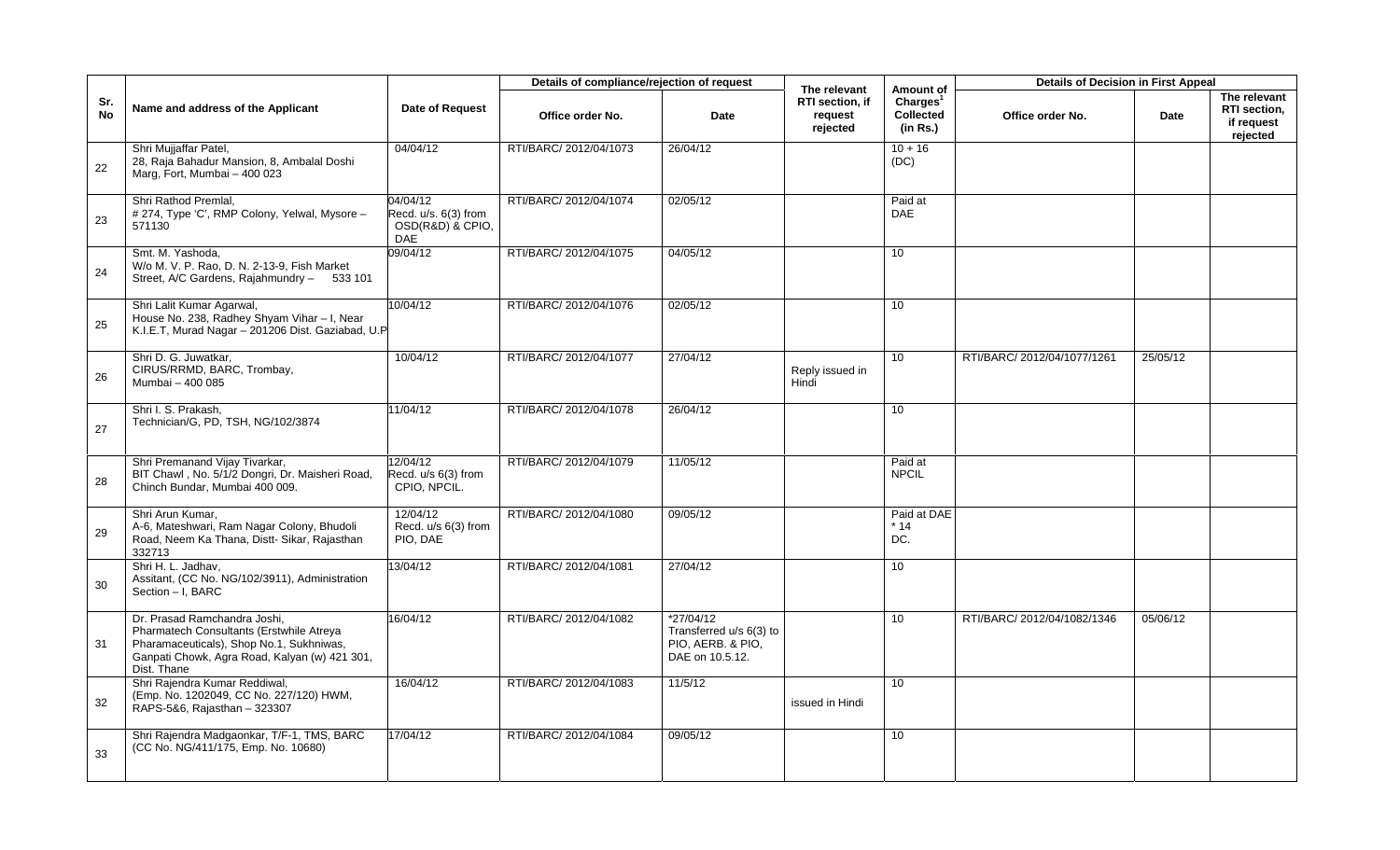|                  |                                                                                                                                             |                                                | Details of compliance/rejection of request |                                                                             | The relevant                           | Amount of                                            | <b>Details of Decision in First Appeal</b> |             |                                                        |
|------------------|---------------------------------------------------------------------------------------------------------------------------------------------|------------------------------------------------|--------------------------------------------|-----------------------------------------------------------------------------|----------------------------------------|------------------------------------------------------|--------------------------------------------|-------------|--------------------------------------------------------|
| Sr.<br><b>No</b> | Name and address of the Applicant                                                                                                           | <b>Date of Request</b>                         | Office order No.                           | Date                                                                        | RTI section, if<br>request<br>rejected | Charles <sup>1</sup><br><b>Collected</b><br>(in Rs.) | Office order No.                           | <b>Date</b> | The relevant<br>RTI section,<br>if request<br>rejected |
| 34               | Shri Tapan K.Mahapatra, C/o.S.K.Bera, 11,<br>Panchanantala Byelane, Po. Balgharia, Kolkata-<br>700056West Bengal                            | 17/04/12                                       | RTI/BARC/ 2012/04/1085                     | 09/05/12                                                                    |                                        | $10 + 100$ DC                                        |                                            |             |                                                        |
| 35               | Shri S. D. Phene, F-2. C-2, Sector 9, Vashj, Navi<br>Mumbai - 400 703                                                                       | 17/04/12                                       | RTI/BARC/ 2012/04/1086                     | 14/05/12                                                                    |                                        | 10                                                   |                                            |             |                                                        |
| 36               | Shri Debashish Dutta, SO/D, Van de Graff Bldg.<br>IADD, Physics Group, BARC, Trombay, Mumbai-<br>400 085.                                   | 17/04/12                                       | RTI/BARC/ 2012/04/1087                     | 16/05/12<br>*24/05/12 Trd. to PIO,<br>DAE point no. 2.                      |                                        | 10 <sup>1</sup>                                      | RTI/BARC/ 2012/04/1087/1347                | 05/06/12    |                                                        |
| 37               | Shri Sandip Madhukar Patil, Shop. No. 4,<br>Rastrawadi Karyalaya, Patel Chawl, Service Road,<br>Jayhind Nagar, Khar (E), Mumbai - 51        | 18/04/12                                       | RTI/BARC/ 2012/04/1088                     | $*23/04/12$<br>Transfered to PIO.<br>BRIT and PIO, DPS                      |                                        | 10 <sup>1</sup>                                      |                                            |             |                                                        |
| 38               | Shri Gaddam Ramesh, D-3-1/1, HWP colony,<br>Aswapuram - 507116, Khammam District, Andhra<br>Pradesh                                         | 18/04/12<br>Recd. u/s 6(3) from<br>PIO, DAE    | RTI/BARC/ 2012/04/1089                     | 11/05/12                                                                    |                                        | Paid at<br><b>DAE</b>                                |                                            |             |                                                        |
| 39               | Shri G. Rambabu, NG/401/931, Emp. No. 22305,<br>A&CED, BARC                                                                                 | 19/04/12                                       | RTI/BARC/ 2012/04/1090                     | 18/05/12                                                                    |                                        | 10                                                   |                                            |             |                                                        |
| 40               | Shri Satyajeet Sangavkar, O-104, G+3 Haware<br>Vrudavan CHS, Sector 9, Plot No. 52, Khanda<br>colony, New Panvel, Raigad, Pin - 410 206     | 20/04/12                                       | RTI/BARC/ 2012/04/1091                     | 08/05/12                                                                    |                                        | 10                                                   |                                            |             |                                                        |
| 41               | Shri K. K. Awasthi, 97/16, BARC Staff Colony,<br>Boisar (W), Post - TAPP, Thane - 401504                                                    | 23/04/12                                       | RTI/BARC/ 2012/04/1092                     | *2/5/2012<br>Transferred to PIO,<br>DAE, Mumbai                             |                                        | 10                                                   |                                            |             |                                                        |
| 42               | Shri K. K. Awasthi, 97/16, BARC Staff Colony,<br>Boisar (W), Post - TAPP, Thane - 401504                                                    | 23/04/12                                       | RTI/BARC/ 2012/04/1093                     | 09/05/12                                                                    |                                        | 10+100 DC                                            |                                            |             |                                                        |
| 43               | Dr.Sreeramappa, Type-IV, G-II, TAPS Colony,<br>PO-TAPP, Via-Boisar, ,Tal- Palghar, Distt.Thane-<br>401 504,                                 | 23/04/12                                       | RTI/BARC/ 2012/04/1094                     | 16/05/12                                                                    |                                        | 10                                                   |                                            |             |                                                        |
| 44               | Shri Raj Kumar Singh, General Secretary, ASA<br>RR Site, A-9, Anu chhaya Colony, Rawatbhata -<br>323307                                     | 23/04/12<br>Recd. u/s 6(3) from<br>CPIO, NPCIL | RTI/BARC/ 2012/04/1095                     | 10/5/12                                                                     |                                        | Paid at<br><b>NPCIL</b><br>$108*$<br>$DC$            |                                            |             |                                                        |
| 45               | Shri Satyajeet B.Sagavkar,<br>Plot No.52, Sector-9, V-104, G+3 Haware<br>Vrundavan CHS, Khanda Colony, New Panvel,<br>Distt.Raigad-410 206. | 26/04/12                                       | RTI/BARC/ 2012/04/1096                     | $*2/5/12$<br>Transferred to PIO.<br>AEES, Western Sector<br>Anushakti Nagar |                                        | 10                                                   |                                            |             |                                                        |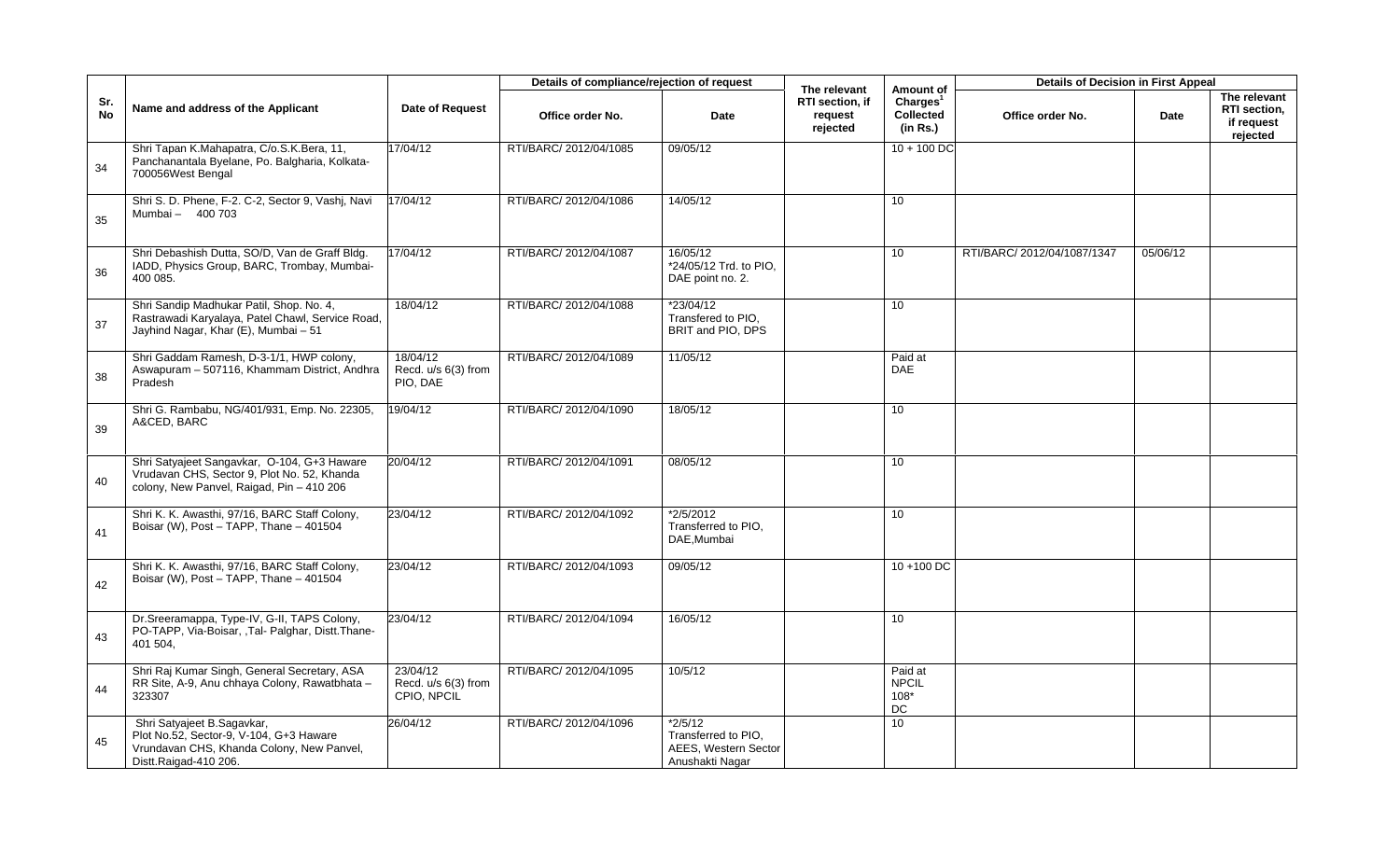|                  |                                                                                                                                         |                 | Details of compliance/rejection of request |          | The relevant                           | Amount of                                            | <b>Details of Decision in First Appeal</b> |           |                                                        |
|------------------|-----------------------------------------------------------------------------------------------------------------------------------------|-----------------|--------------------------------------------|----------|----------------------------------------|------------------------------------------------------|--------------------------------------------|-----------|--------------------------------------------------------|
| Sr.<br><b>No</b> | Name and address of the Applicant                                                                                                       | Date of Request | Office order No.                           | Date     | RTI section, if<br>request<br>rejected | Charles <sup>1</sup><br><b>Collected</b><br>(in Rs.) | Office order No.                           | Date      | The relevant<br>RTI section,<br>if request<br>rejected |
| 46               | Shri N. Veerabahu<br>EISD, South Site, BARC, Trombay,<br>Mumbai - 400 085.                                                              | 26/04/12        | RTI/BARC/ 2012/04/1097                     | 21/05/12 |                                        | 10 <sup>1</sup>                                      |                                            |           |                                                        |
| 47               | Shri N. Veerabahu<br>EISD, South Site, BARC, Trombay,<br>Mumbai - 400 085.                                                              | 26/04/12        | RTI/BARC/ 2012/04/1098                     | 22/05/12 |                                        | 10 <sup>1</sup>                                      |                                            |           |                                                        |
| 48               | Shri N. Veerabahu<br>EISD, South Site, BARC, Trombay<br>Mumbai - 400 085                                                                | 26/04/12        | RTI/BARC/ 2012/04/1099                     | 23/05/12 |                                        | 10                                                   |                                            |           |                                                        |
| 49               | Shri Benny Sebastian<br>Foreman B, QAD/BARC                                                                                             | 26/04/12        | RTI/BARC/ 2012/04/1100                     | 18/05/12 |                                        | 10 <sup>1</sup>                                      |                                            |           |                                                        |
| 50               | Shri Arun Kumar<br>A-6, Mateshwar, Ram Nagar Colony, Bhudoli<br>Road, Neem Ka Thana<br>Dt-Sikar, Rajasthan-332 713                      | 27/4/2012       | RTI/BARC/2012//04/1101                     | 21/05/12 |                                        | 10                                                   |                                            |           |                                                        |
| 51               | Dr. S. Rathore<br>150/8, Shiprapath, Mansarovar, Jaipur<br>Rajasthan 302 020                                                            | 27/4/2012       | RTI/BARC/2012//04/1102                     | 25/05/12 |                                        | 10 <sup>1</sup>                                      | RTI/BARC/2012//04/1102/1601                | 04//07/12 |                                                        |
| 52               | Shri Anandan U.<br># 69, Nethravathi, RMP Colony, Yelwala<br>MYSORE 571 130                                                             | 1/5/2012        | RTI/BARC/2012//05/1103                     | 25/05/12 |                                        | 10                                                   |                                            |           |                                                        |
| 53               | Shri P. N. Verma, Lucky Nivas, Plot No. 21,<br>Zalarbawri Charbhuja, Bargatnagar, Chittorgarh,<br>Rajasthan - 323 307                   | 1/5/2012        | RTI/BARC/2012//05/1104                     | 31/05/12 | Issued in Hind                         | 10                                                   |                                            |           |                                                        |
| 54               | Rivaz Ali<br>T-2/100, Anudeep Colony, Rawatbhata-323307                                                                                 | 1/5/2012        | RTI/BARC/2012//05/1105                     | 23/05/12 |                                        | 10 <sup>1</sup>                                      |                                            |           |                                                        |
| 55               | Shri Ashok Ishwar Patil, Shrirang Society,<br>Building No. F 70/ Room No. 15, Thane (W)                                                 | 1/5/2012        | RTI/BARC/2012//05/1106                     | 29/05/12 |                                        | $10+14$ DC                                           |                                            |           |                                                        |
| 56               | Shri Sanjay S. Kojrekar, Abhyudaya Co-op. Bank<br>Ltd., Unit No.2, Silver Harmony, New Maneklal<br>Estate, Ghatkopar(W), Mumbai-400086. | 8/5/2012        | RTI/BARC/2012//05/1107                     | 08/06/12 |                                        | $10*$<br>*Fee recd on<br>5.6.12.                     |                                            |           |                                                        |
| 57               | Shri V.Nellaiappan Stenographer Grade I, IC<br>NO.267, DAE Hospital,<br>Kalpakkam- 603 102, Tamil Nadu.                                 | 8/5/2012        | RTI/BARC/2012/05/1108                      | 21/05/12 |                                        | 10                                                   |                                            |           |                                                        |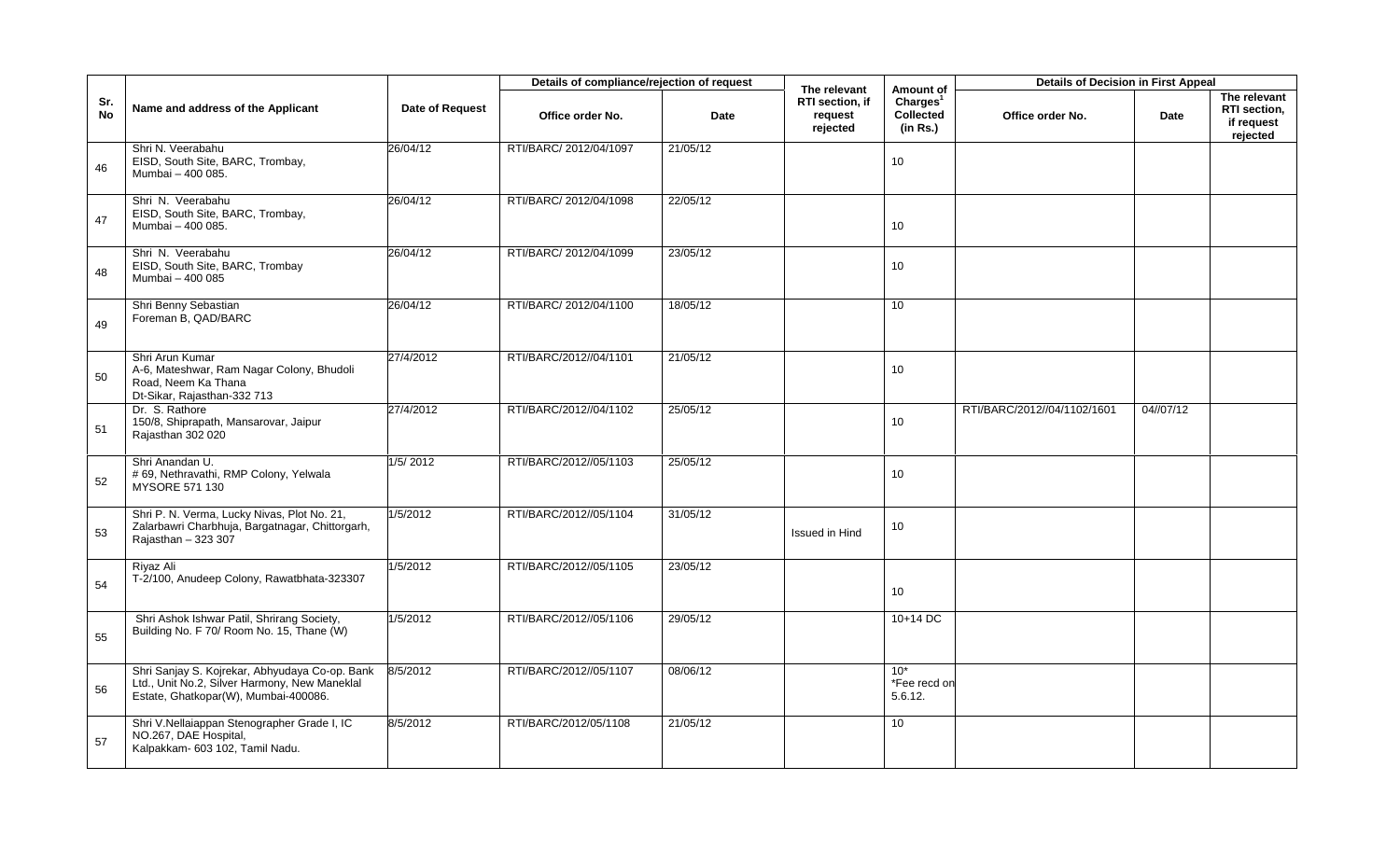|                  |                                                                                                                                           |                                                     | Details of compliance/rejection of request |          | The relevant                           | Amount of                                            | <b>Details of Decision in First Appeal</b> |          |                                                        |
|------------------|-------------------------------------------------------------------------------------------------------------------------------------------|-----------------------------------------------------|--------------------------------------------|----------|----------------------------------------|------------------------------------------------------|--------------------------------------------|----------|--------------------------------------------------------|
| Sr.<br><b>No</b> | Name and address of the Applicant                                                                                                         | Date of Request                                     | Office order No.                           | Date     | RTI section, if<br>request<br>rejected | Charles <sup>1</sup><br><b>Collected</b><br>(in Rs.) | Office order No.                           | Date     | The relevant<br>RTI section,<br>if request<br>rejected |
| 58               | Shri D. G. Juwatkar, CIRUS/RRMD, BARC,<br>Trombay, Mumbai - 400 085                                                                       | 4/5/2012                                            | RTI/BARC/2012/05/1109                      | 01/06/12 |                                        | $10 + 26$<br>DC                                      |                                            |          |                                                        |
| 59               | Shri S.K. Sharma, Addl.Chief Engineer(RAS),<br>Procurement, NPCIL, Anushakti Nagar, Mumbai-<br>400094.                                    | 9/5/2012<br>Recd. u/s 6(3) from<br>CPIO, NPCIL.     | RTI/BARC/2012/05/1110                      | 01/06/12 |                                        | Paid at<br><b>NPCIL</b>                              |                                            |          |                                                        |
| 60               | Shri Vikas K. Telang,<br>B-32-5, Kendriya Vihar, Sector-11, Kharghar, Navi<br>Mumbai - 410210                                             | 9/5/2012                                            | RTI/BARC/2012/05/1111                      | 31/05/12 |                                        | 10 <sup>1</sup>                                      |                                            |          |                                                        |
| 61               | Shri Ananda K.N., Jt.Secretary, AEEEA/RM &<br>Work Asstt./B, MQF/Bldg. 15, RMP/BARC,<br>MYSORE-571 130.                                   | 9/5/2012                                            | RTI/BARC/2012/05/1112                      | 07/06/12 |                                        | $10 + 40$ DC                                         |                                            |          |                                                        |
| 62               | Shri P.Y. Bhosale, SA/F, ROD/P4, BARC, Mumbai-<br>400085.                                                                                 | 10/5/2012                                           | RTI/BARC/2012/05/1113                      | 01/06/12 |                                        | $10 + 20$ DC.                                        | RTI/BARC/2012/05/1113/1769                 | 20/07/12 |                                                        |
| 63               | Shri Satyajeet B.Sagavkar, Plot No.52, Sector-9,<br>V-104. G+3 Haware Vrundavan CHS. Khanda<br>Colony, New Panvel, Distt.Raigad-410 206.  | 11/5/2012                                           | RTI/BARC/2012/05/1114                      | 25/05/12 |                                        | 10 <sup>1</sup>                                      |                                            |          |                                                        |
| 64               | Ms.Raj Lakshmi Tiwari, R2-57A Palam Vihar,<br>Dwarka, Sector-6, New Delhi-110075                                                          | 14/5/2012                                           | RTI/BARC/2012/05/1115                      | 05/06/12 |                                        | 10 <sup>°</sup>                                      | RTI/BARC/2012/05/1115/1617                 | 06/07/12 |                                                        |
| 65               | Shri T. Arivalagan, AMD/ DAE, Camp:M.C. Palle<br>Prospect, P.O.: Vemula, Dt.Cuddapah, Andhra<br>Pradesh - 516 390.                        | 14/5/2012<br>Recd. u/s 6(3) from<br>OSD & PIO, DAE. | RTI/BARC/2012/05/1116                      | 05/06/12 |                                        | Paid at<br>DAE.                                      | RTI/BARC/2012/05/1116/1748                 | 18/07/12 |                                                        |
| 66               | Shri U.M. Taranath, 368,<br>Annapoorneshwarinilaya, 6 <sup>th</sup> A Cross,<br>Channammakareachkut, BSK 3rd Stg., Bangalore-<br>560 085. | 14/5/2012<br>Recd. u/s 6(3) from<br>APIO, DPS.      | RTI/BARC/2012/05/1117                      | 28/05/12 |                                        | 10                                                   |                                            |          |                                                        |
| 67               | Shri Ramakanta Nayak, Institute of Physics, PO-<br>Sainik School, Bhubaneswar-751005.                                                     | 14/5/2012                                           | RTI/BARC/2012/05/1118                      | 21/05/12 |                                        | 10 <sup>°</sup>                                      |                                            |          |                                                        |
| 68               | Shri Satya Prakash, NG/102/3926, IF3, BARC,<br>Trombay, Mumbai-400085.                                                                    | 15/5/2012                                           | RTI/BARC/2012/05/1119                      | 06/06/12 | Reply issued in<br>Hindi.              | 10 <sup>1</sup>                                      |                                            |          |                                                        |
| 69               | Shri Ashok K.Ranade, 813, Nilgiri, Anushakti<br>Nagar, Mumbai-400094.                                                                     | 15/5/2012                                           | RTI/BARC/2012/05/1120                      | 25/05/12 |                                        | 10                                                   |                                            |          |                                                        |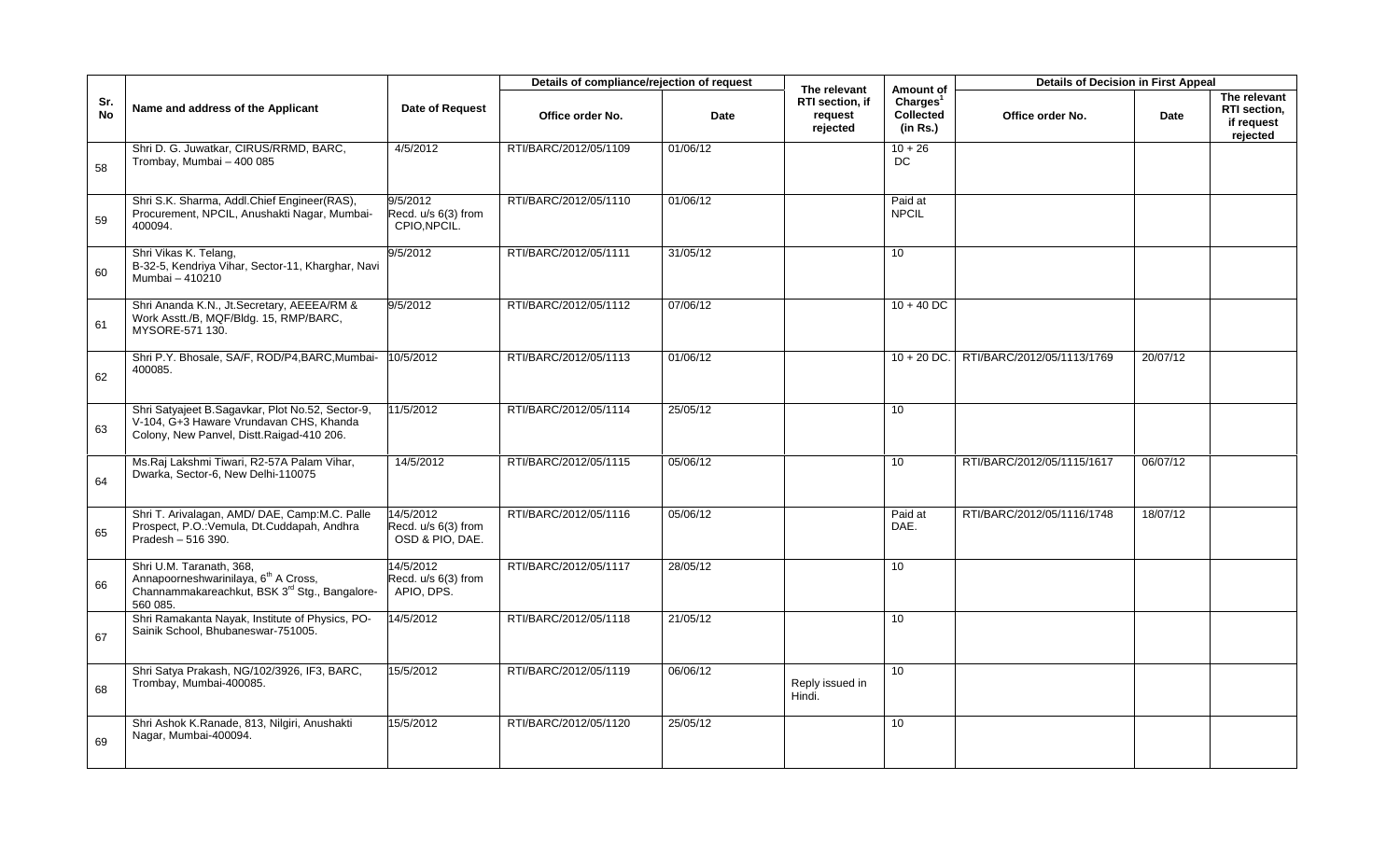|                  |                                                                                                                                                              |                 | Details of compliance/rejection of request |             | The relevant                           | Amount of                                            | <b>Details of Decision in First Appeal</b> |             |                                                        |
|------------------|--------------------------------------------------------------------------------------------------------------------------------------------------------------|-----------------|--------------------------------------------|-------------|----------------------------------------|------------------------------------------------------|--------------------------------------------|-------------|--------------------------------------------------------|
| Sr.<br><b>No</b> | Name and address of the Applicant                                                                                                                            | Date of Request | Office order No.                           | Date        | RTI section, if<br>request<br>rejected | Charles <sup>1</sup><br><b>Collected</b><br>(in Rs.) | Office order No.                           | <b>Date</b> | The relevant<br>RTI section,<br>if request<br>rejected |
| 70               | Shri Sumit Kumar, C/0.Purshottam Goyel, 2 UA,<br>Jawahar Nagar, Delhi-110007.                                                                                | 15/5/2012       | RTI/BARC/2012/05/1121                      | 07/06/12    |                                        | 10 <sup>°</sup>                                      |                                            |             |                                                        |
| 71               | Shri Dhiraj Kumar, Shri Nirmal K. Gupta, Room<br>No.141, Hostel No.4, Bhagalpur College of Engg.,<br>Sabour, Pin-8131210, Bihar.                             | 18/05/12        | RTI/BARC/ 2012/05/1122                     | 14/06/12    |                                        | 10                                                   |                                            |             |                                                        |
| 72               | Shri Aurn Kumar Agrahari, C/o Aman Singh, F-<br>58/A, room No. 13, Katwaria Sarai, New Delhi -<br>110016                                                     | 21/05/12        | RTI/BARC/ 2012/05/1123                     | 13/06/12    |                                        | 10 <sup>°</sup>                                      |                                            |             |                                                        |
| 73               | Shri S.P. Bhaisare, DCFO, Heavy Water Plant,<br>Manuguru, Distt. Kammam, A.P.-507 116.                                                                       | 21/05/12        | RTI/BARC/ 2012/05/1124                     | 06/06/12    |                                        | 10 <sup>°</sup>                                      | RTI/BARC/ 2012/05/1124/2059                | 03/08/12    |                                                        |
| 74               | Shri Sanjay K. Mali, C/o.Suresh Singh, 127/9-B,<br>Room No.7, Kishangarh, Vasant Kunj, New Delhi-<br>110070.                                                 | 22/05/12        | RTI/BARC/ 2012/05/1125                     | 13/06/12    |                                        | 10 <sup>°</sup>                                      |                                            |             |                                                        |
| 75               | Shri P. H. Thyagaraju, UED/BARC                                                                                                                              | 24/05/12        | RTI/BARC/ 2012/05/1126                     | *22/06/12   | Information<br>denied u/s.<br>8(1)(a)  | 10 <sup>1</sup>                                      |                                            |             |                                                        |
| 76               | Shri P. H. Thyagaraju, UED/BARC                                                                                                                              | 24/05/12        | RTI/BARC/ 2012/05/1127                     | 15/06/12    |                                        | 10 <sup>°</sup>                                      |                                            |             |                                                        |
| 77               | Shri Krishan Mohan Tiwari, Asst. Manager, SBI<br>Bangarupolieum, Chittoor, Andhra Pradesh, Pin-<br>517416                                                    | 24/05/12        | RTI/BARC/ 2012/05/1128                     | 07/06/12    |                                        | 10 <sup>1</sup>                                      | RTI/BARC/ 2012/05/1128/1724                | 16/07/12    |                                                        |
| 78               | Shri Syed Nomaan Ahmed, F No. 201, H. No. 12-2-25/05/12<br>823/B/55, IT Colony, Mehdipatnam, Hyderabad 500<br>028, Andhra Pradesh                            |                 | RTI/BARC/ 2012/05/1129                     | 22/06/12    |                                        | 10                                                   |                                            |             |                                                        |
| 79               | Shri Prabha Shankar Sinha, S/o U S P Sinha,<br>Mangal Bhawan Suryapuri Hesal, PO - Hehal,<br>Ranchi - 834005, Jharkhand                                      | 25/05/12        | RTI/BARC/ 2012/05/1130                     | 13/06/12    |                                        | 10 <sup>°</sup>                                      | RTI/BARC/2012/05/1130/1830                 | 25/07/12    |                                                        |
| 80               | Ms Preeti Singh, C/o Sardar Trilochan Singh,<br>House No. 37, Ber sarai (IInd floor, first room),<br>Opposite to old JNU Campus, Hauzkhar, New<br>$Delhi-16$ | 25/05/12        | RTI/BARC/ 2012/05/1131                     | $*05/07/12$ | File closed.                           | * Fee not<br>recd.                                   |                                            |             |                                                        |
| 81               | Shri N. K. Sharma, RB&HSD, BMG, Trombay,<br>Mumbai - 400 085                                                                                                 | 28/05/12        | RTI/BARC/ 2012/05/1132                     | 22/06/12    |                                        | $10 + 1106$<br>DC                                    |                                            |             |                                                        |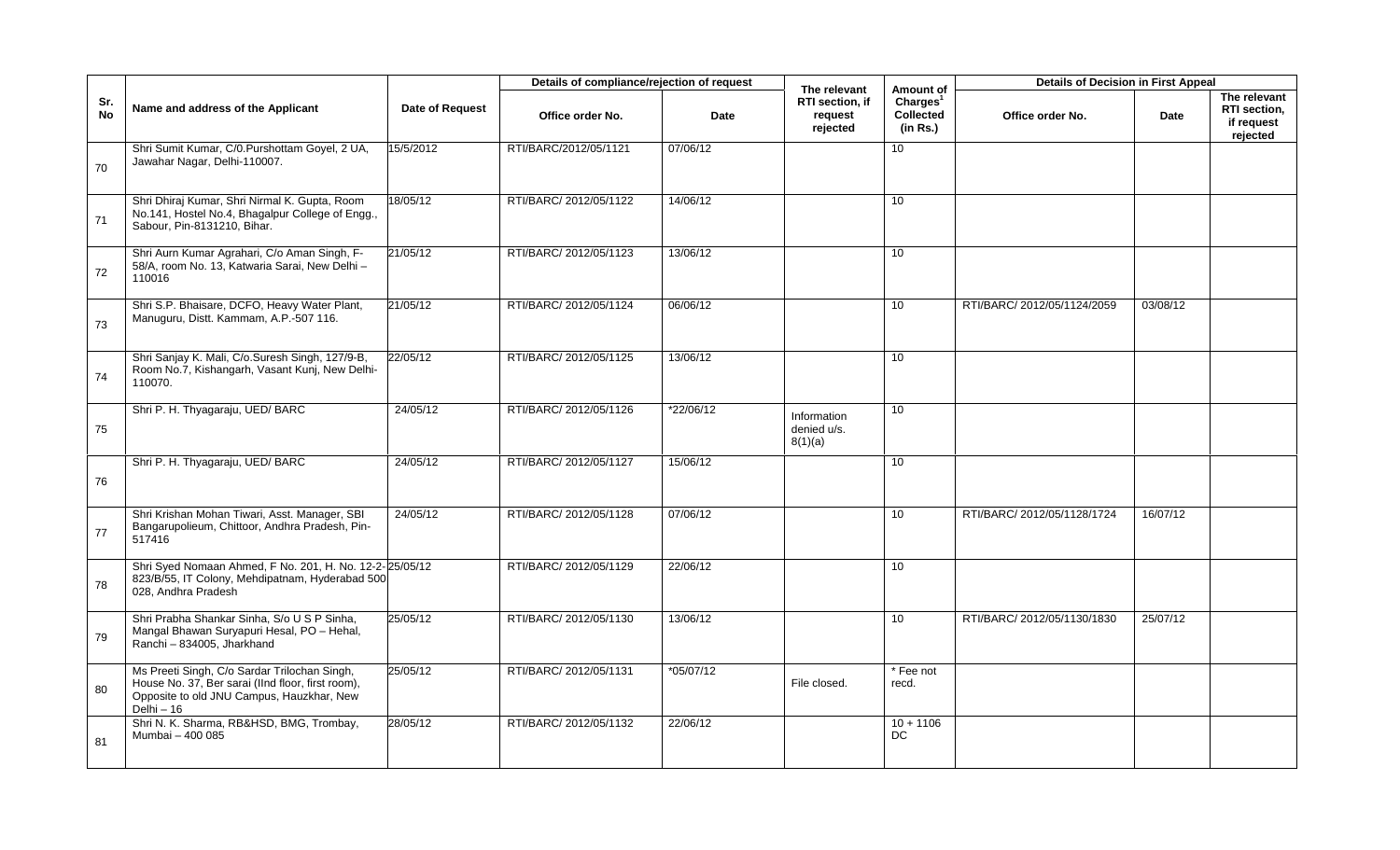|                  |                                                                                                                                                       |                                                     | Details of compliance/rejection of request |                        | The relevant                           | Amount of                                            | <b>Details of Decision in First Appeal</b> |             |                                                        |
|------------------|-------------------------------------------------------------------------------------------------------------------------------------------------------|-----------------------------------------------------|--------------------------------------------|------------------------|----------------------------------------|------------------------------------------------------|--------------------------------------------|-------------|--------------------------------------------------------|
| Sr.<br><b>No</b> | Name and address of the Applicant                                                                                                                     | <b>Date of Request</b>                              | Office order No.                           | Date                   | RTI section, if<br>request<br>rejected | Charges <sup>1</sup><br><b>Collected</b><br>(in Rs.) | Office order No.                           | <b>Date</b> | The relevant<br>RTI section,<br>if request<br>rejected |
| 82               | Shri R. S. Ram, SG, Security Section, North Gate,<br>BARC, Trombay, Mumbai-85                                                                         | 29/05/12                                            | RTI/BARC/ 2012/05/1133                     | 28/06/12               |                                        | $10 + 26 +$<br>89 DC                                 | RTI/BARC/ 2012/05/1133/2313                | 07/09/12    |                                                        |
| 83               | Shri Gopal Kriplani, 124-A Geeta Nagar, Near<br>Padmavati Colony, Indore-452 001 (MP)                                                                 | 29/05/12<br>Recd. U/s. 6 (3) from<br>CAO&PIO, RRCAT | RTI/BARC/ 2012/05/1134                     | 13/06/12               |                                        | * Paid at<br><b>RRCAT</b>                            |                                            |             |                                                        |
| 84               | Shri Atul Kumar, New Ashok Nagar, A-163, Illrd<br>Floor. New Delhi -110096                                                                            | 29/05/12                                            | RTI/BARC/ 2012/05/1135                     | 13/06/12               |                                        | 10 <sup>°</sup>                                      |                                            |             |                                                        |
| 85               | Shri Umesh Kumar C/o Abhishek Thakur,<br>Diamond Lodge, Vill- M. Sangti, Summer Hill<br>Shimla - 171005(HP)                                           | 29/05/12                                            | RTI/BARC/ 2012/05/1136                     | 15/06/12               |                                        | 10                                                   |                                            |             |                                                        |
| 86               | Ms Rupali Tukaram Lalpotu, C-21/1, TAPS 1 & 2<br>colony, Tal. Palghar, via Boisar, Thane - 401504                                                     | 01/06/12                                            | RTI/BARC/ 2012/06/1137                     | 18/06/12               |                                        | 10                                                   |                                            |             |                                                        |
| 87               | Shri Santosh V. Lakham, Flat No. 39, Bldg. no. E-<br>6, Shahu Nagar, Mahim (E), Mumbai - 400 017                                                      | 05/06/12                                            | RTI/BARC/ 2012/06/1138                     | 14/06/12               |                                        | 10                                                   |                                            |             |                                                        |
| 88               | Shri Umesh Pandey, Plot No. 88, Sector-2,<br>Koparkhairane, Navi Mumbai - 400 709                                                                     | 05/06/12                                            | RTI/BARC/ 2012/06/1139                     | 25/06/12               |                                        | 10                                                   |                                            |             |                                                        |
| 89               | Shri Debashish Dutta, Van De Graaff Building,<br>LEHIPA Proj. - Physics Group, Ion Accelerator<br>Development Division, BARC, Trombay, Mumbai<br>- 85 | 05/06/12                                            | RTI/BARC/ 2012/06/1140                     | 04/07/12               |                                        | 10                                                   | RTI/BARC/ 2012/06/1140/1874                | 27/07/12    |                                                        |
| 90               | Shri Akash Mukherjee, C/o Ratan Mukherjee, 42,<br>Nivedita Sarani, East Tentulberia, P.O.<br>Panchpota, Garia, Kolkata - 700 152                      | 05/06/12                                            | RTI/BARC/ 2012/06/1141                     | 20/06/12               |                                        | 10                                                   |                                            |             |                                                        |
| 91               | Ms. Snigdha Rani Meher, Sri Sai Ladies Hostel,<br>B.S.R. Nilayam, B-118, 8-3-222/B/46,<br>Madhuranagar, Hyderabad - 500 038                           | 05/06/12                                            | RTI/BARC/ 2012/06/1142                     | File closed on 5/07/12 |                                        | * Fee not<br>recd.                                   |                                            |             |                                                        |
| 92               | Shri Ravikant Rao, Ahinsa Circle, Behind Javara<br>Samiti, Kota Barrier, Rawatbhata, Zilla-<br>Chittorgarh, Rajasthan                                 | 06/06/12                                            | RTI/BARC/ 2012/06/1143                     | 05/07/12               | Reply issued in<br>Hindi.              |                                                      | Paid at DAE   RTI/BARC/ 2012/06/1143/1772  | 20/07/12    |                                                        |
| 93               | Shri Suraj Mishra, W-18, 1 <sup>st</sup> Floor, Sector 12,<br>NOIDA, G.B. Nagar, Uttar Pradesh -201 301.                                              | 06/06/12                                            | RTI/BARC/ 2012/06/1144                     | 20/06/12               |                                        | 10                                                   |                                            |             |                                                        |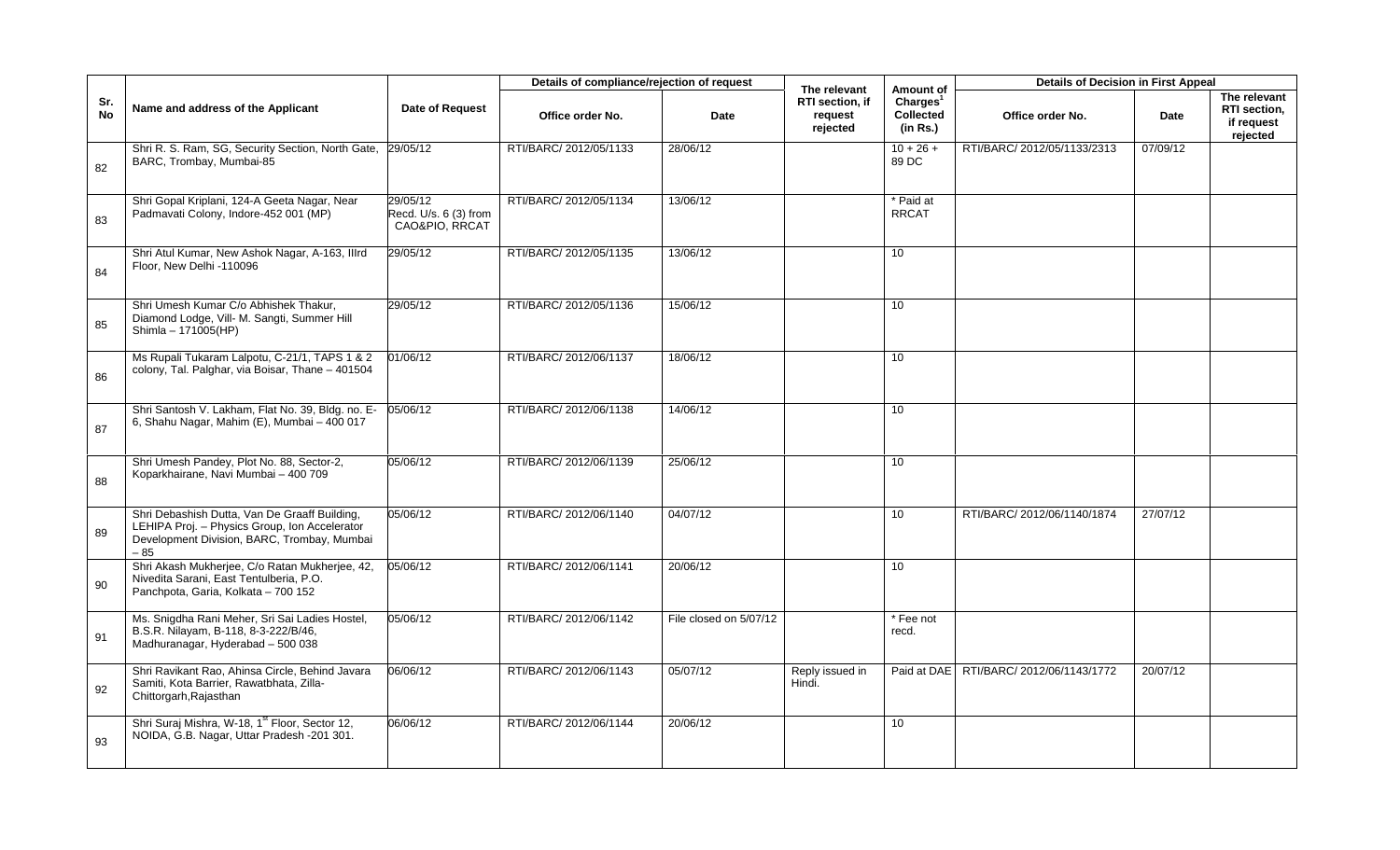|                  |                                                                                                                                   |                                                                     | Details of compliance/rejection of request |                                                   |                                                        | Amount of                                     | <b>Details of Decision in First Appeal</b> |          |                                                        |
|------------------|-----------------------------------------------------------------------------------------------------------------------------------|---------------------------------------------------------------------|--------------------------------------------|---------------------------------------------------|--------------------------------------------------------|-----------------------------------------------|--------------------------------------------|----------|--------------------------------------------------------|
| Sr.<br><b>No</b> | Name and address of the Applicant                                                                                                 | Date of Request                                                     | Office order No.                           | Date                                              | The relevant<br>RTI section, if<br>request<br>rejected | Charles <sup>1</sup><br>Collected<br>(in Rs.) | Office order No.                           | Date     | The relevant<br>RTI section,<br>if request<br>rejected |
| 94               | Shri Sushil Kumar, W-18, 1 <sup>st</sup> Floor, Sector 12,<br>NOIDA, G.B. Nagar, Uttar Pradesh -201 301.                          | 06/06/12                                                            | RTI/BARC/ 2012/06/1145                     | 19/06/12                                          |                                                        | 10                                            |                                            |          |                                                        |
| 95               | Shri Gaddam Ramesh, D-3-1/1, HWP colony,<br>Aswapuram - 507116, Khammam District, AP                                              | 06/06/12                                                            | RTI/BARC/ 2012/06/1146                     | 26/06/12                                          |                                                        | 10                                            |                                            |          |                                                        |
| 96               | Shri Khelendra Agarwal, 1/1228, Malviya Nagar,<br>Jaipur - 3020171, Rahasthan                                                     | 07/06/12                                                            | RTI/BARC/ 2012/06/1147                     | 22/06/12                                          | Reply issued in<br>Hindi.                              | 10                                            |                                            |          |                                                        |
| 97               | Shri Hari Om, 489, Sector-7, Pushp Vihar, New<br>Delhi - 110017                                                                   | 07/06/12<br>Recd. U/s Section 6(3)<br>from PIO, DAE.                | RTI/BARC/ 2012/06/1148                     | 04/07/12                                          |                                                        | * Paid at<br><b>DAE</b>                       |                                            |          |                                                        |
| 98               | Shri Depanshu Upadhyay, C/o. Upadhyay<br>Genl.Store, 247-A/6-J/1 Om Gayatri Nagar, Po-<br>Teliarganj, Allahabad-211004.           | 08/06/12                                                            | RTI/BARC/ 2012/06/1149                     | 19/06/12                                          |                                                        | 10                                            |                                            |          |                                                        |
| 99               | Shri J. K. Mittal, 28, Parmanu Nagar, CAT-RAU<br>Road, Indore - 452013                                                            | 12/06/12<br>Recd/ U/s Section 6(3)<br>from US(R&D-I),<br><b>DAE</b> | RTI/BARC/ 2012/06/1150                     | 12/07/12                                          |                                                        | * Paid at<br><b>DAE</b>                       |                                            |          |                                                        |
| 100              | Shri N. K. Rai, DRX-08, Sai Parisar, Rajendra<br>Nagar Duplex, Indore - 452012 (MP)                                               | 2.06.12                                                             | RTI/BARC/ 2012/06/1151                     | 17/07/12<br>(Interim reply issued<br>on 11/07/12) |                                                        | 10 <sup>1</sup>                               | RTI/BARC/ 2012/06/1151/2195                | 23/08/12 |                                                        |
| 101              | Shri M.C. Goel, Secretary, BARCOA & SO/E, 1-<br>346-S, Mod. Lab, BARC, Trombay, Mumbai - 400<br>085                               | 13.06.12                                                            | RTI/BARC/ 2012/06/1152                     | 15/06/12                                          |                                                        | $10 + 30$ DC                                  |                                            |          |                                                        |
| 102              | Shri Vikas K. Telang, B 32-5, Kendriya Vihar,<br>Sector 11, Kharghar, Navi Mumbai - 410 210                                       | 15.06.12                                                            | RTI/BARC/ 2012/06/1153                     | 22/06/12                                          |                                                        | 10 <sup>°</sup>                               |                                            |          |                                                        |
| 103              | Shri Vikas K. Telang, B 32-5, Kendriya Vihar,<br>Sector 11, Kharghar, Navi Mumbai - 410 210                                       | 15.06.12                                                            | RTI/BARC/ 2012/06/1154                     | 03/07/12                                          |                                                        | 10                                            |                                            |          |                                                        |
| 104              | Shri Vikas K. Telang, B 32-5, Kendriya Vihar,<br>Sector 11, Kharghar, Navi Mumbai - 410 210                                       | 15.06.12                                                            | RTI/BARC/ 2012/06/1155                     | 03/07/12                                          |                                                        | 10                                            |                                            |          |                                                        |
| 105              | Shri Sujeet Kumar, S/o Ram Awadhesh Sah,<br>Vill+Po+PS - Dhirara, Dist. Rohtas (Bihar), Near<br>Block Bazar Road,<br>Pin - 802213 | 19.06.12                                                            | RTI/BARC/ 2012/06/1156                     | 04/07/12                                          |                                                        | 10                                            |                                            |          |                                                        |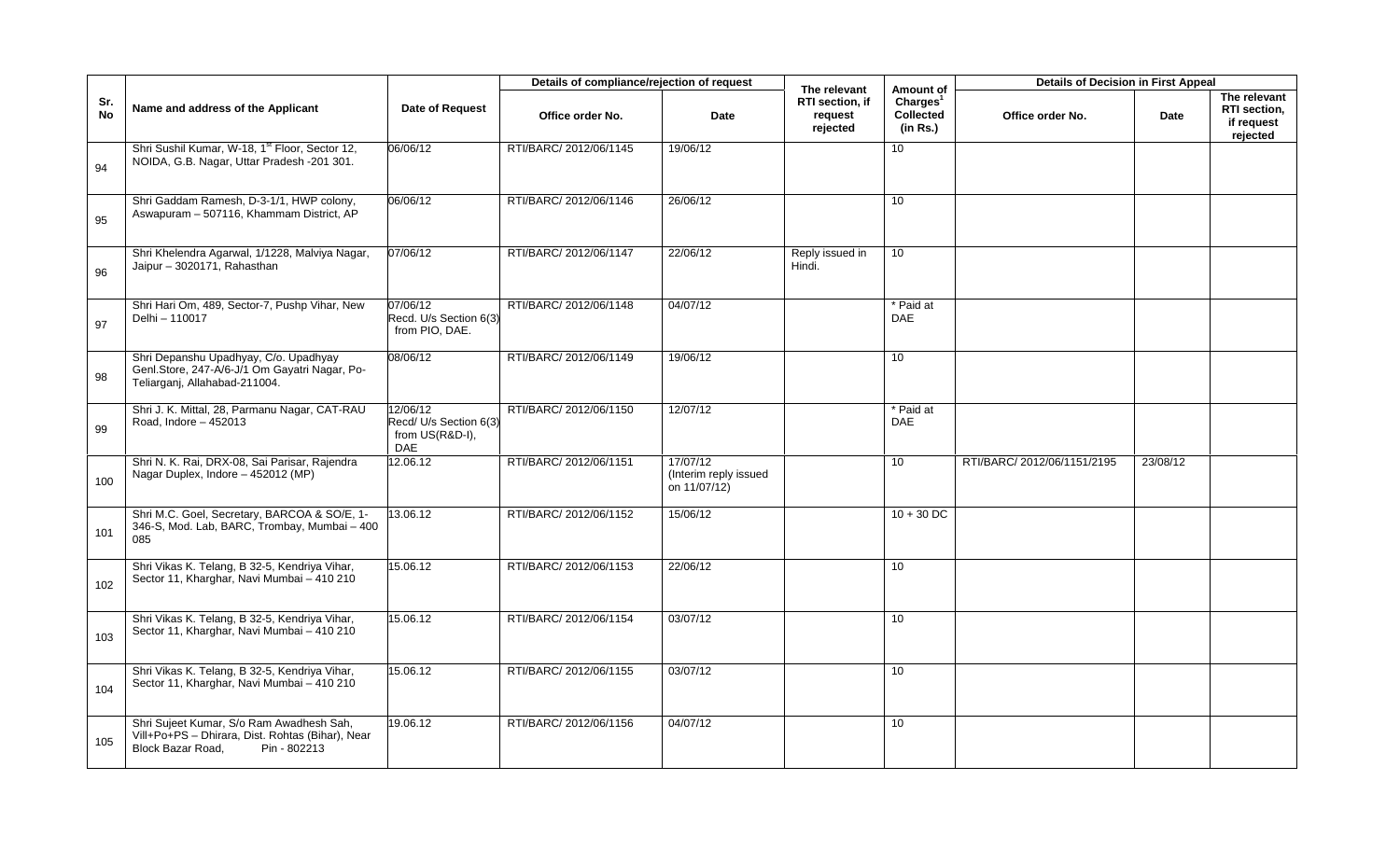|                  |                                                                                                                                   |                                                                          | Details of compliance/rejection of request |                         | The relevant                           | Amount of                                      | <b>Details of Decision in First Appeal</b> |          |                                                        |
|------------------|-----------------------------------------------------------------------------------------------------------------------------------|--------------------------------------------------------------------------|--------------------------------------------|-------------------------|----------------------------------------|------------------------------------------------|--------------------------------------------|----------|--------------------------------------------------------|
| Sr.<br><b>No</b> | Name and address of the Applicant                                                                                                 | <b>Date of Request</b>                                                   | Office order No.                           | Date                    | RTI section, if<br>request<br>rejected | Charles <sup>1</sup><br>Collected<br>(in Rs.)  | Office order No.                           | Date     | The relevant<br>RTI section,<br>if request<br>rejected |
| 106              | Shri Vikas K. Telang, B 32-5, Kendriya Vihar,<br>Sector 11, Kharghar, Navi Mumbai - 410 210                                       | 19.06.12                                                                 | RTI/BARC/ 2012/06/1157                     | 12/07/12*<br>23/07/12** | *Point No.2<br>**Point No.1            | 10 <sup>°</sup>                                |                                            |          |                                                        |
| 107              | Ms Vidhi Chandel, C-29, Sahyadri,<br>Anushaktinagar, Mumbai-400094                                                                | 19.06.12                                                                 | RTI/BARC/ 2012/06/1158                     | 05/07/12                |                                        | 10 <sup>°</sup>                                |                                            |          |                                                        |
| 108              | Shri Ashok Kumar, House No. 170, Ward 19, Near<br>Television Relay Centre, Devaria - 274 001, UP                                  | 19.06.12 Recd.<br>from US&CPIO,<br>Cabinet<br>Secretariat, New<br>Delhi. | RTI/BARC/ 2012/06/1159                     | 17/07/12                | *Reply issued in<br>Hindi              | Paid at<br>Cabinet<br>Secretariat<br>New Delhi | RTI/BARC/ 2012/06/1159/1811                | 24/07/12 |                                                        |
| 109              | Shri Satish Chand, No. 200, 12 <sup>th</sup> Avenue, DAE<br>Township, Kalpakkam - 603102                                          | 19.06.12                                                                 | RTI/BARC/ 2012/06/1160                     | 06/07/12                |                                        | 10                                             |                                            |          |                                                        |
| 110              | Dr.Sreeramappa, Qt. No. Type-IV, G-II, TAPS<br>Colony, PO-TAPP, Via-Boisar, Dist. Thane, Tal-<br>Palghar, Distt.Thane-401 504,    | 20.06.12                                                                 | RTI/BARC/ 2012/06/1161                     | 04/07/12                |                                        | 10                                             |                                            |          |                                                        |
| 111              | Shri Vikas K. Telang, B 32-5, Kendriya Vihar,<br>Sector 11, Kharghar, Navi Mumbai - 410 210                                       | 20.06.12                                                                 | RTI/BARC/ 2012/06/1162                     | *28/06/12               | Info. denied u/s.<br>8(1)(j)           | 10 <sup>°</sup>                                | RTI/BARC/2012/06/1162/1749                 | 18/07/12 |                                                        |
| 112              | Shri Aayush Kumar, S/o Santosh Kumar Vill<br>Khindora, PO- Aminagar Sarai, Dist - Baghpat<br>(UP) Pin - 250606                    | 20.06.12                                                                 | RTI/BARC/ 2012/06/1163                     | 04/07/12                |                                        | 10                                             |                                            |          |                                                        |
| 113              | Dr.Pratibha A. Bind, C/o.Keshavrao D.Pajai,<br>Budhwari Peth, R.S.S. Ground, Old Post Office,<br>Umred, Distt.Nagpur Pin - 441203 | 21.06.12                                                                 | RTI/BARC/ 2012/06/1164                     | 06/07/12                | Reply issued in<br>Hindi.              | 10 <sup>°</sup>                                |                                            |          |                                                        |
| 114              | Shri Kaushik-Kishore, OM Constuctions, Shiv<br>Smriti 3A/203, Raheja Complex, Dadlani Park,<br>Thane (W) 400 608                  | 22.06.12                                                                 | RTI/BARC/ 2012/06/1165                     | 13/07/12                |                                        | 10 <sup>°</sup>                                |                                            |          |                                                        |
| 115              | Shri Kaushik-Kishore, OM Constuctions, Shiv<br>Smriti 3A/203, Raheja Complex, Dadlani Park,<br>Thane (W) 400 608                  | 22.06.12                                                                 | RTI/BARC/ 2012/06/1166                     | 18/07/12                |                                        | 10 <sup>°</sup>                                |                                            |          |                                                        |
| 116              | Shri Kaushik-Kishore, OM Constuctions, Shiv<br>Smriti 3A/203, Raheja Complex, Dadlani Park,<br>Thane (W) 400 608                  | 22.06.12                                                                 | RTI/BARC/ 2012/06/1167                     | 18/07/12                |                                        | 10 <sup>°</sup>                                |                                            |          |                                                        |
| 117              | Shri Satwik R. Sansare, 269/11, S. M. Marg,<br>Jankar Nivas, Hanuman Lane, Kurla (W), Mumbai<br>$-4000070$                        | 25.06.12                                                                 | RTI/BARC/ 2012/06/1168                     | 05/07/12                |                                        | 10                                             |                                            |          |                                                        |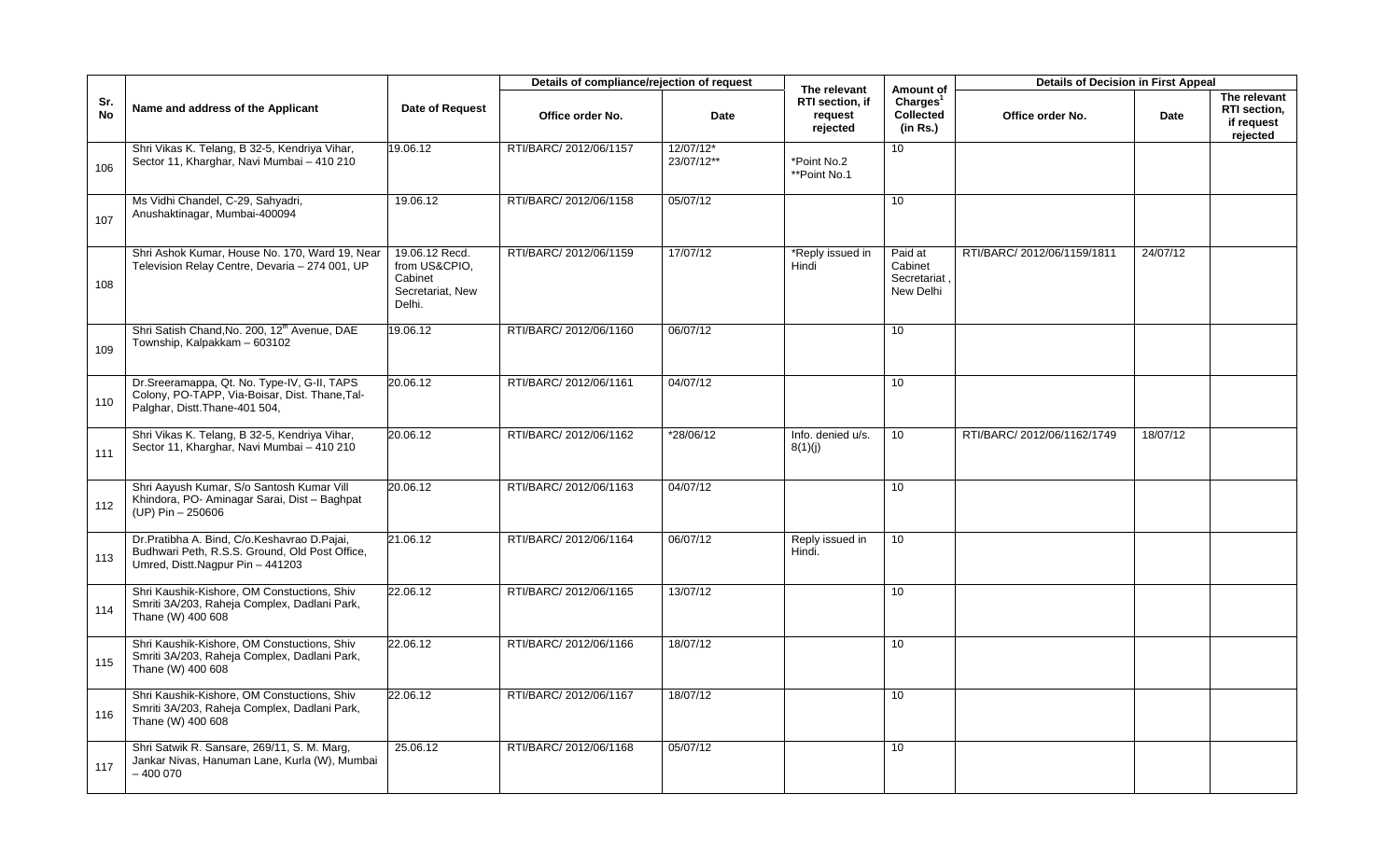|           |                                                                                                                            |                                                       | Details of compliance/rejection of request  |                                         | The relevant                           | Amount of                                              | <b>Details of Decision in First Appeal</b> |          |                                                        |
|-----------|----------------------------------------------------------------------------------------------------------------------------|-------------------------------------------------------|---------------------------------------------|-----------------------------------------|----------------------------------------|--------------------------------------------------------|--------------------------------------------|----------|--------------------------------------------------------|
| Sr.<br>No | Name and address of the Applicant                                                                                          | Date of Request                                       | Office order No.                            | Date                                    | RTI section, if<br>request<br>rejected | Charles <sup>1</sup><br>Collected<br>(in Rs.)          | Office order No.                           | Date     | The relevant<br>RTI section,<br>if request<br>rejected |
| 118       | Shri D. G. Juwatkar, CIRUS/RRMD, BARC,<br>Trombay, Mumbai - 400 085                                                        | 25.06.12                                              | RTI/BARC/ 2012/06/1169                      | 20/07/12                                | *Reply issued in<br>Hindi.             | 10 <sup>1</sup>                                        |                                            |          |                                                        |
| 119       | Shri Shobhit Singh, 288, Chaitanya Nagar, Jhusi,<br>Allahabad, Uttarpradesh - 211019                                       | 27.06.12                                              | RTI/BARC/ 2012/06/1170                      | 10/07/12                                |                                        | 10                                                     |                                            |          |                                                        |
| 120       | Dr. D.P.S. Rathore 150/8, ShiprapathMansarovar<br>JaipurRajasthan 302 020                                                  | 26.06.12 Recd. u/s<br>$6(3)$ from<br>OSD/CPIO, DAE    | RTI/BARC/ 2012//06/1171                     | 12/07/12                                |                                        | Paid at DAE<br>62<br><b>DC</b>                         |                                            |          |                                                        |
| 121       | Shri Harinder Dhingra, R/o D-4 A/7 DLF Phase<br>01, Gurgaon - 122002                                                       | 27.06.12 Recd. u/s<br>6(3) from SPIO.<br>DPCC, Delhi. | RTI/BARC/ 2012/06/1172                      | *20/07/12<br>Trd.to PIO, AERB           |                                        | Paid at<br>DPCC.<br>Dept. of<br>Environment<br>. Delhi | RTI/BARC/ 2012/06/1172/2737                | 17/09/12 |                                                        |
| 122       | Shri Ursal Gorakh Ravsaheb, SO/E, TT&CED,<br>BARC, Trombay, Mumbai - 400 085                                               | 28.06.12                                              | RTI/BARC/ 2012/06/1173                      | 13/07/12                                |                                        | 10 <sup>1</sup>                                        |                                            |          |                                                        |
| 123       | Shri Gaddam Ramesh, D3-1/1HWP Colony,<br>Aswapuram - 507 116, Kammam District                                              | 6(3) from OSD<br>(R&D) and CPIO.<br><b>DAE</b>        | 03.07.12 Received u/s RTI/BARC/2012/07/1174 | 12/07/12                                |                                        | Paid at<br>DoPT, New<br>Delhi                          |                                            |          |                                                        |
| 124       | Shri Surendra Kumar, S/o Yogendra P. Singh<br>National Institute of Commerce, Motijheel,<br>Muzaffarpur, Bihar PIN-842 001 | 03.07.12                                              | RTI/BARC/2012/07/1175                       | 02/08/12                                | Reply issued in<br>Hindi               | 10                                                     |                                            |          |                                                        |
| 125       | Shri Chetan Singh, , House No.732, Sector -3,<br>Vasundhara, Ghaziabad, UP -201 012                                        | 03.07.12                                              | RTI/BARC/2012/07/1176                       | 20/07/12                                |                                        | 10                                                     |                                            |          |                                                        |
| 126       | Shri Prabal Kumar Biswas,<br>88/18.<br>Bhattacharjee Para Road, Kolkata-700 063, West<br>Bengal                            | 06.07.12                                              | RTI/BARC/2012/07/1177                       | 20/07/12                                |                                        | 10                                                     | RTI/BARC/2012/07/1177/2074                 | 07/08/12 |                                                        |
| 127       | Dr. D. Sathiyamoorthy, Head, PMD, BARC, Vashi<br>Complex, Vashi, Navi Mumbai 400 703                                       | 05.07.12                                              | RTI/BARC/2012/07/1178                       | 24/08/12 (Interim reply<br>on 03/08/12) |                                        | 10                                                     | RTI/BARC/2012/07/1178/3005                 | 25/10/12 |                                                        |
| 128       | Shri A.K. Sharma. SO/G, Rm. No.35, S-70, South<br>Site, I.I.S; CnID, BARC, Mumbai.                                         | 09.07.12                                              | RTI/BARC/2012/07/1179                       | 19/07/12                                |                                        | 10 <sup>1</sup>                                        |                                            |          |                                                        |
| 129       | Shri B.M. Gani, 'J 'Sector,' G' Line, Room No.7,<br>Chita Camp, Trombay, Mumbai-400088.                                    | 11.07.12                                              | RTI/BARC/2012/07/1180                       | File closed on 28/8/12.                 |                                        | * Fee not<br>received                                  |                                            |          |                                                        |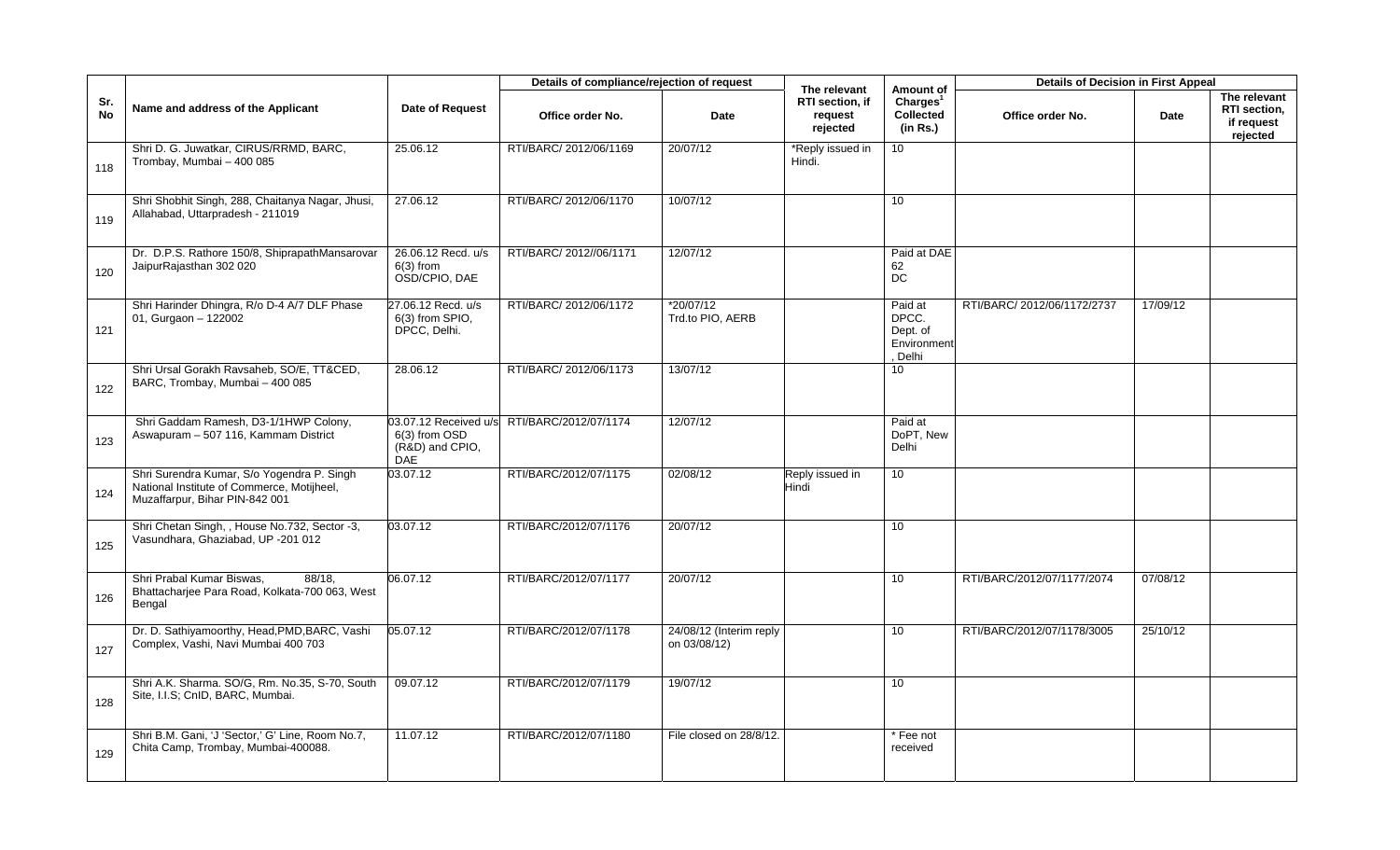|                  |                                                                                                                                                                                                 |                                                              | Details of compliance/rejection of request |                                                       | The relevant                             | Amount of                                                      | <b>Details of Decision in First Appeal</b> |      |                                                        |
|------------------|-------------------------------------------------------------------------------------------------------------------------------------------------------------------------------------------------|--------------------------------------------------------------|--------------------------------------------|-------------------------------------------------------|------------------------------------------|----------------------------------------------------------------|--------------------------------------------|------|--------------------------------------------------------|
| Sr.<br><b>No</b> | Name and address of the Applicant                                                                                                                                                               | <b>Date of Request</b>                                       | Office order No.                           | Date                                                  | RTI section, if<br>request<br>rejected   | Charles <sup>1</sup><br><b>Collected</b><br>(in Rs.)           | Office order No.                           | Date | The relevant<br>RTI section,<br>if request<br>rejected |
| 130              | Shri V.D. Talathi, Ex-Admn.Officer-II, 10, Heavy<br>Water Colony, Chaani Jakat Naka, Nizampura,<br>Baroda-391 750.                                                                              | 11.07.12 Recevied u/s<br>6(3) from PIO, & PM<br>HWP, Baroda. | RTI/BARC/2012/07/1181                      | 20/07/12                                              |                                          | Paid at<br>HWP,<br>Baroda.                                     |                                            |      |                                                        |
| 131              | Shri D.G. Juwatkar, CYRUS/ RRMD, BARC,<br>Trombay, Mumbai - 85                                                                                                                                  | 12.07.12                                                     | RTI/BARC/2012/07/1182                      | 30/07/12                                              | Reply issued in<br>Hindi.                | 10 <sup>1</sup>                                                |                                            |      |                                                        |
| 132              | Shri Y.M. Dyavanur, 481, 3 <sup>rd</sup> Cross, 8 <sup>th</sup> Main, H-<br>Block, Ramakrishna Nagar, Mysore-570022                                                                             | 12.07.12                                                     | RTI/BARC/2012/07/1183                      | *20/07/12                                             | *Inf. denied<br>$u/s7(9)$ of RTI<br>Act. | 10                                                             |                                            |      |                                                        |
| 133              | Shri M.B. Bijekar, Flat No.8, "C" Wing, 4 <sup>th</sup> floor,<br>Ushaneel Co-op.Hsg.Society, Ushanagar,<br>Kalyan(W)-421 301.                                                                  | 13.07.12                                                     | RTI/BARC/2012/07/1184                      | 27/07/12                                              |                                          | 10                                                             |                                            |      |                                                        |
| 134              | Shri Sunil S. Vakathe, Branch Manager,<br>Padmabhushan Vasanth Dada Patil Co. Credit.<br>Society, 1/5, Vasanthi Niwas Chawl, Near Rupal<br>Industries, Bhatwadi, Ghatkopar(W) Mumbai 400<br>086 | 16.7.12                                                      | RTI/BARC/2012/07/1185                      | 01/08/12                                              | Reply issued in<br>Hindi.                | 10 <sup>°</sup>                                                |                                            |      |                                                        |
| 135              | Shri Anil Jauhari, 604, Riddhi-Siddhi Co-op.Hsg.<br>Society Ltd., MHADA, Next to Gaikwadnagar Bus<br>Depot, Malad(W), Mumbai-400 095.                                                           | 18.7.12 Recd.u/s 6(3)<br>of RTI from APIO.<br>DAE.           | RTI/BARC/2012/07/1186                      | 17/08/12                                              |                                          | Paid at DAE                                                    |                                            |      |                                                        |
| 136              | Shri M.Ramakrishna, H.No.9-60/14, Road No.02,<br>S.V. Nagar, Hyderabad-500083, A.P.                                                                                                             | 18.7.12                                                      | RTI/BARC/2012/07/1187                      | 10/08/12                                              |                                          | 10 <sup>1</sup>                                                |                                            |      |                                                        |
| 137              | Shri Mahanand Singh, 842, C.A. Appt., A-3,<br>Paschim Vihar, Delhi - 110 063                                                                                                                    | 19.7.12 Recd.u/s 6(3)<br>of RTI from APIO.<br>DAE.           | RTI/BARC/2012/07/1188                      | 30/07/12                                              |                                          | Paid at DAE                                                    |                                            |      |                                                        |
| 138              | Shri R. Thirumurugan, D-83, Anuvijay Township,<br>Radhapuram Taluk, Tirunelveli Distt., Tamil Nadu-<br>627120.                                                                                  | 20.7.12                                                      | RTI/BARC/2012/07/1189                      | 16/08/12                                              |                                          | $\overline{10}$<br>Fee recd. on<br>08/08/2012.                 |                                            |      |                                                        |
| 139              | Shri Baliram M. Bansode, Room No.45, Nawab<br>Chawl No.05, First floor, Jayraj Bhai Lane, R.S.<br>Nimkar Marg, Mumbai Central, Mumbai-400 008.                                                  | 23.7.12                                                      | RTI/BARC/2012/07/1190                      | *24/07/12<br>Trd.u/s $6(3)$ to PIO,<br>BARC, Tarapur. |                                          | *Fee in the<br>form of<br>Court fee<br>stamp not<br>acceptable |                                            |      |                                                        |
| 140              | Shri Anandan U.<br># 69, Nethravathi<br><b>RMP Colony</b><br>Yelwala<br>MYSORE -571 130                                                                                                         | 24.7.12                                                      | RTI/BARC/2012/07/1191                      | 29/08/12<br>(Interim reply on<br>01/08/12)            |                                          | 10                                                             |                                            |      |                                                        |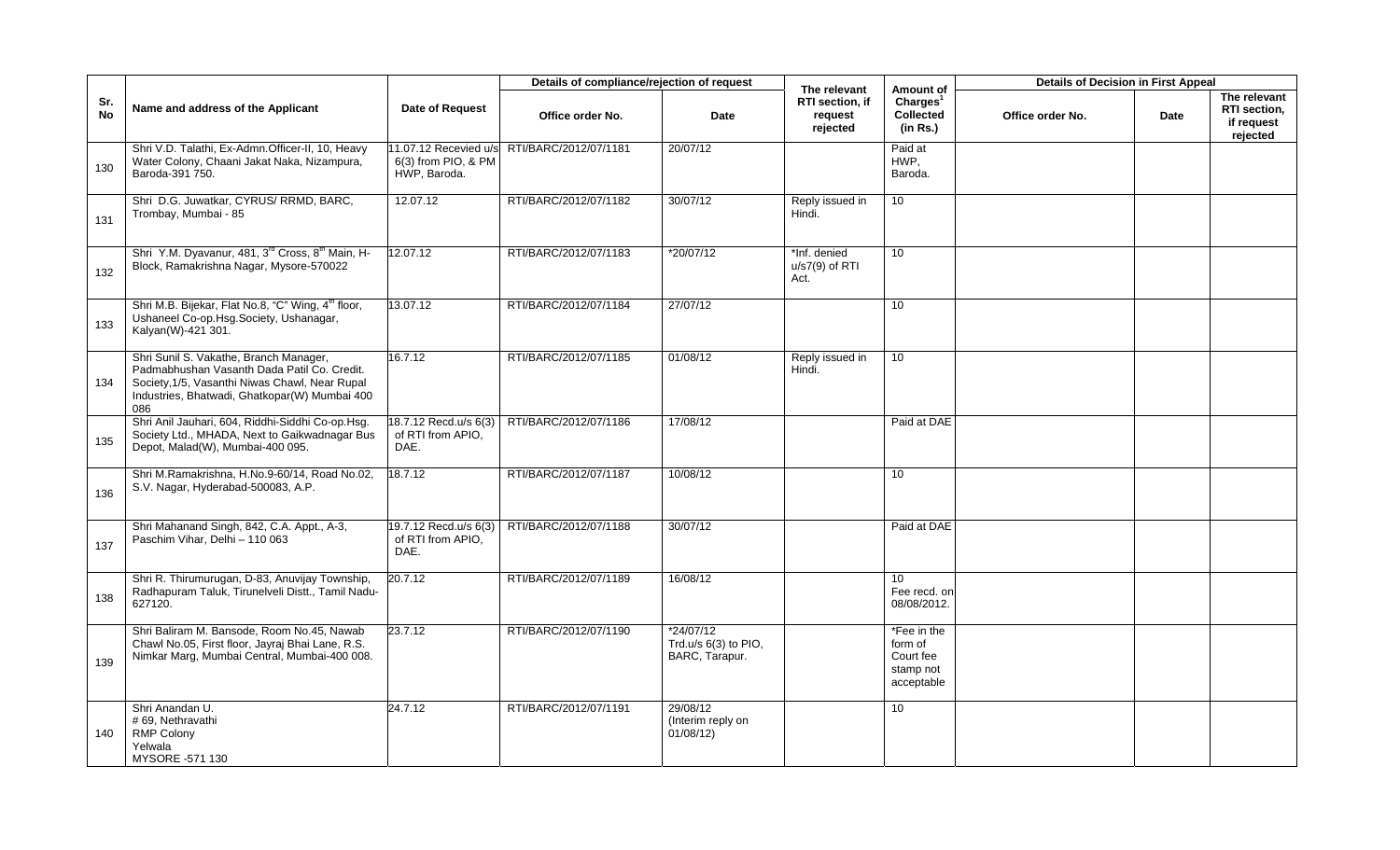|                  |                                                                                                                                                     |                                                 | Details of compliance/rejection of request |                                                  | The relevant                           | Amount of                                            | <b>Details of Decision in First Appeal</b> |          |                                                        |
|------------------|-----------------------------------------------------------------------------------------------------------------------------------------------------|-------------------------------------------------|--------------------------------------------|--------------------------------------------------|----------------------------------------|------------------------------------------------------|--------------------------------------------|----------|--------------------------------------------------------|
| Sr.<br><b>No</b> | Name and address of the Applicant                                                                                                                   | Date of Request                                 | Office order No.                           | Date                                             | RTI section, if<br>request<br>rejected | Charles <sup>1</sup><br><b>Collected</b><br>(in Rs.) | Office order No.                           | Date     | The relevant<br>RTI section,<br>if request<br>rejected |
| 141              | Shri Priyam Rajvanshi, 776/2 Basant Vihar, Saket 24.7.12<br>Road, Muzaffar Nagar - 251001, U.P.                                                     |                                                 | RTI/BARC/2012/07/1192                      | 09/08/12                                         |                                        | 10                                                   |                                            |          |                                                        |
| 142              | Shri Dineshbhai, A/301, Tulsidham Apartment,<br>Manjalpur, Baroda-390 011.                                                                          | 24.7.12 (recd. from<br>AO-III, MD)              | RTI/BARC/2012/07/1193                      | 31/07/12                                         |                                        | 10 <sup>°</sup>                                      |                                            |          |                                                        |
| 143              | Shri Yogesh Kumar, S/o.Shri Laleram, 3258,<br>Friends Colony, Sirohabad - 205 135,<br>Distt.Firozabad, U.P.                                         | 24.7.12                                         | RTI/BARC/2012/07/1194                      | 23/08/12                                         | <b>Issued in Hindi</b>                 | 10 <sup>°</sup>                                      |                                            |          |                                                        |
| 144              | Shri C.H. Suresh, Advocate, Plot No.149, H.No.4-<br>13-86/11, HUDA Sai Nagar Colony,<br>Vanasthalipuram, Hyderabad- 500070                          | 25.7.12                                         | RTI/BARC/2012/07/1195                      | 16/08/12                                         |                                        | 10 <sup>°</sup>                                      |                                            |          |                                                        |
| 145              | Shri S.N. Jha, Asstt.Manager-Sales, Toshniwal<br>Sensors Pvt. Ltd., D-30, Industrial Estate,<br>Makhupura, Ajmer- 305 002.                          | 26.7.12                                         | RTI/BARC/2012/07/1196                      | *30/07/12<br>Transferred to PIO,<br>DPS u/s 6(3) |                                        | 10 <sup>°</sup>                                      |                                            |          |                                                        |
| 146              | Shri K. K. Awasthi, 97/16, BARC Staff Colony,<br>Boisar (W), Post - TAPP, Thane - 401504                                                            | 26.7.12                                         | RTI/BARC/2012/07/1197                      | 07/08/12                                         |                                        | $10 + 30$<br>DC                                      |                                            |          |                                                        |
| 147              | Shri Varun Mishra, 985, Sanjay Marg, Gandhi<br>Nagar, Mujaffar Nagar, UP-251001.                                                                    | 26.7.12                                         | RTI/BARC/2012/07/1198                      | 09/08/12                                         |                                        | 10 <sup>1</sup>                                      |                                            |          |                                                        |
| 148              | Miss. Pujari Sheetal A., , PL-17, Mauli Krupa<br>Sagar Hsg.Soc., Old MIDC, PO-Kodoli, Distt.<br>Satara $-$ 415 004                                  | 27.7.12                                         | RTI/BARC/2012/07/1199                      | 21/08/12                                         |                                        | 10                                                   |                                            |          |                                                        |
| 149              | Shri Ramesh B.Lokare, Room No.14, Chawl<br>No.12, Raowadi, Gopi Tank Road, Mahim,<br>Mumbai-400016.                                                 | 27.7.12                                         | RTI/BARC/2012/07/1200                      | $*07/08/12$                                      | Denied u/s.<br>8(1)(j)                 | 10 <sup>°</sup>                                      |                                            |          |                                                        |
| 150              | Shri Nawale Indrajit Sakharam, A/P-Tisgaon, Tal-<br>Rahata, Dist. Ahmednagar, Pin code - 413712                                                     | 31.07.12                                        | RTI/BARC/ 2012/07/1201                     | 13/08/12                                         |                                        | $10 + 6$<br>DC                                       | RTI/BARC/ 2012/07/1201/2314                | 07/09/12 |                                                        |
| 151              | Smt. Dakshayani Dundappa Kukanur, C/o<br>Chandrakant S. Shirakanhalli, Retired Teacher,<br>Freedom Fighter Colony, Toravi Road, Bijapur -<br>586102 | 31.07.12                                        | RTI/BARC/ 2012/07/1202                     | 23/08/12                                         |                                        | 10 <sup>°</sup>                                      |                                            |          |                                                        |
| 152              | Shri Parul Gupta, N-71, Lower Ground Floor,<br>Greater Kailash Part-I, New Delhi - 110048                                                           | 31.07.12 Recd. u/s<br>$6(3)$ from PIO,<br>AERB. | RTI/BARC/ 2012/07/1203                     | 17/08/12                                         |                                        | Paid at<br><b>DAE</b>                                |                                            |          |                                                        |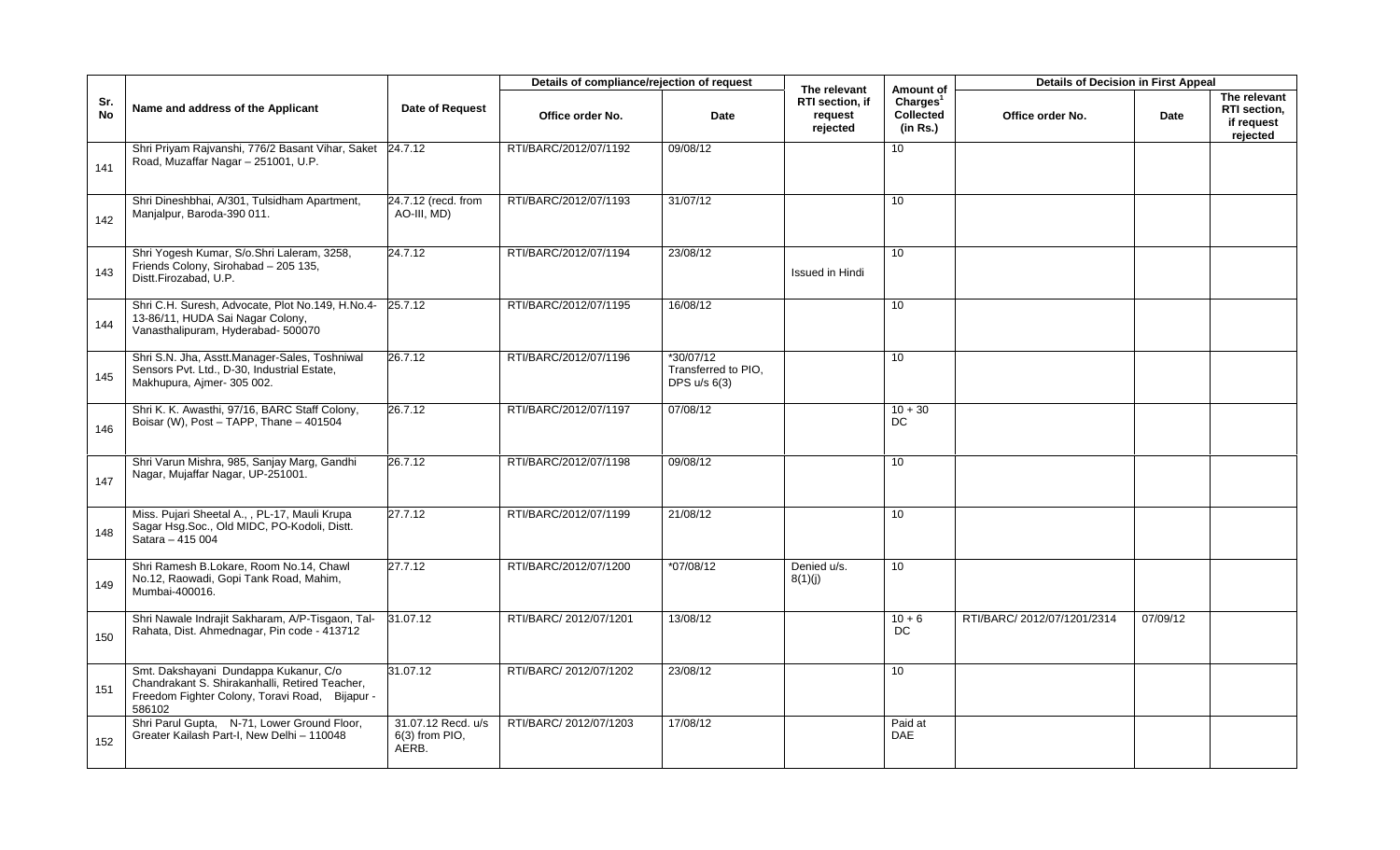|                  |                                                                                                                  |                                                             | Details of compliance/rejection of request |                                                 | The relevant                           | Amount of                                            | <b>Details of Decision in First Appeal</b> |      |                                                        |
|------------------|------------------------------------------------------------------------------------------------------------------|-------------------------------------------------------------|--------------------------------------------|-------------------------------------------------|----------------------------------------|------------------------------------------------------|--------------------------------------------|------|--------------------------------------------------------|
| Sr.<br><b>No</b> | Name and address of the Applicant                                                                                | Date of Request                                             | Office order No.                           | Date                                            | RTI section, if<br>request<br>rejected | Charles <sup>1</sup><br><b>Collected</b><br>(in Rs.) | Office order No.                           | Date | The relevant<br>RTI section,<br>if request<br>rejected |
| 153              | Shri Ramesh Babu Lokare, Chawl No. 12, Room<br>No. 14, Gopitank Road, Mahim, Mumbai - 400<br>016                 | 03.08.12                                                    | RTI/BARC/ 2012/08/1204                     | $*06/08/12$<br>Trd. u/s.6(3) to PIO,<br>DCS&EM. |                                        | 10 <sup>°</sup>                                      |                                            |      |                                                        |
| 154              | Shri Prateek Kumar Singh, C.K. 65/18, Bari<br>Peary, Varanasi - 221001, Uttar Pradesh                            | 03.08.12 Recd. u/s<br>6(3) from PIO, DAE.                   | RTI/BARC/ 2012/08/1205                     | 10/08/12                                        |                                        | Paid at DAE                                          |                                            |      |                                                        |
| 155              | Shri M. Suryanarayana Raju, SA/F, E.C. No.<br>3211, SSTP, NFC, ECIL (PO), Hyderabad - 500<br>062 Andhra Pradesh  | 06.08.12 Recd. u/s<br>6(3) from PIO, DAE.                   | RTI/BARC/ 2012/08/1206                     | 24/08/12                                        |                                        | Paid at DAE<br>50 (DC)                               |                                            |      |                                                        |
| 156              | Shri Anuj M. Pal, H.No. 76, Jaswantpuri,<br>Muzaffarnagar (U.P)- 251001                                          | 07.08.12                                                    | RTI/BARC/ 2012/08/1207                     | 22/08/12                                        |                                        | 10 <sup>1</sup>                                      |                                            |      |                                                        |
| 157              | Mrs. Dhana Nambiar, Plot No. 377, Shreeniketan,<br>9 <sup>th</sup> Cross Road, Chembur, Mumbai - 400 071         | 07.08.12                                                    | RTI/BARC/ 2012/08/1208                     | 13/08/12                                        |                                        | $10 + 150$<br>DC                                     |                                            |      |                                                        |
| 158              | Shri Kaushik-Kishore, Om Constuctions, Shiv<br>Smriti 3A/203, Raheja Complex, Dadlani Park,<br>Thane (W) 400 608 | 07.08.12                                                    | RTI/BARC/ 2012/08/1209                     | 30/08/12                                        |                                        | $10 + 26$<br><b>DC</b>                               |                                            |      |                                                        |
| 159              | Shri Kaushik-Kishore, Om Constuctions, Shiv<br>Smriti 3A/203, Raheja Complex, Dadlani Park,<br>Thane (W) 400 608 | 07.08.12                                                    | RTI/BARC/ 2012/08/1210                     | 30/08/12                                        |                                        | $10 + 44$<br><b>DC</b>                               |                                            |      |                                                        |
| 160              | Shri Kaushik-Kishore, Om Constuctions, Shiv<br>Smriti 3A/203, Raheja Complex, Dadlani Park,<br>Thane (W) 400 608 | 07.08.12                                                    | RTI/BARC/ 2012/08/1211                     | 30/08/12                                        |                                        | $10 + 48$<br><b>DC</b>                               |                                            |      |                                                        |
| 161              | Shri D. G. Juwatkar, CIRUS/RRMD, BARC,<br>Trombay, Mumbai - 400 085                                              | 09.08.12                                                    | RTI/BARC/ 2012/08/1212                     | 04/09/12                                        | Reply issued in<br>Hindi.              | 10 <sup>°</sup>                                      |                                            |      |                                                        |
| 162              | Shri Gaddam Ramesh, D-31/1, HWP Colony,<br>Aswapuram, Khammam - Dt, Andhra Pradesh                               | 09.08.12 Received u/s<br>6(3) from US(R&D-I),<br><b>DAE</b> | RTI/BARC/ 2012/08/1213                     | 22/08/12                                        |                                        | Paid at<br>DoPT, New<br>Delhi                        |                                            |      |                                                        |
| 163              | Shri D. G. Juwatkar, CIRUS/RRMD, BARC,<br>Trombay, Mumbai - 400 085                                              | 08.08.12                                                    | RTI/BARC/ 2012/08/1214                     | 24/08/12                                        | Reply issued in<br>Hindi.              | 10 <sup>1</sup>                                      |                                            |      |                                                        |
| 164              | Shri D. G. Juwatkar, CIRUS/RRMD, BARC,<br>Trombay, Mumbai - 400 085                                              | 08.08.12                                                    | RTI/BARC/ 2012/08/1215                     | 24/08/12                                        | Reply issued in<br>Hindi.              | 10 <sup>°</sup>                                      |                                            |      |                                                        |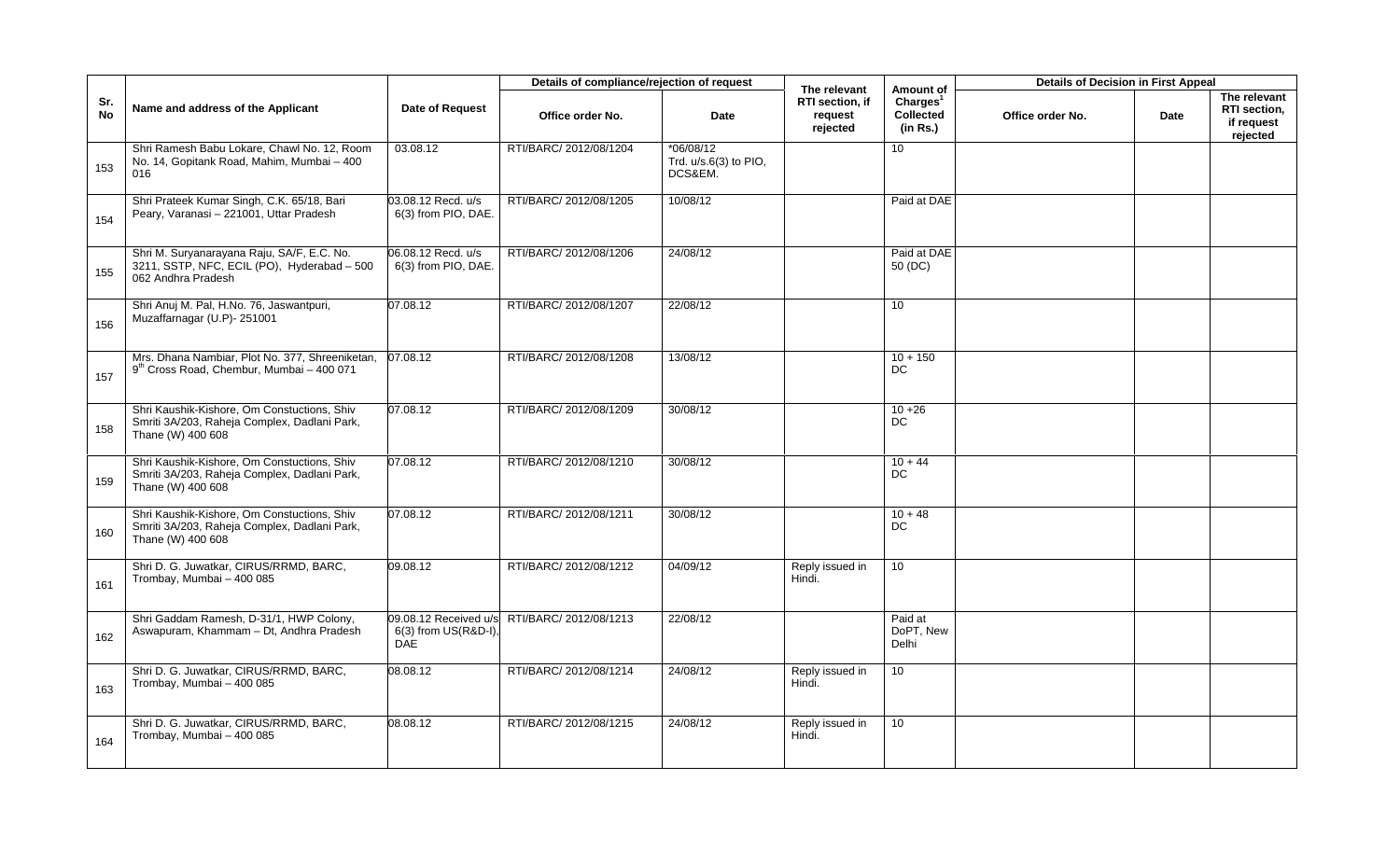|                  |                                                                                                                                                                   |                                                 | Details of compliance/rejection of request |          |                                                        |                                                            | <b>Details of Decision in First Appeal</b> |          |                                                        |
|------------------|-------------------------------------------------------------------------------------------------------------------------------------------------------------------|-------------------------------------------------|--------------------------------------------|----------|--------------------------------------------------------|------------------------------------------------------------|--------------------------------------------|----------|--------------------------------------------------------|
| Sr.<br><b>No</b> | Name and address of the Applicant                                                                                                                                 | Date of Request                                 | Office order No.                           | Date     | The relevant<br>RTI section, if<br>request<br>rejected | Amount of<br>Charles <sup>1</sup><br>Collected<br>(in Rs.) | Office order No.                           | Date     | The relevant<br>RTI section,<br>if request<br>rejected |
| 165              | Shri Naresh Kumar, Asst. Security Officer, Flat<br>No. Shravati A-24, New Mandala Anushakti<br>Nagar, Trombay, Mumbai - 94                                        | 10.08.12                                        | RTI/BARC/ 2012/08/1216                     | 10/09/12 |                                                        | $10 + 20$<br>$DC$                                          |                                            |          |                                                        |
| 166              | Shri Deepak Kumar Gupta, Made Easy Institute,<br>28-II Floor, JIA Sarai, Near IIT Gate, New Delhi -<br>110016                                                     | 14.08.12                                        | RTI/BARC/ 2012/08/1217                     | 12/09/12 |                                                        | 10                                                         |                                            |          |                                                        |
| 167              | Shri Atul Mishra, S/o Shri Hira Lal Mishra,<br>Madarpur, Post - Madarpur, District - Jaunpur,<br>Pin Code 222 105                                                 | 14.08.12                                        | RTI/BARC/ 2012/08/1218                     | 28/8/12  |                                                        | 10                                                         |                                            |          |                                                        |
| 168              | Shri Subas Chandra Patro, Sub-officer B1,<br>RRCAT, Qtr. No. B-18/4, PO- CAT, Indore, MP -<br>452013                                                              | 14.08.12                                        | RTI/BARC/ 2012/08/1219                     | 24/08/12 |                                                        | 10                                                         |                                            |          |                                                        |
| 169              | Shri Pradeep Kumar Bikundiya, Type -II, 44-E,<br>Anukiran Colony, Rawatbhata, PO- Bhabhanagar,<br>Via - Kota, Dist- Chittorgarh (Raj) 323307                      | 6.08.12 Recd. u/s.<br>6(3) from CPIO,<br>NPCIL. | RTI/BARC/ 2012/08/1220                     | 24/08/12 |                                                        | Paid at<br><b>NPCIL</b>                                    |                                            |          |                                                        |
| 170              | Shri Vikas K. Telang,<br>B-32-5, Kendriya Vihar, Sector-11, Kharghar, Navi<br>Mumbai - 410210                                                                     | 16.08.12                                        | RTI/BARC/ 2012/08/1221                     | 05/09/12 |                                                        | 10                                                         |                                            |          |                                                        |
| 171              | Shri Satyajeet B. Sagavkar, 701, Ganesh<br>Apartment parade No. 7/8 motha Khanda, Near<br>Khandeshwar Railway Station, Panvel Tal Panvel<br>Dist. Raigad - 410206 | 16.08.12                                        | RTI/BARC/ 2012/08/1222                     | 10/09/12 |                                                        | 10 <sup>1</sup>                                            | RTI/BARC/2012/08/1222/62                   | 08/01/13 |                                                        |
| 172              | Shri Deepak Nanda, Shiv Bhakti CHS, Flat No.<br>205, Tower F-2, Indraprasth Complex, Navghar<br>Road, Bhayender (E), Mumbai - 401105                              | 17/.08/12                                       | RTI/BARC/ 2012/08/1223                     | 24/08/12 |                                                        | 10                                                         |                                            |          |                                                        |
| 173              | Mrs. Anjulata S. Sonavane, SA/C, L&PTD, B-204,<br>MDRS, Modlabs, BARC, Trombay, Mumbai - 400<br>085.                                                              | 17/.08/12                                       | RTI/BARC/ 2012/08/1224                     | 31/08/12 |                                                        | $10 + 44DC$                                                |                                            |          |                                                        |
| 174              | Shri Umesh Ganpat Vinarkar, SO/C, E&CL, CDM, 17/08/12<br>BARC, Trombay, Mumbai - 85                                                                               |                                                 | RTI/BARC/ 2012/08/1225                     | 24/08/12 |                                                        | 10                                                         |                                            |          |                                                        |
| 175              | Shri Nikhil Pawar, A/17, Hemant, New Mandala,<br>BARC, Anushakti Nagar, Mumbai - 94                                                                               | 21/8/12                                         | RTI/BARC/ 2012/08/1226                     | 30/08/12 |                                                        | 10                                                         |                                            |          |                                                        |
| 176              | Shri P. N. Verma Lucky Nivas, Plot No. 21,<br>Zalarbawri Charbhuja, Barkatnagar, Rawatbhata,<br>via-Kota, Dist-Chittorgarh, Rajasthan - 323 307                   | 21/08/12                                        | RTI/BARC/ 2012/08/1227                     | 20/09/12 | Issued in Hindi                                        | 10                                                         |                                            |          |                                                        |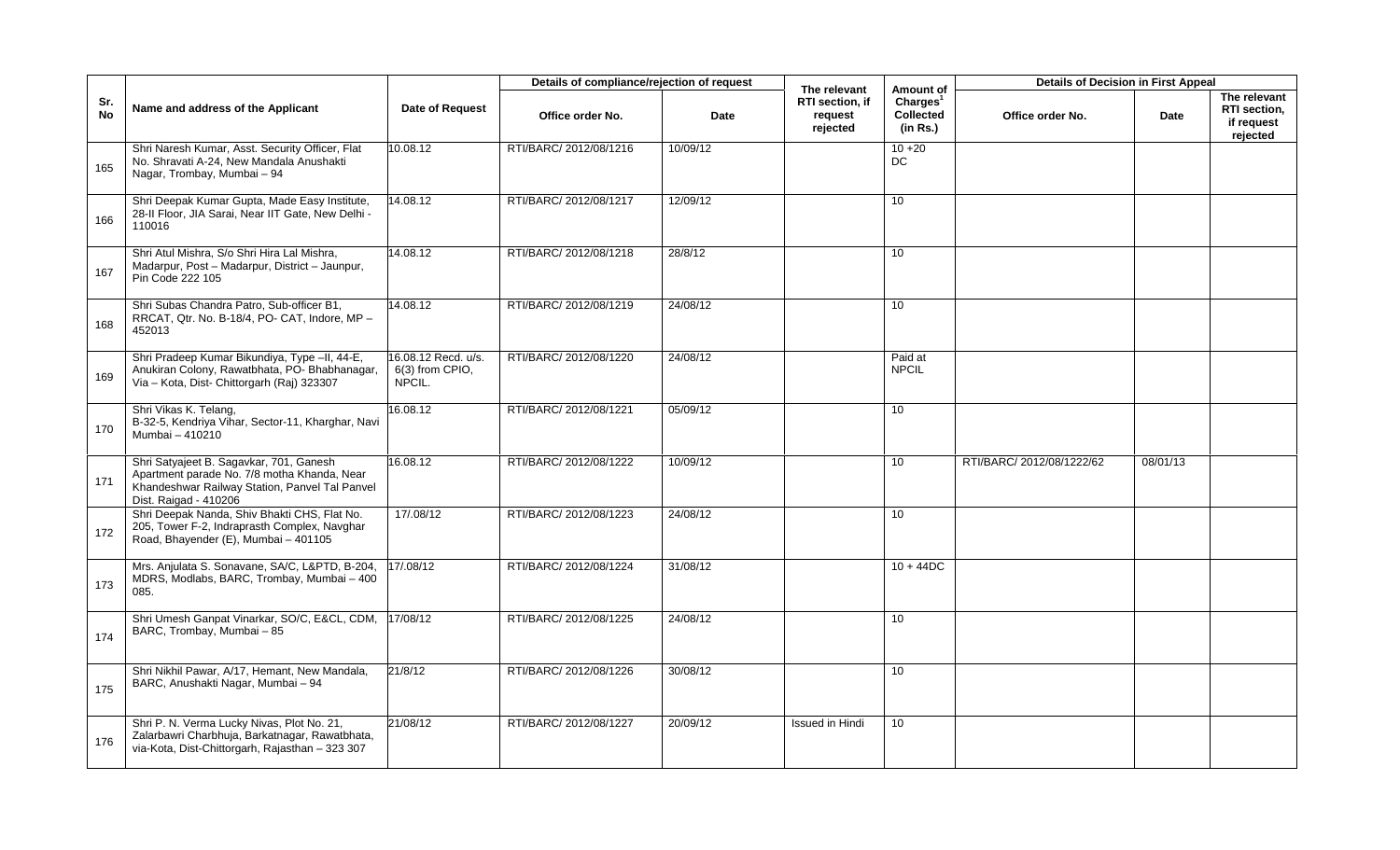|                  |                                                                                                                                                          |                                             | Details of compliance/rejection of request |                       |                                                          |                                                            | <b>Details of Decision in First Appeal</b> |      |                                                        |
|------------------|----------------------------------------------------------------------------------------------------------------------------------------------------------|---------------------------------------------|--------------------------------------------|-----------------------|----------------------------------------------------------|------------------------------------------------------------|--------------------------------------------|------|--------------------------------------------------------|
| Sr.<br><b>No</b> | Name and address of the Applicant                                                                                                                        | <b>Date of Request</b>                      | Office order No.                           | Date                  | The relevant<br>RTI section, if<br>request<br>rejected   | Amount of<br>Charles <sup>1</sup><br>Collected<br>(in Rs.) | Office order No.                           | Date | The relevant<br>RTI section,<br>if request<br>rejected |
| 177              | Shri Dhanendra Holraj Rahangdale, 206, Second<br>Floor, Hallmark Commercial Complex, LBS Road,<br>Mulund (W), Near Nirmal life style, Mumbai-<br>400080  | 22/08/12                                    | RTI/BARC/ 2012/08/1228                     | 05/09/12              |                                                          | 10                                                         |                                            |      |                                                        |
| 178              | Shri Gopal Chandra Das, Ishapur, Bapuji Colony,<br>PL No. 52, PO Nawabganj, Dist-24Pgs.(N), West<br>Bengal -743144                                       | 22/08/12                                    | RTI/BARC/ 2012/08/1229                     | 24/08/12              |                                                          | 10                                                         |                                            |      |                                                        |
| 179              | Shri Kaushik-Kishore, Om Constuctions, Shiv<br>Smriti 3A/203, Raheja Complex, Dadlani Park,<br>Thane (W) 400 608                                         | 22/08/12                                    | RTI/BARC/ 2012/08/1230                     | 03/09/12              |                                                          | $10 + 14$ DC                                               |                                            |      |                                                        |
| 180              | Shri P. N. Verma Lucky Nivas, Plot No. 21,<br>Zalarbawri Charbhuja, Barkatnagar, Rawatbhata,<br>via-Kota, Dist-Chittorgarh, Rajasthan - 323 307          | 28/8/12                                     | RTI/BARC/ 2012/08/1231                     | 17/09/12              |                                                          | 10                                                         |                                            |      |                                                        |
| 181              | Shri Gangadhar S. Patil, First Floor, Oasis<br>Complex, Kamala Mills Compound, P B Marg,<br>Lower Parel, Mumbai - 400 013                                | 28/8/12<br>(Recd. from<br>PIO, DAE u/s.6(3) | RTI/BARC/ 2012/08/1232                     | 17/09/12              |                                                          | Paid at DAE                                                |                                            |      |                                                        |
| 182              | Shri G. Shyam Sundar, No.9, Chinthalamman Koil<br>Street, Pammal, Chennai - 600 075                                                                      | 28/8/12                                     | RTI/BARC/ 2012/08/1233                     | 07/09/12              |                                                          | 10                                                         |                                            |      |                                                        |
| 183              | Shri Santosh Kumar Sethy, J-05, Netaji co-op.<br>Hsg. Soc. Link Road, Dharavi Mahim - East,<br>Mumbai - 400 017                                          | 30/08/12                                    | RTI/BARC/ 2012/08/1234                     | 11/09/12              |                                                          | 10 <sup>1</sup>                                            |                                            |      |                                                        |
| 184              | Shri R. Thirumurugan, D-83, Anuvijay Township,<br>Radhapuram Taluk, Tirunelveli Distt., Tamil Nadu-<br>627120.                                           | 30/08/12                                    | RTI/BARC/ 2012/08/1235                     | *12/09/12             | Information not<br>provided -<br>questions not<br>clear. | 10                                                         |                                            |      |                                                        |
| 185              | Smt. Ushadevi A.More, C/o.I.S. Choudhari,<br>Malwadi(S.Nagar), Po.Bhilwadi, Tal.Palus,<br>Distt.Sangli-416 303.                                          | 31.08.12                                    | RTI/BARC/ 2012/08/1236                     | 10/09/12              |                                                          | 10 <sup>°</sup>                                            |                                            |      |                                                        |
| 186              | Shri Dhirendra Kumar Sinha, Shri Shiv Sadan,<br>152, Samanvay Nagar, Khajuri Kala, BHEL,<br>Bhopal, MP, Pin-462021                                       | 03/09/12                                    | RTI/BARC/ 2012/09/1237                     | 03/10/12              | Reply issued in<br>Hindi.                                | 10                                                         |                                            |      |                                                        |
| 187              | Shri Bala Parandhma Raju M., D.NO 20-6-100/1,<br>3 <sup>rd</sup> Lane, Ramalingeswarapet, Near Lotus<br>Landmark, Vijayawada, Andhra Pradesh -<br>520003 | 03/09/12                                    | RTI/BARC/ 2012/09/1238                     | 01/10/12<br>*12/10/12 | * Inf.pertaining to<br>Pt.No.2                           | 10                                                         |                                            |      |                                                        |
| 188              | Shri Prem Chand Bhat, RPS Colony, Behind<br>RACB Hospital, Rawatbhata, Dist- Chittorgarh<br>(Raj) 323307                                                 | 03/09/12                                    | RTI/BARC/ 2012/09/1239                     | 01/10/12              | Reply issued in<br>Hindi.                                | 10                                                         |                                            |      |                                                        |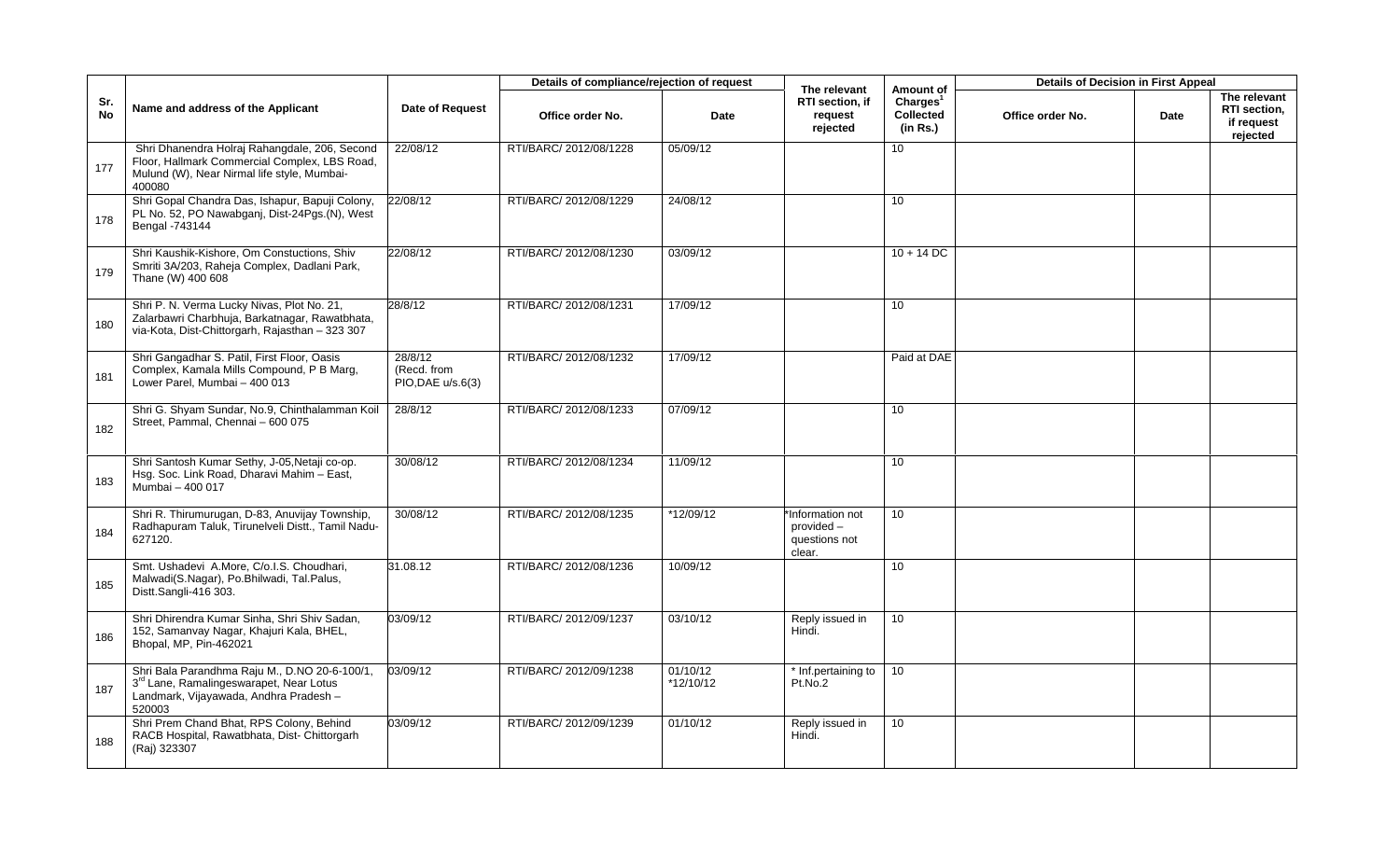|                  |                                                                                                                                                             |                                                       | Details of compliance/rejection of request |                                                                                               | The relevant                           | Amount of                                     | <b>Details of Decision in First Appeal</b> |          |                                                               |
|------------------|-------------------------------------------------------------------------------------------------------------------------------------------------------------|-------------------------------------------------------|--------------------------------------------|-----------------------------------------------------------------------------------------------|----------------------------------------|-----------------------------------------------|--------------------------------------------|----------|---------------------------------------------------------------|
| Sr.<br><b>No</b> | Name and address of the Applicant                                                                                                                           | <b>Date of Request</b>                                | Office order No.                           | Date                                                                                          | RTI section, if<br>request<br>rejected | Charles <sup>1</sup><br>Collected<br>(in Rs.) | Office order No.                           | Date     | The relevant<br><b>RTI</b> section.<br>if request<br>rejected |
| 189              | Shri Bhushan Dasharath Sawant, 3/9,<br>Madhusudan Sadan, J. M. Road, Kokan Nagar,<br>Bhandup (W), Mumbai - 400 078                                          | 04/09/12                                              | RTI/BARC/ 2012/09/1240                     | 12/10/12                                                                                      |                                        | *10 Fee<br>recd. on<br>13/09/12.              | RTI/BARC/ 2012/09/1240/3274                | 27/11/12 |                                                               |
| 190              | Shri Manoj, 48, Jaldarshan, 4 <sup>th</sup> Floor, Flat No. 48,<br>wing No. Five, 51, Nepeansea Road, Mumbai -<br>400 036                                   | 04/09/12 Recd.u/s<br>$6(3)$ of RTI from<br>APIO, DAE. | RTI/BARC/ 2012/09/1241                     | 11/09/12                                                                                      |                                        | Paid at DAE                                   |                                            |          |                                                               |
| 191              | Shri Linganna S., Tech/B, RMP/BARC, BLD-15,<br>Mysore-571 130.                                                                                              | 04/09/12                                              | RTI/BARC/ 2012/09/1242                     | 12/09/12                                                                                      |                                        | $10 + 15$ DC.                                 |                                            |          |                                                               |
| 192              | Shri Hemand S.Hon, Hardev Apptt., Flat No.1,<br>S.No.48/1/1/2, Vadgaon Sheri(Ganesh Nagar,<br>Pune- 411014.                                                 | 06/09/12                                              | RTI/BARC/ 2012/09/1243                     | 05/10/12                                                                                      | Reply issued in<br>Hindi.              | *10 Fee<br>recd on<br>28.09.12                |                                            |          |                                                               |
| 193              | Shri K. Chaitanya Krishna, MIGH-97,<br>Bharathnagar Colony, Hyderabad - 18.                                                                                 | 10/09/12                                              | RTI/BARC/ 2012/09/1244                     | 12/10/12                                                                                      |                                        | $10*$ Fee<br>recd. on<br>17/09/12             |                                            |          |                                                               |
| 194              | Shri Nilesh B. Betkar, Sahil Vihar Buidling, room<br>No.5, Opp. Mahindra & Mahindra Material Gate,<br>Ashok Nagar, Satpur, Nashik - 400 012,<br>Maharashtra | 10/09/12                                              | RTI/BARC/ 2012/09/1245                     | $*11/09/12$<br>* Trans. u/s6(3) of RTI<br>to CPIO, BARC(F),<br>Kalpakkam and<br>BARC, Tarapur |                                        | 10                                            |                                            |          |                                                               |
| 195              | Shri S.S. Gedam, TO/C, TMS/CDM, BARC,<br>Trombay, Mumbai - 400 085                                                                                          | 10/09/12                                              | RTI/BARC/ 2012/09/1246                     | 17/09/12                                                                                      |                                        | $10 + 190$<br>DC.                             |                                            |          |                                                               |
| 196              | Shri Umesh Kumar Singh, 36, P.T. Road, P.O. -<br>R.L.B. Lane, Dist.- 24PGS(N), West Bengal -<br>743194                                                      | 10/09/12                                              | RTI/BARC/ 2012/09/1247                     | 27/09/12                                                                                      |                                        | 10                                            |                                            |          |                                                               |
| 197              | Shri Tajuj Bansal, 436, Bahawalpur cghs, Sector<br>4, Plot no.1, Dwarka, New Delhi-110078.                                                                  | 11/09/12                                              | RTI/BARC/ 2012/09/1248                     | 01/10/12                                                                                      |                                        | 10                                            |                                            |          |                                                               |
| 198              | Shri Vipul Sen, SO/F, ED&CD, NRG, BARC                                                                                                                      | 12/09/12                                              | RTI/BARC/ 2012/09/1249                     | 03/10/12                                                                                      |                                        | $10 + 426$<br>DC.                             |                                            |          |                                                               |
| 199              | Shri Santosh Kumar Yadav, #99/15, Phase-9,<br>District-Mohali, State- Punjab 160062                                                                         | 12/09/12                                              | RTI/BARC/ 2012/09/1250                     | 01/10/12                                                                                      |                                        | 10                                            |                                            |          |                                                               |
| 200              | Shri Ajay Kumar, Type 'B', 126/06, BARC Staff<br>Colony, Tarapur, PO-TAPP, Tal-Palghar, Dist-<br>Thane (Maharashtra) Pin - 401504                           | 14/09/12                                              | RTI/BARC/ 2012/09/1251                     | 25/09/12                                                                                      |                                        | $10 + 28$ DC                                  |                                            |          |                                                               |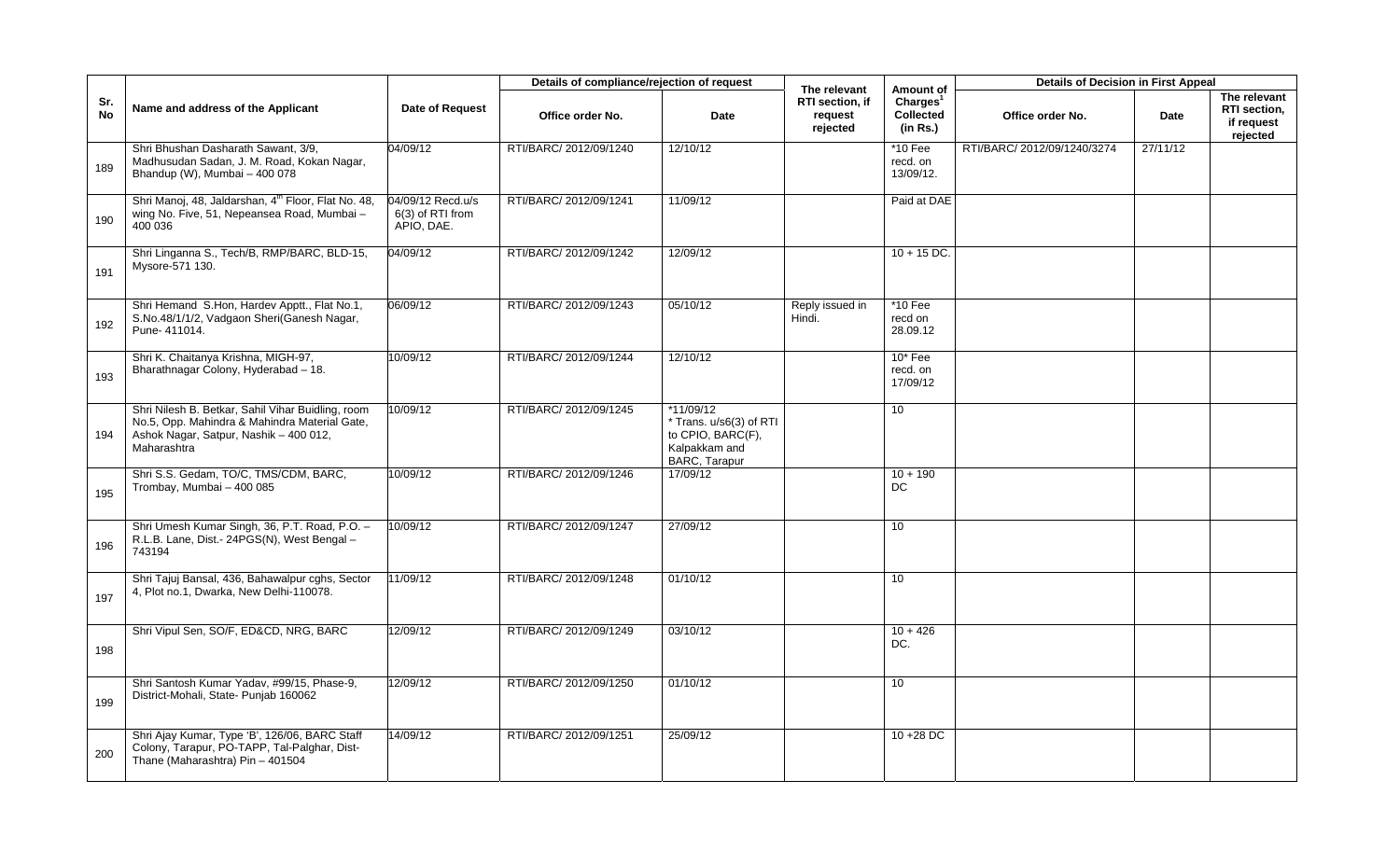|                  |                                                                                                                                                                                                   |                                                         | Details of compliance/rejection of request |           | The relevant                           | Amount of                                            | <b>Details of Decision in First Appeal</b> |          |                                                        |
|------------------|---------------------------------------------------------------------------------------------------------------------------------------------------------------------------------------------------|---------------------------------------------------------|--------------------------------------------|-----------|----------------------------------------|------------------------------------------------------|--------------------------------------------|----------|--------------------------------------------------------|
| Sr.<br><b>No</b> | Name and address of the Applicant                                                                                                                                                                 | <b>Date of Request</b>                                  | Office order No.                           | Date      | RTI section, if<br>request<br>rejected | Charles <sup>1</sup><br><b>Collected</b><br>(in Rs.) | Office order No.                           | Date     | The relevant<br>RTI section,<br>if request<br>rejected |
| 201              | Shri Pravin S., F1 Cheran Kudil, 3 <sup>rd</sup> Main Streer<br>Ponnagar, Trichy - 1                                                                                                              | 17/09/12                                                | RTI/BARC/ 2012/09/1252                     | 01/10/12  |                                        | 10                                                   |                                            |          |                                                        |
| 202              | Shri Ehtesham Qutubuddin Siddiqui, UT-81, Anda<br>Cell, Mumbai Central Prison, Arthur Road,<br>Mumbai - 400 011                                                                                   | 18/09/12                                                | RTI/BARC/ 2012/09/1253                     | *24/09/12 | Inf. denied u/s.<br>7(9)               | $*$ BPL                                              |                                            |          |                                                        |
| 203              | Shri D. Venkateswara Rao, D6-3/2, HWP Colony,<br>Aswapuram - 507116, Khammam Dist. Andhra<br>Pradesh                                                                                              | 18/09/12 Recd. from<br>OSD(R&D) & CPIO,<br>DAE u/s.6(3) | RTI/BARC/ 2012/09/1254                     | 12/10/12  |                                        | Paid at DAE                                          |                                            |          |                                                        |
| 204              | Shri Akshay, 87, Sindhu, Flat No. 6, 1 <sup>st</sup> Floor,<br>Marine Drive, Mumbai - 400 002                                                                                                     | 21/09/12                                                | RTI/BARC/ 2012/09/1255                     | 27/09/12  |                                        | 10 <sup>1</sup>                                      |                                            |          |                                                        |
| 205              | Shri Rajendrakumar Balraj Karampuri<br>c/o Shri Siddhayya Chirmala, Opp. AL- Barakat<br>School Room No. 51, Bharatiya Nagar, P.M.G.P.<br>Colony Vinoba Bhave Marg, Kurla (W), Mumbai -<br>400 070 | 24/09/12                                                | RTI/BARC/ 2012/09/1256                     | 25/10/12  | Issued in Hindi.                       | $*10$ Fee<br>recd on<br>09/10/2012                   | RTI/BARC/2012/09/1256/3098                 | 05/11/12 |                                                        |
| 206              | Smt. Lata Rajendrakumar Karampuri, House No.<br>110, Shastri Nagar, Shandar Chowk, Near Shri<br>Samarth Vidya Mandir School, Solapur - 413003                                                     | 24/09/12                                                | RTI/BARC/ 2012/09/1257                     | 25/10/12  | Issued in Hindi.                       | $*10$ Fee<br>recd on<br>09/10/2012.                  | RTI/BARC/2012/09/1257/3099                 | 05/11/12 |                                                        |
| 207              | Shri Naresh Kumar, Asst. Security Officer, Flat<br>No. A-24, Shravati, New Mandala Colony,<br>Anushakti Nagar, Trombay, Mumbai - 400 094                                                          | 24/09/12                                                | RTI/BARC/ 2012/09/1258                     | 22/10/12  |                                        | 10                                                   | RTI/BARC/2012/09/1258/3391                 | 12/12/12 |                                                        |
| 208              | Smt. Vasundhara Sanjay Howal, C/o Rohit<br>Dharamdasji Meshram, Tiwari Lay out, Laxmi<br>Nagar, Vardha - 442001                                                                                   | 24/09/12                                                | RTI/BARC/ 2012/09/1259                     | 22/10/12  | Reply issued in<br>Hindi               | *10/- Fee<br>recd on<br>09/10/2012                   |                                            |          |                                                        |
| 209              | Shri Arun Singh, 44A/1, Kalu Sarai(Sarvapriya<br>Vihar) Near Hauz Khas Fly Over, New Delhi-<br>110016                                                                                             | 24/09/12                                                | RTI/BARC/ 2012/09/1260                     | 22/10/12  |                                        | 10                                                   |                                            |          |                                                        |
| 210              | Shri Kattekola Ashokkumar Devaiah, 20/585,<br>P.M.G.P Colony, Mankhurd, Mumbai - 400 043                                                                                                          | 27/09/12                                                | RTI/BARC/ 2012/09/1261                     | 22/10/12  |                                        | *10 Fee<br>recd on<br>12/10/12                       |                                            |          |                                                        |
| 211              | Shri Clarence Pinto, A-102, Silver Sqare CHS,<br>Sunder Nagar, Kalina, Santacruz(East), Mumbai-<br>400098.                                                                                        | 28/09/12                                                | RTI/BARC/ 2012/09/1262                     | 25/10/12  |                                        | 10                                                   | RTI/BARC/2012/09/1262/3275                 | 27/11/12 |                                                        |
| 212              | Shri Akbar Amir Ali Vasaya, 302, New Accord,<br>Avenue Bldg., Naya Nagar, Mira Road(E), Distt.<br>Thane-401107                                                                                    | 28/09/12                                                | RTI/BARC/ 2012/09/1263                     | 05/10/12  |                                        | 10                                                   |                                            |          |                                                        |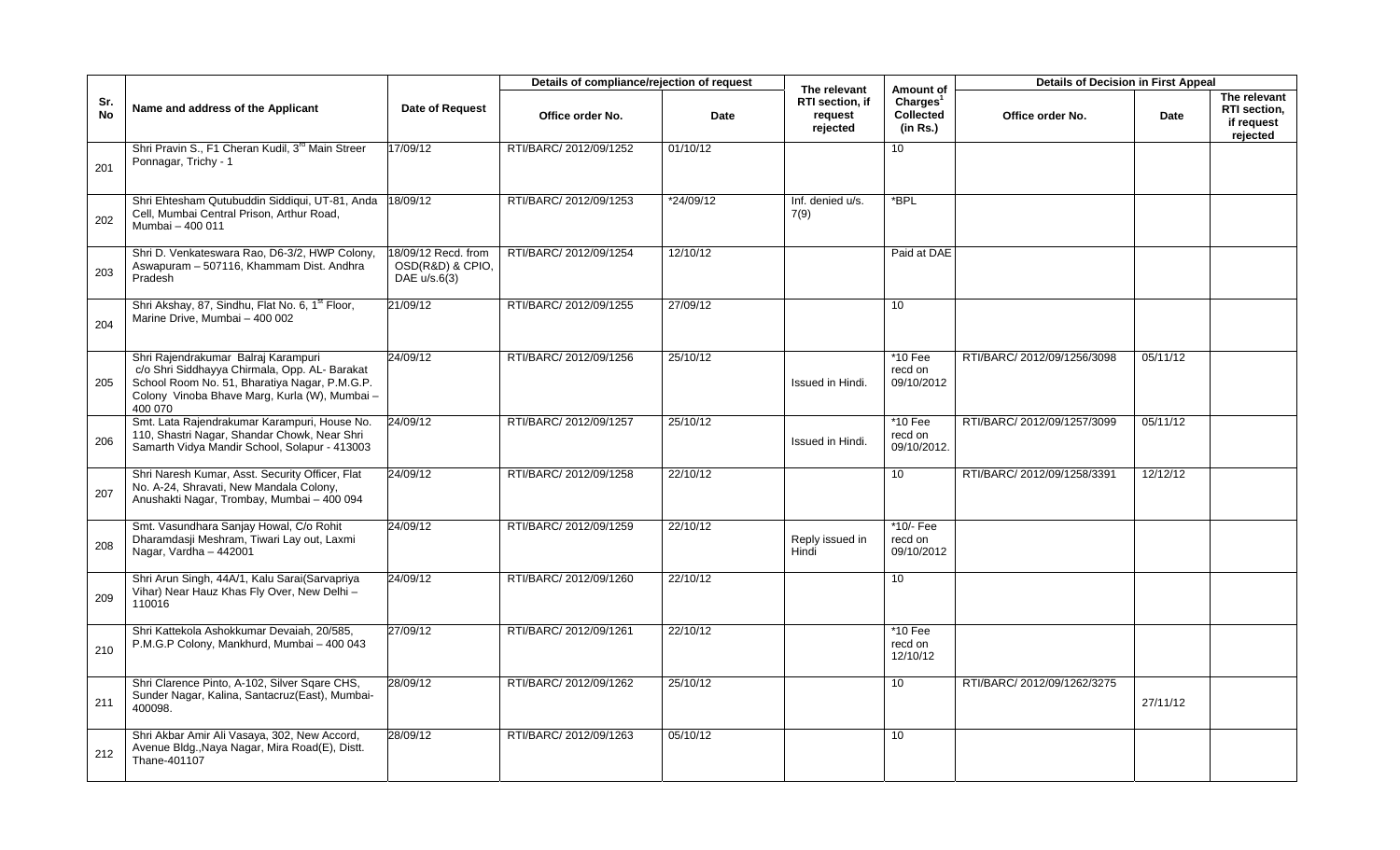|                  |                                                                                                                                                          |                                                      | Details of compliance/rejection of request |                                                         | The relevant                                        | Amount of                                            | <b>Details of Decision in First Appeal</b> |             |                                                        |
|------------------|----------------------------------------------------------------------------------------------------------------------------------------------------------|------------------------------------------------------|--------------------------------------------|---------------------------------------------------------|-----------------------------------------------------|------------------------------------------------------|--------------------------------------------|-------------|--------------------------------------------------------|
| Sr.<br><b>No</b> | Name and address of the Applicant                                                                                                                        | <b>Date of Request</b>                               | Office order No.                           | Date                                                    | RTI section, if<br>request<br>rejected              | Charles <sup>1</sup><br><b>Collected</b><br>(in Rs.) | Office order No.                           | <b>Date</b> | The relevant<br>RTI section,<br>if request<br>rejected |
| 213              | Shri Mangesh M.Malusare, D.Spl.35/10, BARC<br>Colony, Tarapur, PO TAPP, Boisar, Tal.Palghar,<br>Distt. Thane. - 401504.                                  | 28/09/12                                             | RTI/BARC/ 2012/09/1264                     | 25/10/12                                                |                                                     | 10                                                   | RTI/BARC/ 2012/09/1264/3307                | 03/12/12    |                                                        |
| 214              | Shri S.C. Patro, SO/B, F&SS, RRCAT, Qtr.No.B-<br>18/4, PO-CAT, DAE, Indore, MP-452 013.                                                                  | 01/10/12                                             | RTI/BARC/ 2012/10/1265                     | $*04/10/12$<br>Trd. u/s 6(3) to CPIO,<br>RRCAT. Indore. |                                                     | 10                                                   |                                            |             |                                                        |
| 215              | Shri R. Thirumurugan, D-83, Anuvijay Township,<br>Radhapuram Taluk, Tirunelveli Distt., Tamil Nadu-<br>627120.                                           | 04.10.12                                             | RTI/BARC/ 2012/10/1266                     | $*12/10/12$                                             | *Inf.denied-<br>Clarifications/inte<br>rpretations. | 10 <sup>°</sup>                                      |                                            |             |                                                        |
| 216              | Maj Gen (Retd) S. G. Vombatkere, 475, 7 <sup>th</sup> Main<br>Road, Vijayanagar 1 <sup>st</sup> Stage, Mysore - 570017                                   | 05.10.12                                             | RTI/BARC/ 2012/10/1267                     | 29/10/12                                                |                                                     | 10                                                   |                                            |             |                                                        |
| 217              | Shri B. Bhaskara Rao, EC No. 2189, SO/E, QA-<br>NUFAP, NFC, Hyderabad                                                                                    | 08/10/12 Recd.<br>$u/s.6(3)$ from PIO,<br><b>NFC</b> | RTI/BARC/ 2012/10/1268                     | 15/10/12                                                |                                                     | Paid at NFC                                          |                                            |             |                                                        |
| 218              | Shri Rhishikesh Balkrishna Bhoir, Ghar No. 439,<br>At: Kolhi (Kopar) Post: Panvel, Taluka: Panvel<br>District: Raigad, Maharashtra - 410206              | 08/10/12                                             | RTI/BARC/ 2012/10/1269                     | 02/11/12                                                |                                                     | 10                                                   |                                            |             |                                                        |
| 219              | Shri Rhishikesh Balkrishna Bhoir, Ghar No. 439,<br>At: Kolhi (Kopar) Post: Panvel, Taluka: Panvel<br>District: Raigad, Maharashtra - 410206              | 08/10/12                                             | RTI/BARC/ 2012/10/1270                     | 02/11/12                                                |                                                     |                                                      | 10 + 110 DC RTI/BARC/ 2012/10/1270/269     | 30/01/13    |                                                        |
| 220              | Shri Rhishikesh Balkrishna Bhoir, Ghar No. 439,<br>At: Kolhi (Kopar) Post: Panvel, Taluka: Panvel<br>District: Raigad, Maharashtra - 410206              | 08/10/12                                             | RTI/BARC/ 2012/10/1271                     | 02/11/12                                                |                                                     | 10                                                   |                                            |             |                                                        |
| 221              | Shri Rhishikesh Balkrishna Bhoir, Ghar No. 439,<br>At: Kolhi (Kopar) Post: Panvel, Taluka: Panvel<br>District: Raigad, Maharashtra - 410206              | 08/10/12                                             | RTI/BARC/ 2012/10/1272                     | 02/11/12                                                |                                                     | 10                                                   |                                            |             |                                                        |
| 222              | Shri Rhishikesh Balkrishna Bhoir, Ghar No. 439,<br>At : Kolhi (Kopar) Post : Panvel, Taluka : Panvel<br>District: Raigad, Maharashtra - 410206           | 08/10/12                                             | RTI/BARC/ 2012/10/1273                     | 02/11/12                                                |                                                     | 10                                                   |                                            |             |                                                        |
| 223              | Shri Rhishikesh Balkrishna Bhoir, Ghar No. 439,<br>At: Kolhi (Kopar) Post: Panvel, Taluka: Panvel<br>District: Raigad, Maharashtra - 410206              | 08/10/12                                             | RTI/BARC/ 2012/10/1274                     | *12/10/12                                               | *Inf.denied u/s<br>$8(1)(j)$ of RTI.                | 10                                                   |                                            |             |                                                        |
| 224              | Ms. Priyanka Narayan Gaonkar, Tirupati Gaurav<br>Apart., B-wing, Flat No. 302, Plot No. 252,<br>Turbegaon, Sector -22, Sanpada, Navi Mumbai -<br>400 705 | 08/10/12                                             | RTI/BARC/ 2012/10/1275                     | 02/11/12                                                |                                                     | $10 + 100$ DC                                        |                                            |             |                                                        |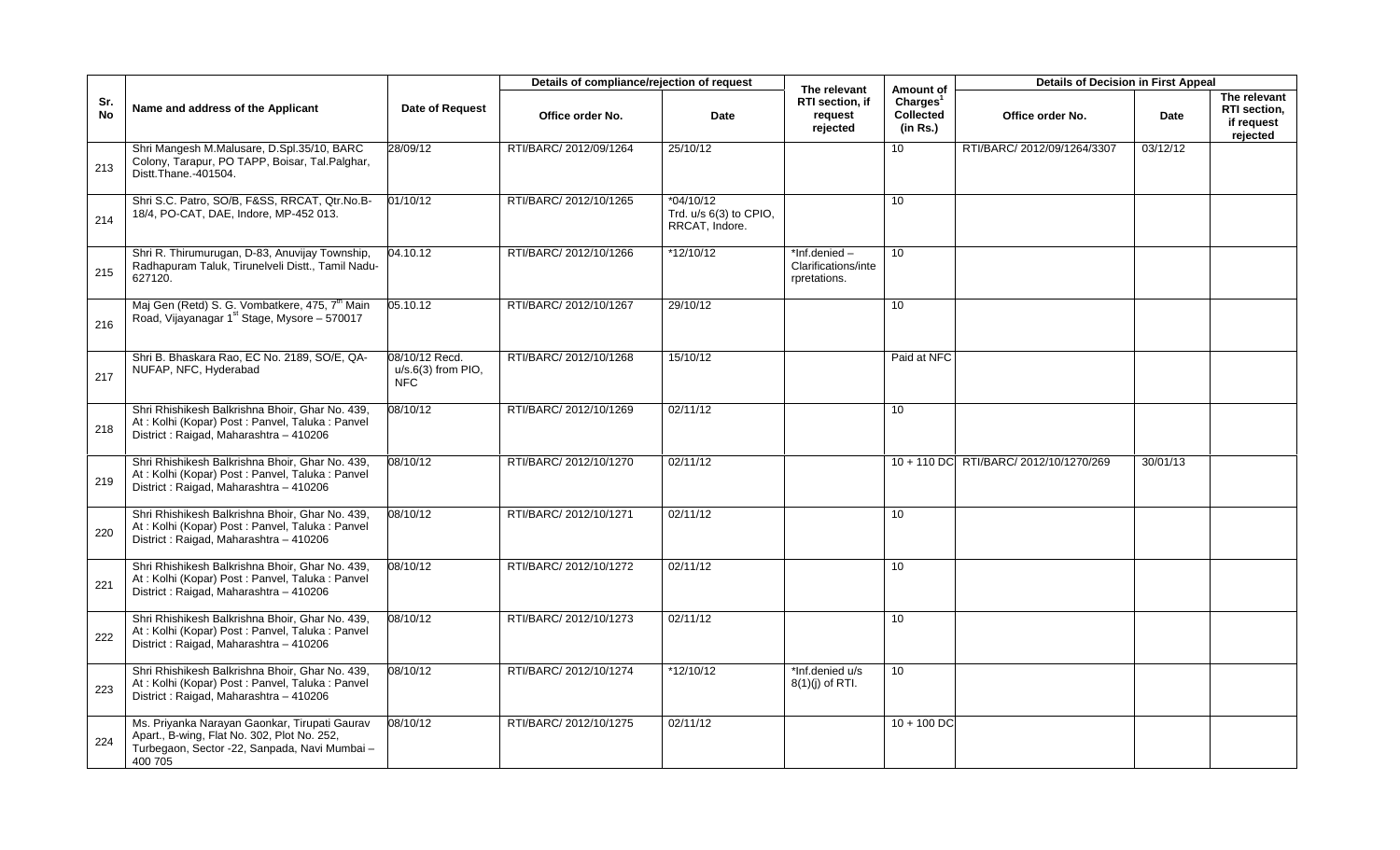|                  |                                                                                                                                                                                         |                                                | Details of compliance/rejection of request |             | The relevant                                  | Amount of                                            | <b>Details of Decision in First Appeal</b> |          |                                                        |
|------------------|-----------------------------------------------------------------------------------------------------------------------------------------------------------------------------------------|------------------------------------------------|--------------------------------------------|-------------|-----------------------------------------------|------------------------------------------------------|--------------------------------------------|----------|--------------------------------------------------------|
| Sr.<br><b>No</b> | Name and address of the Applicant                                                                                                                                                       | Date of Request                                | Office order No.                           | Date        | RTI section, if<br>request<br>rejected        | Charles <sup>1</sup><br><b>Collected</b><br>(in Rs.) | Office order No.                           | Date     | The relevant<br>RTI section,<br>if request<br>rejected |
| 225              | Shri Satyajeet B. Sagavkar, 701, Ganesh<br>Apartment parade No. 7/8, Motha Khanda, Near<br>Khandeswar Railway Station, Panvel, Tal Panvel,<br>Dist. Raigad, Maharashtra state - 410 206 | 08/10/12                                       | RTI/BARC/ 2012/10/1276                     | *12/10/12   | *Inf.denided-<br>openion/interpret<br>ations. | 10                                                   |                                            |          |                                                        |
| 226              | Shri S.C. Bhardwaj, D-10, Patliputra,<br>Anushaktinagar, Mumbai - 400 094                                                                                                               | 08/10/12                                       | RTI/BARC/ 2012/10/1277                     | 15/10/12    |                                               | 10 <sup>°</sup>                                      |                                            |          |                                                        |
| 227              | Shri J V S R Krishna, D7-5/3, HWP Colony,<br>Aswapuram - 507116, Khammam Dist. A.P.                                                                                                     | 08/10/12                                       | RTI/BARC/ 2012/10/1278                     | 30/10/12    |                                               | $10 + 40$ DC                                         | RTI/BARC/ 2012/10/1278/27                  | 02/01/13 |                                                        |
| 228              | Shri Devendra Kumar, SO/E, R.N.93, ROD(D),<br>RG, BARC, Employee No. 17286, CC No.<br>G/509/0386                                                                                        | 08/10/12                                       | RTI/BARC/ 2012/10/1279                     | 25/10/12    |                                               | $10 + 216$ DC                                        |                                            |          |                                                        |
| 229              | Shri Gangadhar S. Patil, First Floor, Oasis<br>Complex, Kamala Mill Compound, P B Marg,<br>Lower Parel, Mumbai - 400 013                                                                | 09/10/12                                       | RTI/BARC/ 2012/10/1280                     | 30/10/12    |                                               | $10 + 20$<br>DC.                                     |                                            |          |                                                        |
| 230              | Ms. Priyanka Narayan Gaonkar, Tirupati Gaurav<br>Apart., B-wing, Flat No. 302, Plot No. 252,<br>Turbegaon, Sector -22, Sanpada, Navi Mumbai -<br>400 705                                | 09/10/12                                       | RTI/BARC/ 2012/10/1281                     | 02/11/12    |                                               | 10                                                   |                                            |          |                                                        |
| 231              | Ms. Priyanka Narayan Gaonkar, Tirupati Gaurav<br>Apart., B-wing, Flat No. 302, Plot No. 252,<br>Turbegaon, Sector -22, Sanpada, Navi Mumbai -<br>400 705                                | 09/10/12                                       | RTI/BARC/ 2012/10/1282                     | 02/11/12    |                                               | $10 + 100$<br>DC                                     |                                            |          |                                                        |
| 232              | Shri Vipul Sen, SO/F, ED&CD, BARC                                                                                                                                                       | 09/10/12                                       | RTI/BARC/ 2012/10/1283                     | $*12/10/12$ | *Inf.denied u/s<br>$8(1)(a)$ of RTI           | 10 <sup>°</sup>                                      |                                            |          |                                                        |
| 233              | Shri B. Prasad, Q.No. C-6/2/1, Gouthaminagar<br>Colony, Aswapuram (Post)-507116, Khammam -<br>dist-A.P                                                                                  | 09/10/12                                       | RTI/BARC/ 2012/10/1284                     | 22/10/12    |                                               | 10 <sup>1</sup>                                      | RTI/BARC/ 2012/10/1284/61                  | 08/01/13 |                                                        |
| 234              | Shri Syed K. Hussain, H.No.14-1-121, SBH Road,<br>Paloncha-507 115, Khammam Dist., A.P.                                                                                                 | 12/10/12 Rec. u/s<br>$6(3)$ from APIO,<br>DAE. | RTI/BARC/ 2012/10/1285                     | 01/11/12    |                                               | Paid at DAE                                          |                                            |          |                                                        |
| 235              | Dr. Ameya Tirodkar, b/4 Janhavi Chs Ltd.,<br>Pandurang Wadi Road No. 4, Goregaon East,<br>Mumbai - 400 063                                                                              | 12/10/12                                       | RTI/BARC/ 2012/10/1286                     | 01/11/12    |                                               | $10 + 194$ DC                                        |                                            |          |                                                        |
| 236              | Shri M.G. Pednekar, F/man 'C', Fire Service<br>Section, BARC                                                                                                                            | 12/10/12                                       | RTI/BARC/ 2012/10/1287                     | 12/11/12    | Reply issued in<br>Hindi.                     | $10 + 52$ DC                                         | RTI/BARC/ 2012/10/1287/3401                | 13/12/12 |                                                        |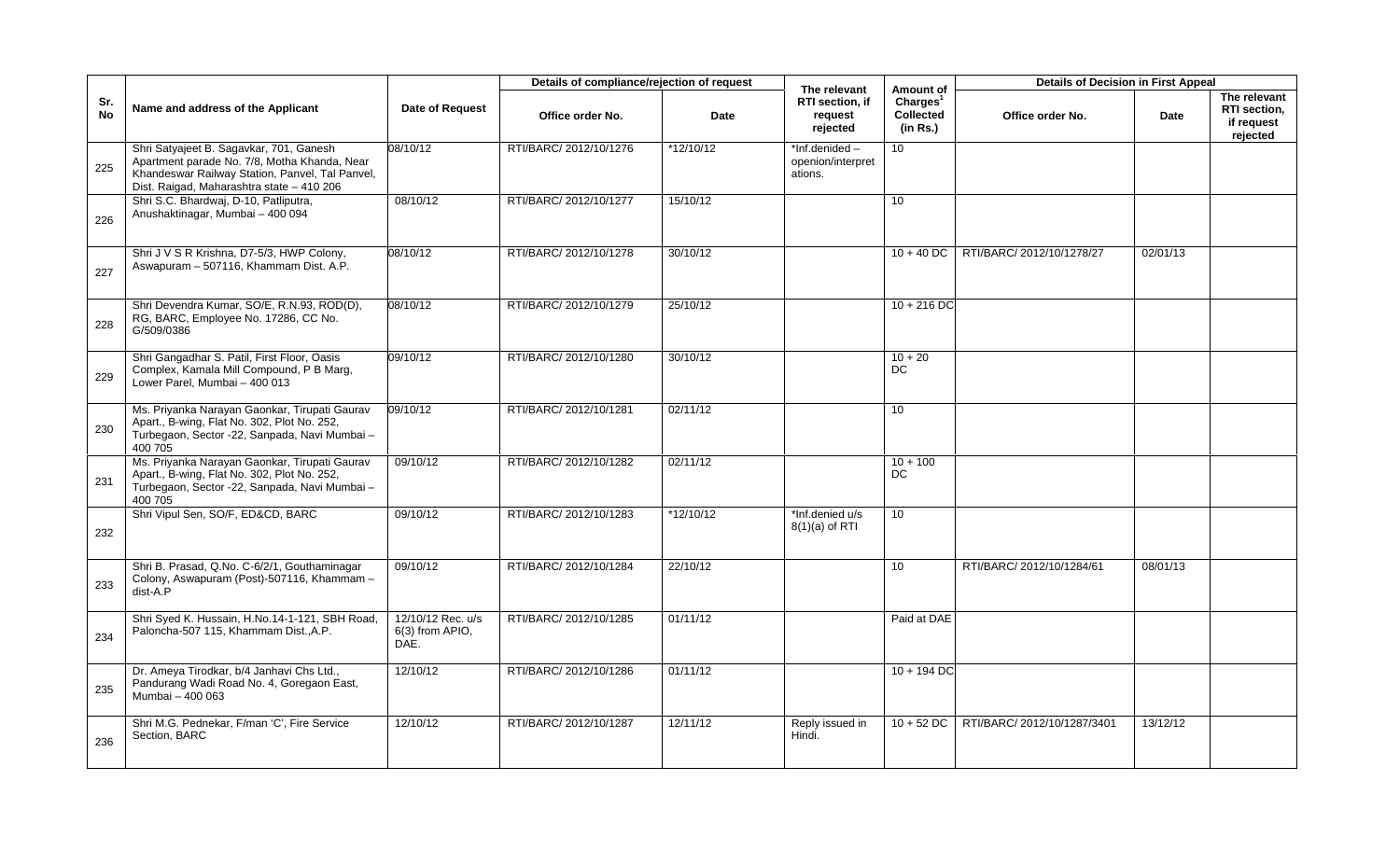|                  |                                                                                                                                                                    |                                                          | Details of compliance/rejection of request |             |                                                        |                                                                   | <b>Details of Decision in First Appeal</b> |          |                                                        |
|------------------|--------------------------------------------------------------------------------------------------------------------------------------------------------------------|----------------------------------------------------------|--------------------------------------------|-------------|--------------------------------------------------------|-------------------------------------------------------------------|--------------------------------------------|----------|--------------------------------------------------------|
| Sr.<br><b>No</b> | Name and address of the Applicant                                                                                                                                  | Date of Request                                          | Office order No.                           | Date        | The relevant<br>RTI section, if<br>request<br>rejected | Amount of<br>Charles <sup>1</sup><br><b>Collected</b><br>(in Rs.) | Office order No.                           | Date     | The relevant<br>RTI section,<br>if request<br>rejected |
|                  | Shri Vipul Sen, SO/F, ED&CD, NRG, BARC                                                                                                                             | 12/10/12                                                 | RTI/BARC/ 2012/10/1288                     | 07/11/12    |                                                        | 10                                                                |                                            |          |                                                        |
| 237              |                                                                                                                                                                    |                                                          |                                            |             |                                                        |                                                                   |                                            |          |                                                        |
| 238              | Shri B. Dheeraj Singh, S/o B. Balakrishna Singh,<br>H. No. 4-62/1, First Floor, Opp Kollibhavan,<br>Janmabhoomi Nagar, Mancherial, Adilabad Dist,<br>$AP - 504208$ | 2/10/12                                                  | RTI/BARC/ 2012/10/1289                     | 05/11/12    |                                                        | 10                                                                |                                            |          |                                                        |
| 239              | Smt. Shaila Suresh Thakur, BARCColony,<br>Ramdas-A-1, Sion-Trombay Road, Mankhurd,<br>Mumbai - 400 088                                                             | 15/10/12                                                 | RTI/BARC/ 2012/10/1290                     | 21/11/12    | Reply issued in<br>Hindi.                              | $*10$<br>Fee recd. on<br>$05/11/12$ .                             |                                            |          |                                                        |
|                  | Shri K. V. Jayaraj, SA/E, PESS/UED, BARC                                                                                                                           | 15/10/12                                                 | RTI/BARC/ 2012/10/1291                     | 14/11/12    |                                                        | 10                                                                | RTI/BARC/ 2012/10/1291/14                  | 01/01/13 |                                                        |
| 240              |                                                                                                                                                                    |                                                          |                                            |             |                                                        |                                                                   |                                            |          |                                                        |
| 241              | Shri Narendra Singh Rathore, S/o Shri<br>Ghanshyam Singh, PO: Khamor, Ta. Shahpura,<br>Dist. Bhilwara (Raj) - 311023                                               | 15/10/12 Recd.<br>u/s.6(3) from CPIO,<br><b>NPCIL</b>    | RTI/BARC/ 2012/10/1292                     | 14/11/12    | Reply issued in<br>Hindi.                              | Paid at<br><b>NPCIL</b>                                           |                                            |          |                                                        |
|                  | Shri Vipul Sen, SO/F, ED&CD, NRG, BARC                                                                                                                             | 15/10/12                                                 | RTI/BARC/ 2012/10/1293                     | 06/11/12    |                                                        | 10                                                                | RTI/BARC/ 2012/10/1293/3393                | 12/12/12 |                                                        |
| 242              |                                                                                                                                                                    |                                                          |                                            |             |                                                        |                                                                   |                                            |          |                                                        |
|                  | Shri K. V. Jayaraj, SA/E, PESS/UED, BARC                                                                                                                           | 15/10/12                                                 | RTI/BARC/ 2012/10/1294                     | 14/11/12    |                                                        | 10                                                                | RTI/BARC/ 2012/10/1294/15                  | 01/01/13 |                                                        |
| 243              |                                                                                                                                                                    |                                                          |                                            |             |                                                        |                                                                   |                                            |          |                                                        |
| 244              | Shri Arun Kumar, A-6, Mateshwari<br>Ram Nagar Colony, Bhudoli Road,<br>Neem Ka Thana, Dt-Sikar<br>Rajasthan-332 713                                                | 18/10/12 Recd. u/s.<br>6(3) from OSD(R&D)<br>& CPIO, DAE | RTI/BARC/ 2012/10/1295                     | 15/11/12    |                                                        | Paid at DAE                                                       |                                            |          |                                                        |
| 245              | Shri Vaibhav Patkeshwar, 130, Dr. Annie Basant<br>Road, A-601, Gopchar CHS, Worli, Mumbai - 400<br>018                                                             | 18/10/12                                                 | RTI/BARC/ 2012/10/1296                     | 14/11/12    |                                                        | $*10$ Fee<br>recd on<br>05/11/2012                                |                                            |          |                                                        |
| 246              | Shri Ehtesham Qutubuddin Siddiqui, UT-81, Anda<br>Cell, Mumbai Central Prison, Arthur Road,<br>Mumbai - 400 011                                                    | 18/10/12                                                 | RTI/BARC/ 2012/10/1297                     | $*15/11/12$ | *Inf. denied u/s<br>$7(9)$ of the RTI<br>Act, 2005.    | $*$ BPL                                                           |                                            |          |                                                        |
| 247              | Smt. Puja Suman, (A.E), Room No. 14,<br>Engineers' Hostel, Area-3, DVC, Maithon,<br>Dhanbad $-828207$                                                              | 22/10/12                                                 | RTI/BARC/ 2012/10/1298                     | 15/11/12    |                                                        | 10                                                                |                                            |          |                                                        |
| 248              | Ms Rachakonda Sheetal, Plot No. 222, Falt No.<br>101, Shiv Prabha Apartment, Shivganga Nagar,<br>Ambarnath, 421 501                                                | 22/10/12                                                 | RTI/BARC/ 2012/10/1299                     | 15/11/12    |                                                        | 10                                                                |                                            |          |                                                        |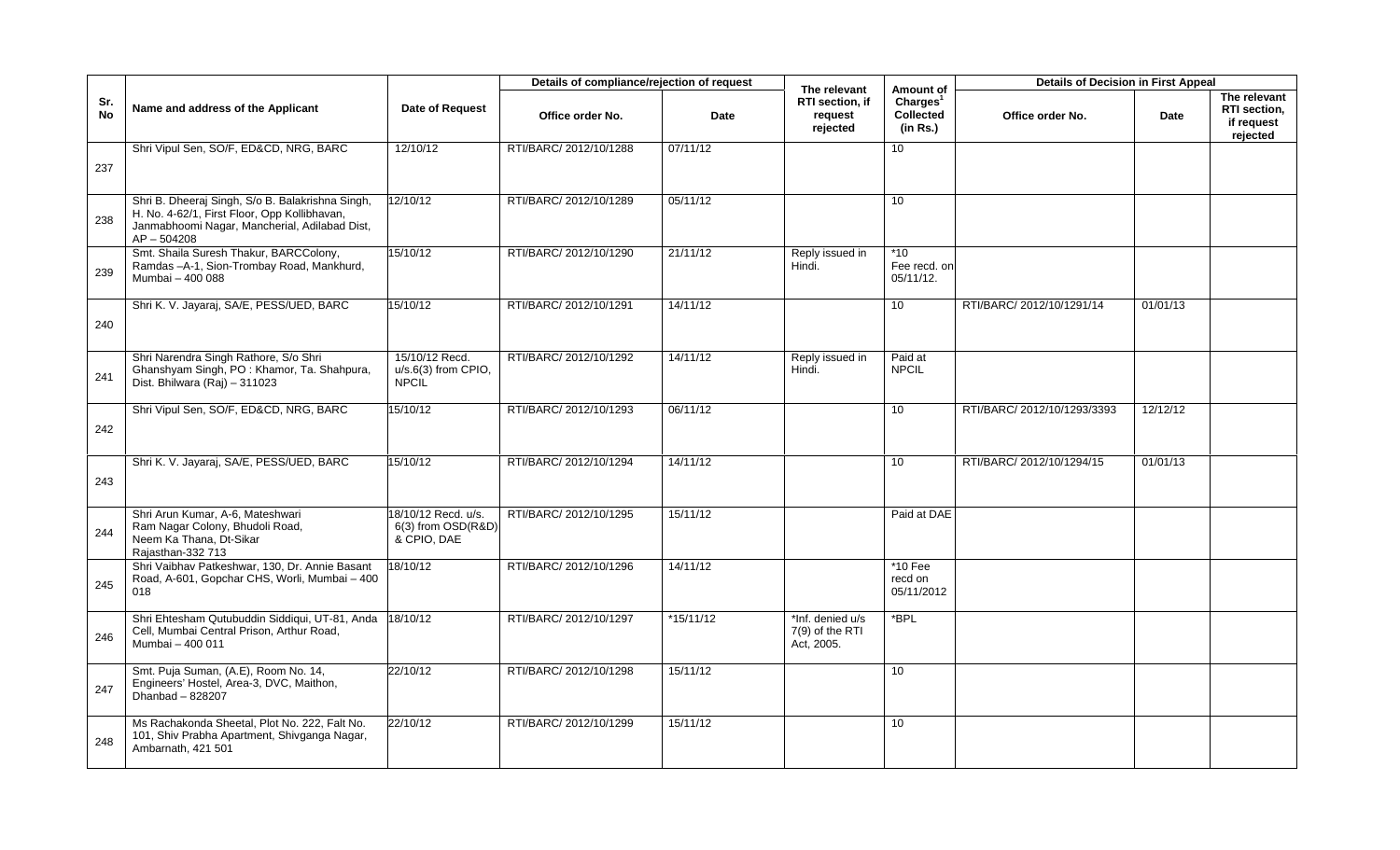|                  |                                                                                                                                                      |                                                                   | Details of compliance/rejection of request |                                                                     | The relevant                                                                 | Amount of                                            | <b>Details of Decision in First Appeal</b> |          |                                                        |
|------------------|------------------------------------------------------------------------------------------------------------------------------------------------------|-------------------------------------------------------------------|--------------------------------------------|---------------------------------------------------------------------|------------------------------------------------------------------------------|------------------------------------------------------|--------------------------------------------|----------|--------------------------------------------------------|
| Sr.<br><b>No</b> | Name and address of the Applicant                                                                                                                    | <b>Date of Request</b>                                            | Office order No.                           | Date                                                                | RTI section, if<br>request<br>rejected                                       | Charles <sup>1</sup><br><b>Collected</b><br>(in Rs.) | Office order No.                           | Date     | The relevant<br>RTI section,<br>if request<br>rejected |
| 249              | Smt. Saroj Kumari, M/o Rahul Sharma, Resident<br>- 11, Vinay Nagar, Bodala Road, Shahganj Agra<br>$-282010$                                          | 22/10/12                                                          | RTI/BARC/ 2012/10/1300                     | 20/11/12                                                            | Reply issued in<br>Hindi.                                                    | 10 <sup>°</sup>                                      |                                            |          |                                                        |
| 250              | Shri Arun Kumar, A-6, Mateshwari, Ram Nagar<br>Colony, Bhudoli Road, Neem Ka Thana, Dt-Sikar<br>Rajasthan-332 713                                    | 25/10/12 Recd. u/s<br>$6(3)$ from<br>OSD(R&D)&CPIO,<br><b>DAE</b> | RTI/BARC/ 2012/10/1301                     | 07/11/12<br>*29/10/12                                               | *Point no.4 is<br>transferred to<br>OSD(R&D)&CPI<br>O, DAE on<br>29/10/2012. | Paid at<br><b>DAE</b>                                |                                            |          |                                                        |
| 251              | Shri Ankur Jivandas Hadke, Naukirtimaan CHS,<br>Room No. 8, 1 <sup>st</sup> Floor, B Wing, Chinchpada Road,<br>Katemanivali, Kalyan (East) - 421 306 | 25/10/12 Recd. u/s<br>$6(3)$ from<br>OSD(R&D)&CPIO,<br>DAE        | RTI/BARC/ 2012/10/1302                     | 23/11/12                                                            |                                                                              | Paid at<br><b>DAE</b>                                |                                            |          |                                                        |
| 252              | Shri Dharmendra Singh Sengar, 229-E, Top floor,<br>Mayur Vihar Phase - 1, Pocket - 1, Delhi - 110<br>091                                             | 25/10/12 Recd. u/s<br>$6(3)$ from<br>OSD(R&D)&CPIO,<br><b>DAE</b> | RTI/BARC/ 2012/10/1303                     | 23/11/12                                                            |                                                                              | Paid at<br>DAE                                       |                                            |          |                                                        |
| 253              | Shri Om Prakash Giri, Psychiatric Social Worker,<br>Drug De-addiction & Treatment Centre, PGIMER,<br>Sector - 12, Chandigarh - 160012                | 25/10/12                                                          | RTI/BARC/ 2012/10/1304                     | 23/11/12                                                            |                                                                              | 10 <sup>1</sup>                                      |                                            |          |                                                        |
| 254              | Shri S. P. Barwal, Sr. Tech/H, (Emp. No. 9915,<br>CC No. NG/301/451) Electronics Division, BARC                                                      | 23/10/12                                                          | RTI/BARC/ 2012/10/1305                     | 01/11/12                                                            |                                                                              | 10                                                   |                                            |          |                                                        |
| 255              | Shri A. H. Shaikh, Tech. F1, NG/509/1342, Emp.<br>No. 19291, ROD, CIRUS, BARC                                                                        | 25/10/12                                                          | RTI/BARC/ 2012/10/1306                     | 07/11/12                                                            |                                                                              | $10 + 12$<br>DC                                      |                                            |          |                                                        |
| 256              | Shri Pravin Sharma, Piblic Relations Officer, CC<br>No. 1069, Raja Ramanna Centre for Advanced<br>Technology, Indore - 452 013                       | 29/10/12                                                          | RTI/BARC/ 2012/10/1307                     | 27/11/12                                                            |                                                                              | 10                                                   |                                            |          |                                                        |
| 257              | Shri V. Mahesh, 311, Minerva Complex, 94, S.D.<br>Road, Hyderabad - 500 003                                                                          | 29/10/12                                                          | RTI/BARC/ 2012/10/1308                     | $*31/10/12$<br>Trd. u/s 6(3) to PIO,<br>Deptt. S&T and PIO,<br>TMH. |                                                                              | 10                                                   |                                            |          |                                                        |
| 258              | Shri R. Thirumurugan, D-83, Anuvijay Township,<br>Radhapuram Taluk, Tirunelveli District, Tamil<br>Nadu - 627120                                     | 29/10/12                                                          | RTI/BARC/ 2012/10/1309                     | 07/11/12                                                            |                                                                              | 10                                                   |                                            |          |                                                        |
| 259              | Shri Rajendra P. Pawar, A-104, Shri Sadguru<br>Krupa Society, Deonar Municipal Colony,<br>Gowandi, Mumbai - 400 043                                  | 29/10/12                                                          | RTI/BARC/ 2012/10/1310                     | *19/11/12                                                           | ** Inf. denied u/s<br>$8(1)(j)$ .<br>Letter issued in<br>Hindi.              | $*10$<br>Fee recd<br>on<br>12/11/2012                | RTI/BARC/ 2012/10/1310/146                 | 15/01/13 |                                                        |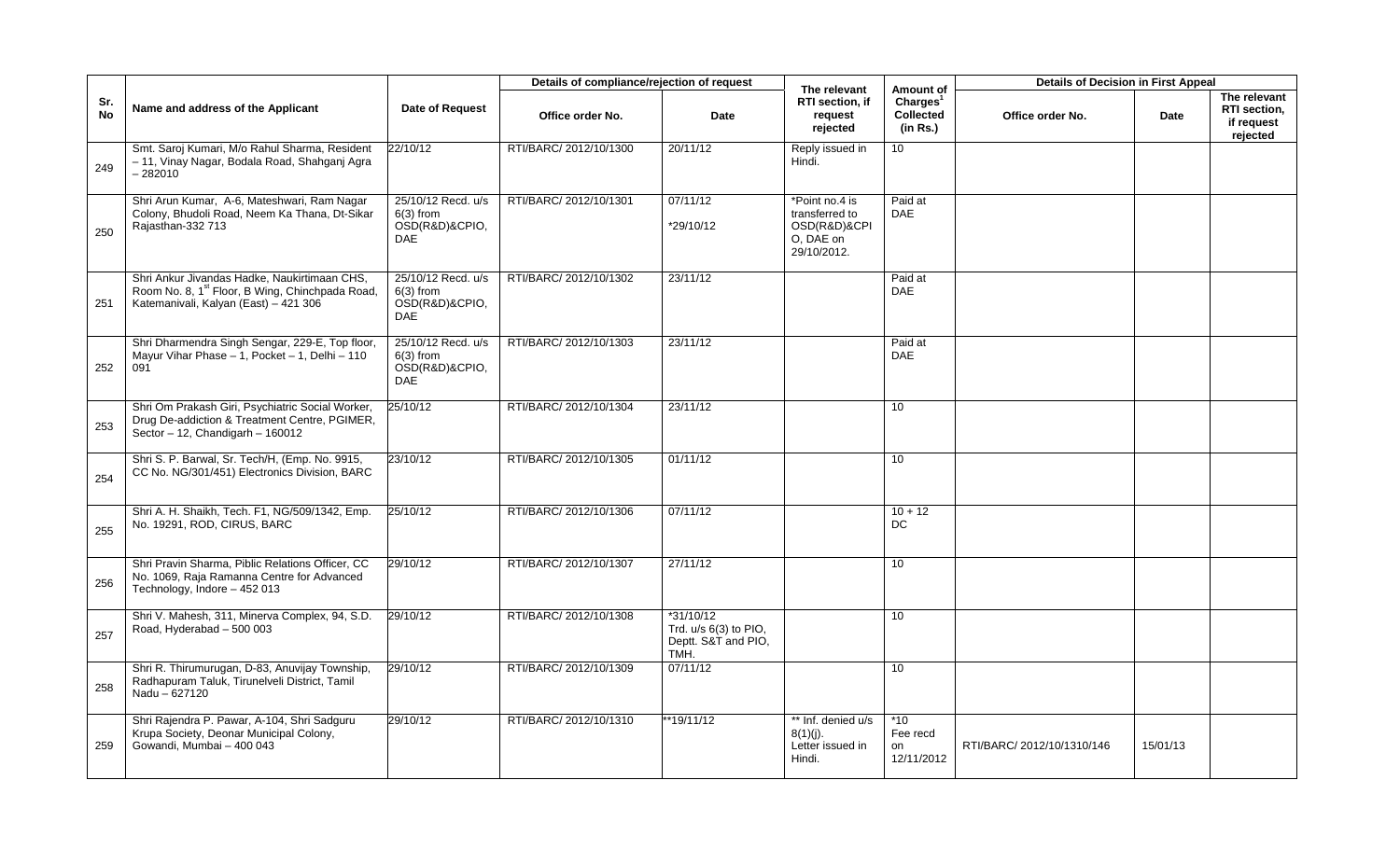|           |                                                                                                                                         |                 | Details of compliance/rejection of request |          |                                                        |                                                            | <b>Details of Decision in First Appeal</b> |      |                                                        |
|-----------|-----------------------------------------------------------------------------------------------------------------------------------------|-----------------|--------------------------------------------|----------|--------------------------------------------------------|------------------------------------------------------------|--------------------------------------------|------|--------------------------------------------------------|
| Sr.<br>No | Name and address of the Applicant                                                                                                       | Date of Request | Office order No.                           | Date     | The relevant<br>RTI section, if<br>request<br>rejected | Amount of<br>Charles <sup>1</sup><br>Collected<br>(in Rs.) | Office order No.                           | Date | The relevant<br>RTI section,<br>if request<br>rejected |
| 260       | Shri Anikesh Padelkar, A-2, Om Sanchayita<br>Society, L.M.Road, Navagaon, Dahisar (W),<br>Mumbai - 400 068                              | 29/10/12        | RTI/BARC/ 2012/10/1311                     | 13/12/12 | Reply issued in<br>Hindi.                              | 10<br>* Fee recd.<br>on<br>30/11/12.                       |                                            |      |                                                        |
| 261       | Shri Santosh Kumar Mishra, 10, Deepak-A,<br>Anushaktinagar, Mumbai - 400 094                                                            | 31/10/12        | RTI/BARC/ 2012/10/1312                     | 22/11/12 |                                                        | $10 + 20$ DC                                               |                                            |      |                                                        |
| 262       | Shri Ramkrishna K. Raut, At & Post Mahakungi,<br>Taluka Aarni, Dist. Yawatmal - 445 103                                                 | 01/11/12        | RTI/BARC/ 2012/11/1313                     | 10/12/12 | Reply issued in<br>Hindi.                              | $*10$<br>Fee recd.<br>on<br>26/11/12.                      |                                            |      |                                                        |
| 263       | Shri Kumar Vaibhav, LDC, Training School<br>Hostel, Personnel Division, BARC, Mumbai                                                    | 01/11/12        | RTI/BARC/ 2012/11/1314                     | 29/11/12 | Reply issued in<br>Hindi.                              | $10 + 14$<br><b>DC</b>                                     |                                            |      |                                                        |
| 264       | Dr. Rakesh K. Patil, C/o Mr. Deepak K Patil, Flat<br>No. B-202, Vishal View Samata Nagar, Opp.<br>Deewan Maan, Vasai Road (W) - 401 202 | 01/11/12        | RTI/BARC/ 2012/11/1315                     | 22/11/12 |                                                        | 10                                                         |                                            |      |                                                        |
| 265       | Dr. Ameya Tirodkar, b/4 Janhavi Chs Ltd.,<br>Pandurang Wadi Road No. 4, Goregaon East,<br>Mumbai - 400 063                              | 01/11/12        | RTI/BARC/ 2012/11/1316                     | 22/11/12 |                                                        | 10                                                         |                                            |      |                                                        |
| 266       | Smt. Vasundhara Sanjay Howal, C/o Rohit<br>Dharamdasji Meshram, Tiwari Lay out, Laxmi<br>Nagar, Vardha - 442001                         | 05/11/12        | RTI/BARC/ 2012/11/1317                     | 23/11/12 | Reply issued in<br>Hindi.                              | 10                                                         |                                            |      |                                                        |
| 267       | Shri Sanjiban De, 12-B, Gulmarg,<br>Anushaktinagar, Mumbai - 400 094                                                                    | 07/11/12        | RTI/BARC/ 2012/11/1318                     | 04/12/12 |                                                        | 10                                                         |                                            |      |                                                        |
| 268       | Smt. P.G. Gaonkar, RRMD, CIRUS, BARC,<br>Trombay, Mumbai-400085.                                                                        | 09/11/12        | RTI/BARC/ 2012/11/1319                     | 06/12/12 |                                                        | 10                                                         |                                            |      |                                                        |
| 269       | Shri Vinay Rampal, Room No.218, National<br>Physical Lab., Dr. K.S. Krishnan Marg, New Delhi<br>$-110012.$                              | 14/11/12        | RTI/BARC/ 2012/11/1320                     | 26/11/12 |                                                        | 10                                                         |                                            |      |                                                        |
| 270       | Shri Santosh K. Mishra, 10, Deepak-A, Anushakti<br>Nagar, Mumbai-400094.                                                                | 4/11/12         | RTI/BARC/ 2012/11/1321                     | 12/12/12 |                                                        | $10 + 70$<br>DC                                            |                                            |      |                                                        |
| 301       | Ms Renu Sharma,<br>C/o Shri Om Prakash Gupta, 7 Dila Ram Bajar,<br>Rajpur Road, Dehradun, Uttarakhand - 240001                          | 19/11/12        | RTI/BARC/ 2012/11/1322                     | 12/12/12 | Reply issued in<br>Hindi.                              | 10                                                         |                                            |      |                                                        |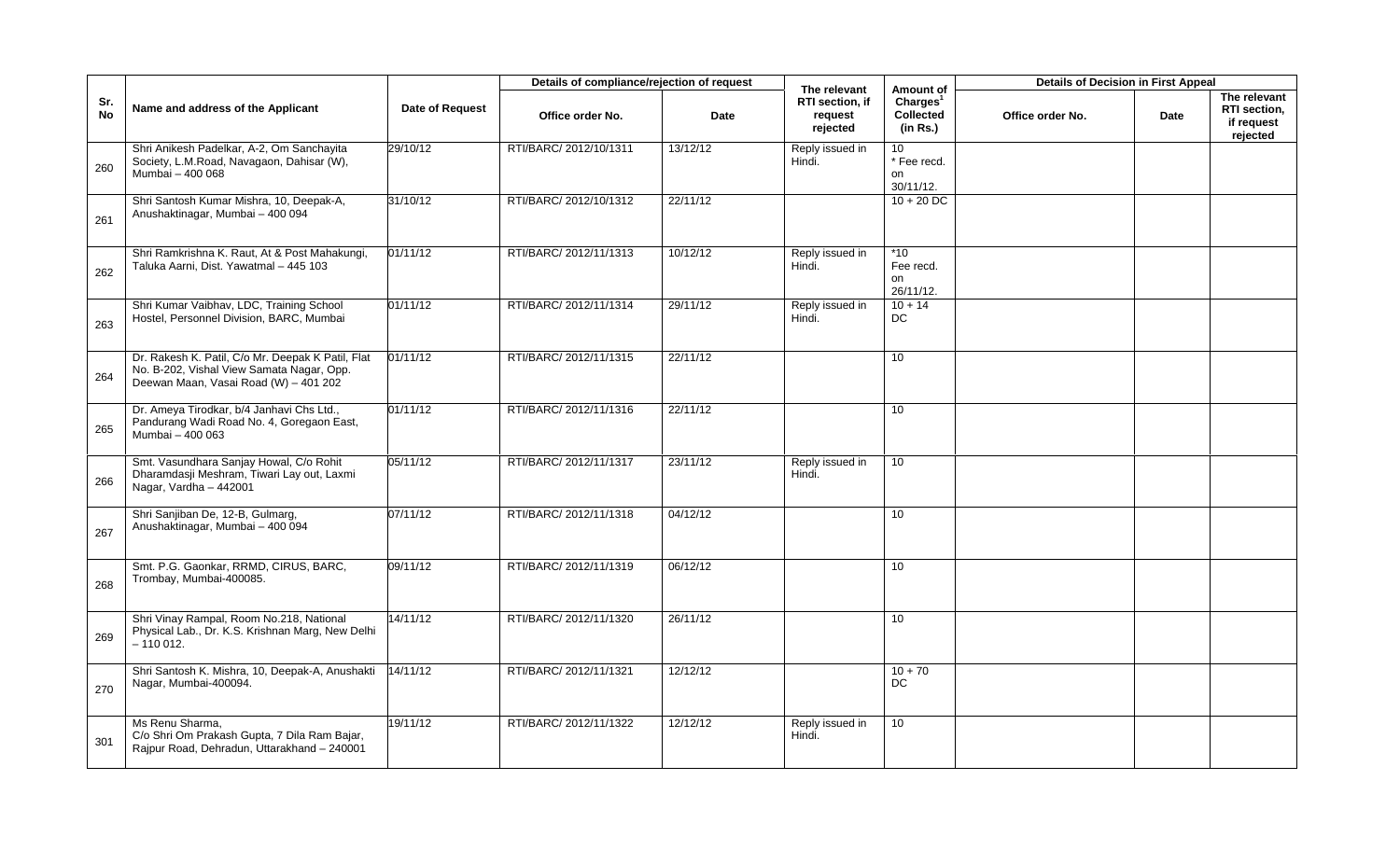|                  |                                                                                                                              |                                               | Details of compliance/rejection of request |           | The relevant                                | Amount of                                            | <b>Details of Decision in First Appeal</b> |          |                                                        |
|------------------|------------------------------------------------------------------------------------------------------------------------------|-----------------------------------------------|--------------------------------------------|-----------|---------------------------------------------|------------------------------------------------------|--------------------------------------------|----------|--------------------------------------------------------|
| Sr.<br><b>No</b> | Name and address of the Applicant                                                                                            | <b>Date of Request</b>                        | Office order No.                           | Date      | RTI section, if<br>request<br>rejected      | Charles <sup>1</sup><br><b>Collected</b><br>(in Rs.) | Office order No.                           | Date     | The relevant<br>RTI section,<br>if request<br>rejected |
| 304              | Shri Ramchandra J. Karande, At & Post-Shere<br>Station, Tal-Karad, Distt. Satara.                                            | 21/11/12                                      | RTI/BARC/ 2012/11/1323                     | 12/12/12  | Reply issued in<br>Hindi.                   | $*10$<br>Fee recd<br>on<br>27/11/2012                |                                            |          |                                                        |
| 307              | Smt K. Mamatha, Door No.64, Nethravathi, Block,<br>RMP Colony, Yelwal, Mysore-571130.                                        | 21.11.12                                      | RTI/BARC/ 2012/11/1324                     | *21/12/12 | Information<br>denied u/s.<br>8(1)(h)       | 10                                                   | RTI/BARC/ 2012/11/1324/322                 | 06/02/13 |                                                        |
| 308              | Shri Bhaskar P. Bhoir, D/C, Planning, CDM,<br>BARC, Trombay, Mumbai-400085.                                                  | 21.11.12                                      | RTI/BARC/ 2012/11/1325                     | 11/12/12  |                                             | $10 + 16$<br>DC                                      |                                            |          |                                                        |
| 310              | Shri S. C. Patro, Sub-officer B1, Qtr. No. B-18/4,<br>RRCAT, PO- CAT, DAE, Indore, MP - 452013                               | 27.11.12                                      | RTI/BARC/ 2012/11/1326                     | 12/12/12  |                                             | 10                                                   |                                            |          |                                                        |
| 311              | Shri Vipul Sen, SO/F, ED & CD, NRG, BARC                                                                                     | 27.11.12                                      | RTI/BARC/ 2012/11/1327                     | 04/12/12  |                                             | 10 <sup>°</sup>                                      |                                            |          |                                                        |
| 313              | Smt.Gino Stanly, Nurse/B, Medical Division,<br>BARC.                                                                         | 27.11.12                                      | RTI/BARC/ 2012/11/1328                     | 21/12/12  |                                             | 10 <sup>1</sup>                                      |                                            |          |                                                        |
| 314              | Shri Yogesh Bidsar, C/o. Shri Dinesh Panditji, 4th<br>floor, 416, Kucha Brijnath, Chandani Chowk,<br>Delhi-110 006.          | 27.11.12<br>(recd. from PIO, DAE<br>u/s. 6(3) | RTI/BARC/ 2012/11/1329                     | 04/12/12  |                                             | Paid at<br>DAE.                                      |                                            |          |                                                        |
| 315              | Shri R.G. Dharade, H2-25, Bldg. No.4, Lake Side<br>Area, IIT Campus, IIT Bombay, Powai, Mumbai-<br>400076.                   | 27.11.12                                      | RTI/BARC/ 2012/11/1330                     | 21/12/12  |                                             | $10 + 42$<br><b>DC</b>                               |                                            |          |                                                        |
| 316              | Shri AV.V. Naga Prasad, Q.No.D01-3/5, Door<br>No.59, HWP(M) Colony, Gauthaminagar,<br>Aswapuram-507 116. Khammam Distt. A.P. | 29.11.12                                      | RTI/BARC/ 2012/11/1331                     | 10/12/12  |                                             | $10 + 50$<br><b>DC</b>                               |                                            |          |                                                        |
| 319              | Shri D.G. Juwatkar, CIRUS/RRMD, BARC,<br>Trombay, Mumbai-400085.                                                             | 29.11.12                                      | RTI/BARC/ 2012/11/1332                     | 28/12/12  | Reply issued in<br>Hindi.                   | 10 <sup>°</sup>                                      |                                            |          |                                                        |
| 320              | Shri A. H. Shaikh, Tech. F1, NG/509/1342, Emp.<br>No. 19291, ROD, CIRUS, BARC                                                | 03.12.12                                      | RTI/BARC/ 2012/12/1333                     | 17/12/12  |                                             | $10 + 36$ DC                                         |                                            |          |                                                        |
| 321              | Shri Parasnath R. Nayak, Room No.5, Pragati<br>Mhatre Chawl Premsambandh, Ram Nagar,<br>Bhandup(East), Mumbai-400082.        | 03.12.12                                      | RTI/BARC/ 2012/12/1334                     | *02/01/13 | Third party<br>information not<br>provided. | 10                                                   |                                            |          |                                                        |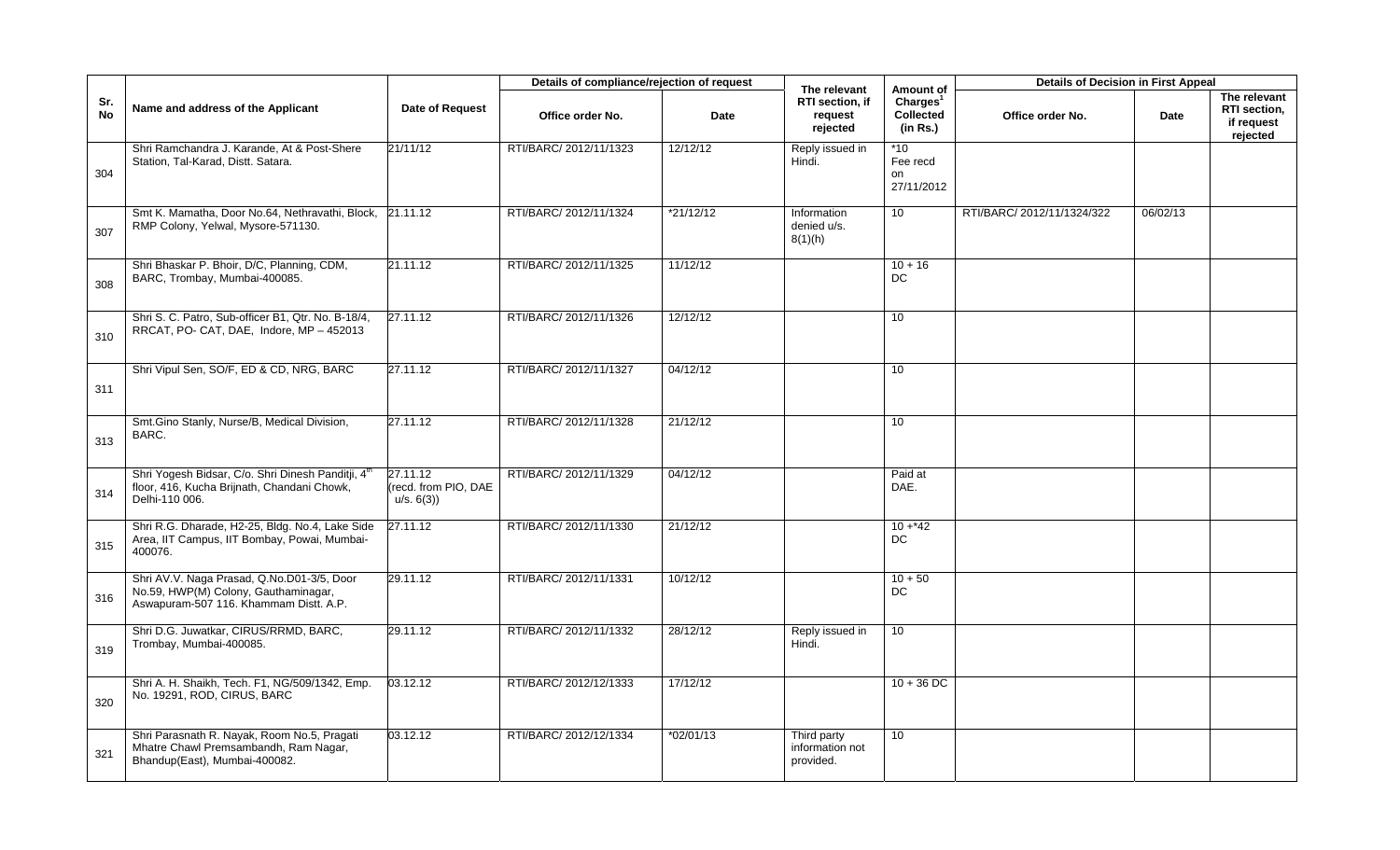|                  |                                                                                                                                                                    |                        | Details of compliance/rejection of request |                                                             | The relevant                                                                      | Amount of                                            | <b>Details of Decision in First Appeal</b> |          |                                                        |
|------------------|--------------------------------------------------------------------------------------------------------------------------------------------------------------------|------------------------|--------------------------------------------|-------------------------------------------------------------|-----------------------------------------------------------------------------------|------------------------------------------------------|--------------------------------------------|----------|--------------------------------------------------------|
| Sr.<br><b>No</b> | Name and address of the Applicant                                                                                                                                  | <b>Date of Request</b> | Office order No.                           | Date                                                        | RTI section, if<br>request<br>rejected                                            | Charles <sup>1</sup><br><b>Collected</b><br>(in Rs.) | Office order No.                           | Date     | The relevant<br>RTI section,<br>if request<br>rejected |
| 323              | Shri J V S R Krishna, D7-5/3, HWP Colony,<br>Aswapuram - 507116, Khammam Dist. A.P.                                                                                | 03.12.12               | RTI/BARC/ 2012/12/1335                     | 31/12/12                                                    |                                                                                   | $10 + 20$ DC                                         |                                            |          |                                                        |
| 324              | Shri Subhash H. Wakale, Spl. Recovery & Sales<br>Officer, Yashomandir Co-op. Cr. Society, 307,<br>Mahavir Apartment, Pantnagar, Ghatkopar(East),<br>Mumbai-400075. | 05.12.12               | RTI/BARC/ 2012/12/1336                     | 31/12/12                                                    | Reply issued in<br>Hindi                                                          | 10 <sup>°</sup>                                      |                                            |          |                                                        |
| 325              | Smt. Saroj Kumari, M/o Rahul Sharma, 11, Vinay<br>Nagar, Bodala Road, Shahganj, Agra - 282010                                                                      | $\overline{05.12.12}$  | RTI/BARC/ 2012/12/1337                     | 04/01/13                                                    | Reply issued in<br>Hindi                                                          | 10 <sup>1</sup>                                      | RTI/BARC/ 2012/12/1337/538                 | 04/03/13 |                                                        |
| 326              | Dr. M.P.S. Ramani, 21, Paradise Building No. 1,<br>289 (East) Flank Road, Sion, Mumbai - 400 022                                                                   | 06.12.12               | RTI/BARC/ 2012/12/1338                     | 03/01/13                                                    |                                                                                   | 10 <sup>1</sup>                                      |                                            |          |                                                        |
| 327              | Smt. Neha Yadav, 1/6085, Top Floor (Left Side),<br>Gali No.1, East Rohtash Nagar, Shahdara, Delhi<br>$-110032$                                                     | 06.12.12               | RTI/BARC/ 2012/12/1339                     | 20/12/12                                                    |                                                                                   | $10 + 30$ DC                                         |                                            |          |                                                        |
| 328              | Shri Baliram M. Bansode, Room No.45, Nawab<br>Chawl No.05, First floor, Jayraj Bhai Lane, R.S.<br>Nimkar Marg, Mumbai-400 008.                                     | 07.12.12               | RTI/BARC/ 2012/12/1340                     | $*12/12/12$<br>Trans. $u/s. 6(3)$ to<br>PIO, BARC, Tarapur. |                                                                                   | 10                                                   |                                            |          |                                                        |
| 329              | Shri Ratan Kumar Ahire, Shanti Villa, K.133,<br>Priyanka Nagar, Nayapura, Kolar Road, Bhopal -<br>462042, MP                                                       | 10/12/12               | RTI/BARC/ 2012/12/1341                     | 09/01/13                                                    | Reply issued in<br>Hindi                                                          | 10 <sup>°</sup>                                      |                                            |          |                                                        |
| 330              | Shri Prahalad Patange, SO/F, C-7/ Ranjani,<br>Anushakti Nagar, Mumbai - 400 094                                                                                    | 11/12/12               | RTI/BARC/ 2012/12/1342                     | 01/01/13                                                    |                                                                                   | $10 + 10$ DC.                                        |                                            |          |                                                        |
| 331              | Shri Ramawatar Sahu, Ashish Bhavan, Opp. NAPP 11/12/12<br>Township, PO: NAPP, Narora - 202389 Dist.<br>Bulandshahar, UP                                            |                        | RTI/BARC/ 2012/12/1343                     | 20/12/12                                                    | As directed by<br>AA appln.trd . to<br>PIO, Co-<br>op.Societies on<br>$21/2/13$ . | $10 + 20$ DC                                         | RTI/BARC/ 2012/12/1343/418                 | 15/02/13 |                                                        |
| 332              | Shri Shaikh S.A., House no.2/4, Wabale Colony,<br>Mukund Nagar, Ahmednagar-414 001.                                                                                | 12/12/12               | RTI/BARC/ 2012/12/1344                     | 09/01/13                                                    |                                                                                   | $*10$<br>Fee recd on<br>07/01/2013.                  |                                            |          |                                                        |
| 333              | Shri Sanjay Singh, Vice-President, CATSOA, SO/E, 12/12/12 Recd. u/s<br>Computer Division, RRCAT, Indore - 452013                                                   | 6(3) from PIO, DAE.    | RTI/BARC/ 2012/12/1345                     | 21/12/12                                                    |                                                                                   | Paid at DAE                                          |                                            |          |                                                        |
| 334              | Shri Vikram Anandrao Repal, At & Post -<br>Belawade Bu., Tal. Karad, Dist. Satara - 415539                                                                         | 12/12/12               | RTI/BARC/ 2012/12/1346                     | 08/01/13                                                    | Reply issued in<br>Hindi.                                                         | 10 <sup>1</sup>                                      | RTI/BARC/ 2012/12/1346/567                 | 08/03/13 |                                                        |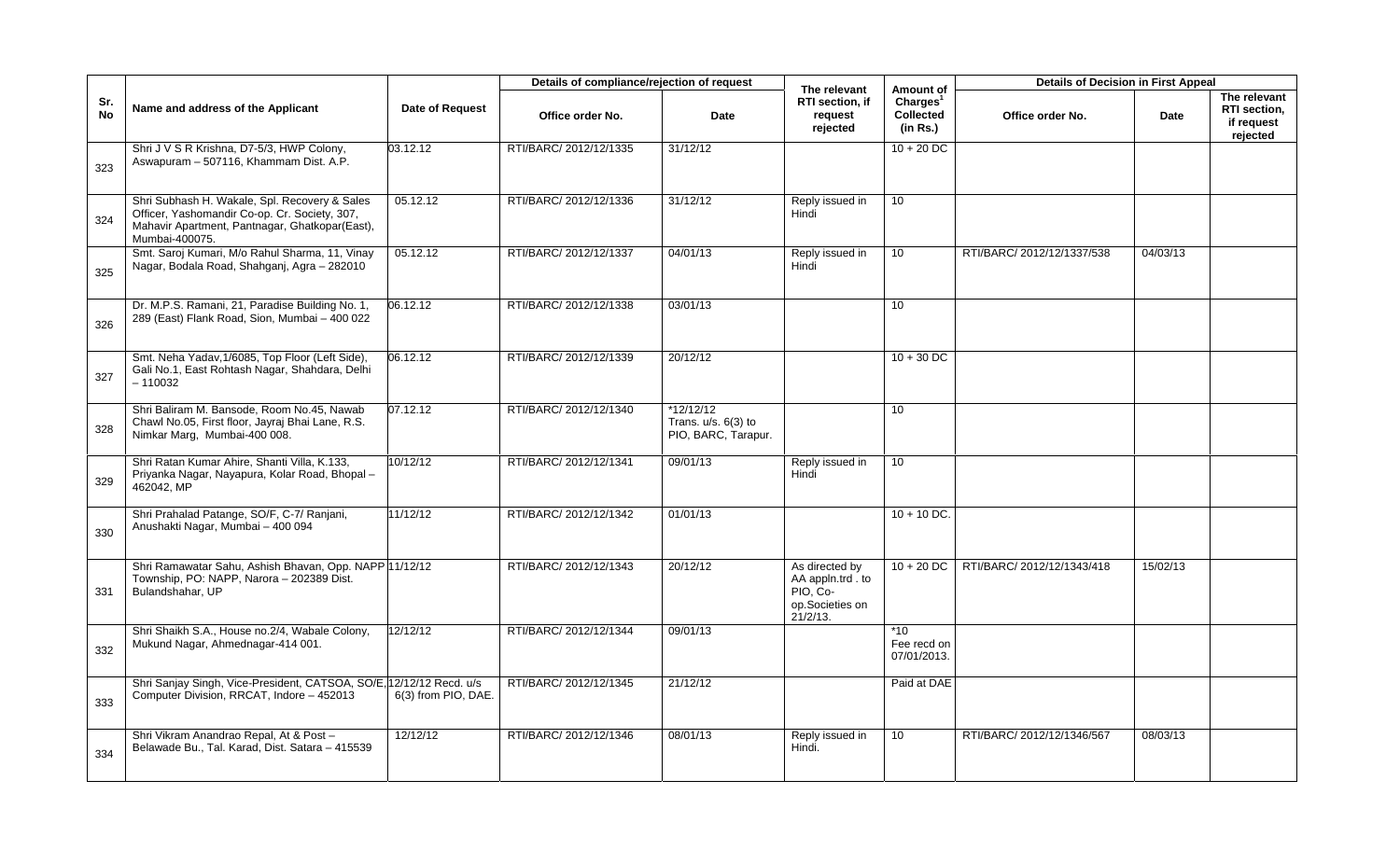|                  |                                                                                                                                   |                                                    | Details of compliance/rejection of request |                            | The relevant                                                               | Amount of                                            | <b>Details of Decision in First Appeal</b> |          |                                                        |
|------------------|-----------------------------------------------------------------------------------------------------------------------------------|----------------------------------------------------|--------------------------------------------|----------------------------|----------------------------------------------------------------------------|------------------------------------------------------|--------------------------------------------|----------|--------------------------------------------------------|
| Sr.<br><b>No</b> | Name and address of the Applicant                                                                                                 | <b>Date of Request</b>                             | Office order No.                           | Date                       | RTI section, if<br>request<br>rejected                                     | Charles <sup>1</sup><br><b>Collected</b><br>(in Rs.) | Office order No.                           | Date     | The relevant<br>RTI section,<br>if request<br>rejected |
| 335              | Shri Vikram Anandrao Repal, At & Post -<br>Belawade Bu., Tal. Karad, Dist. Satara - 415539                                        | 12/12/12                                           | RTI/BARC/ 2012/12/1347                     | 08/01/13                   | Reply issued in<br>Hindi.                                                  | 10                                                   |                                            |          |                                                        |
| 336              | Shri Vikram Anandrao Repal, At & Post - Belawade 12/12/12<br>Bu., Tal. Karad, Dist. Satara - 415539                               |                                                    | RTI/BARC/ 2012/12/1348                     | 08/01/13                   | Reply issued in<br>Hindi.                                                  | 10 <sup>°</sup>                                      |                                            |          |                                                        |
| 337              | Shri Anjan Kumar Chander, SO/E, A&CD, BARC                                                                                        | 12/12/12                                           | RTI/BARC/ 2012/12/1349                     | *26/12/12 - File<br>closed | Application<br>withdrawn by the<br>applicant. File<br>Closed.              | 10 <sup>10</sup>                                     |                                            |          |                                                        |
| 338              | Shri Sandipan Hore, 2 Chit Nayabad, P.O.<br>Panchasayar, P.S. Purba Jadavpur, Kolkata - 700<br>094                                | 13/12/12 Recd. u/s<br>6(3) PIO, DAE                | RTI/BARC/ 2012/12/1350                     | 03/01/13                   |                                                                            | Paid at DAE                                          |                                            |          |                                                        |
| 339              | Shri Satish Chandra, No. 200, 12 <sup>th</sup> Avenue, DAE<br>Township, Kalpakkam - 603102                                        | 14/12/12                                           | RTI/BARC/ 2012/12/1351                     | *21/12/12                  | Information<br>denied u/s.2(f)                                             | 10                                                   |                                            |          |                                                        |
| 340              | Shri Sanjiban De, 12-B, Gulmarg, Anushaktinagar,<br>Mumbai - 400 094                                                              | 18/12/12                                           | RTI/BARC/ 2012/12/1352                     | 17/01/13                   |                                                                            | $10 + 214$<br>DC.                                    | RTI/BARC/ 2012/12/1352/1050                | 26/03/13 |                                                        |
| 341              | Shri Ehtesham Qutubuddin Siddiqui, UT-81, Anda<br>Cell, Mumbai Central Prison, Arthur Road, Mumbai<br>$-400011$                   | 18/12/12                                           | RTI/BARC/ 2012/12/1353                     | 14/01/13                   |                                                                            | *BPL                                                 |                                            |          |                                                        |
| 342              | Shri B.S. Saraswat, H2B-43, Anuchhaya Colony,<br>P.O. BHABHA Nagar, Rawatbhata, Via-<br>Kota(Rajasthan)-323 307                   | 20/12/12 through PIO,<br>NPCIL $u/s. 6(3)$         | RTI/BARC/ 2012/12/1354                     | 08/01/13                   |                                                                            | Paid at<br>NPCIL.                                    |                                            |          |                                                        |
| 343              | Shri K.K. Prasad Babu, Flat No.303, Jupally<br>Arcade, ECIL Post, Hyderabad-62                                                    | 20/12/12 Received u/s<br>6(3) from CPIO,<br>DAE.   | RTI/BARC/ 2012/12/1355                     | 02/01/13                   |                                                                            | Paid at<br>DAE.                                      |                                            |          |                                                        |
| 344              | Shri Subodh Kumar, C/0. Sushila Verma, Block-C2, 20.12.12<br>House No.5, Sriniketan Kunj, Sector 17, Rohini,<br>New Delhi-110085. |                                                    | RTI/BARC/ 2012/12/1356                     | $*11/01/13$                | *Inf. Denied u/s<br>$2(f)$ -<br>Interpretation/opi<br>nion/<br>commitment. | 10 <sup>°</sup>                                      |                                            |          |                                                        |
| 345              | Shri Vijay Singh, Type-III/25-F, Anupratap Colony,<br>Rawatbhata, Via-Kota, Rajasthan-323307.                                     | 21.12.12 Received u/s<br>6(3) from CPIO,<br>NPCIL. | RTI/BARC/ 2012/12/1357                     | 07/01/13                   |                                                                            | Paid at<br>NPCIL.                                    |                                            |          |                                                        |
| 346              | Shri Ehtesham Qutubuddin Siddiqui, UT-81, Anda<br>Cell, Mumbai Central Prison, Arthur Road, Mumbai<br>$-400011$                   | 21.12.12                                           | RTI/BARC/ 2012/12/1358                     | 15/01/13                   |                                                                            | *BPL                                                 |                                            |          |                                                        |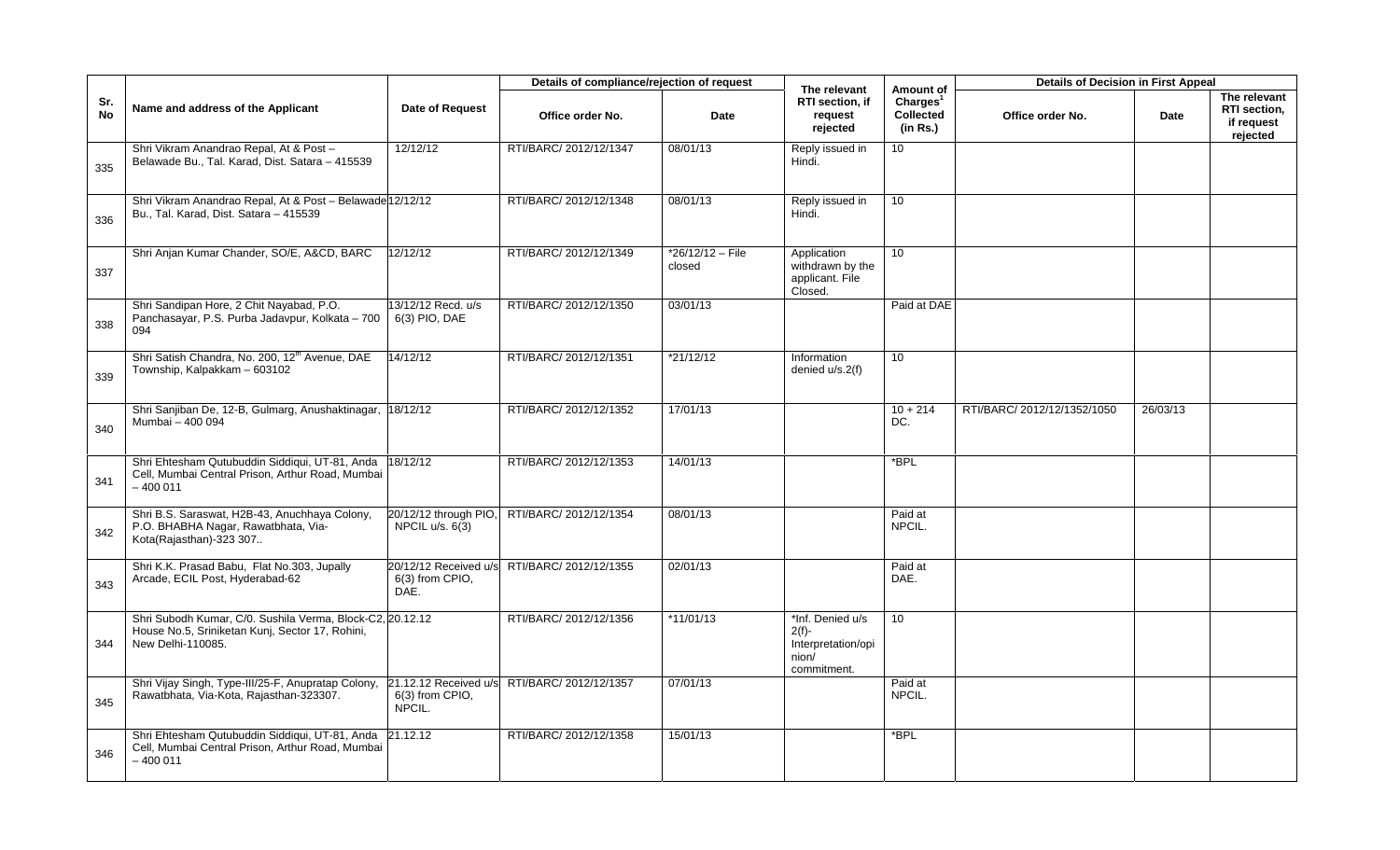|                  |                                                                                                                                                                                                     |                                                     | Details of compliance/rejection of request |                                                             | The relevant                                                | Amount of                                     | <b>Details of Decision in First Appeal</b> |             |                                                               |
|------------------|-----------------------------------------------------------------------------------------------------------------------------------------------------------------------------------------------------|-----------------------------------------------------|--------------------------------------------|-------------------------------------------------------------|-------------------------------------------------------------|-----------------------------------------------|--------------------------------------------|-------------|---------------------------------------------------------------|
| Sr.<br><b>No</b> | Name and address of the Applicant                                                                                                                                                                   | <b>Date of Request</b>                              | Office order No.                           | Date                                                        | RTI section. if<br>request<br>rejected                      | Charles <sup>1</sup><br>Collected<br>(in Rs.) | Office order No.                           | <b>Date</b> | The relevant<br><b>RTI</b> section.<br>if request<br>rejected |
| 347              | Shri S. Mohan, 19- Brindavan, Anushaktinagar,<br>Trombay, Mumbai - 400 094                                                                                                                          | 24/12/12                                            | RTI/BARC/ 2012/12/1359                     | 18/01/13                                                    | Pt. No. 2,4& 5<br>transferred to<br>PIO, DAE on<br>27/12/12 | $10 + 24$<br>DC                               | RTI/BARC/ 2012/12/1359/507                 | 27/02/13    |                                                               |
| 348              | Shri Vipul Sen, SO/F, ED & CD, NRG, PP<br>Complex, BARC                                                                                                                                             | 27/12/12                                            | RTI/BARC/ 2012/12/1360                     | $*10/01/13$                                                 | *Inf. Denied u/s<br>$2(f) -$<br>interpretation              | 10                                            |                                            |             |                                                               |
| 349              | Shri Vipul Sen, SO/F, ED & CD, NRG, BARC                                                                                                                                                            | 27/12/12                                            | RTI/BARC/ 2012/12/1361                     | 08/01/13                                                    | Reply issued in<br>Hindi.                                   | 10                                            | RTI/BARC/ 2012/12/1361/413                 | 15/02/13    |                                                               |
| 350              | Shri Krishan Mohan Tiwari, Asst. Manager, SBI<br>Bangarupolieum, Chittoor, Andhra Pradesh, Pin-<br>517416                                                                                           | 31/12/12                                            | RTI/BARC/ 2012/12/1362                     | 08/02/13                                                    |                                                             | $*10$<br>Fee recd.<br>on<br>1/2/2013.         |                                            |             |                                                               |
| 351              | Shri Baliram Mahadev Bansode, Navab Chawl No. 31/12/12<br>5, Room No. 45, First Floor, Jayrajbhai Lane, R.M.<br>Nimkar Marg, Mumbai - 400 008                                                       |                                                     | RTI/BARC/ 2012/12/1363                     | $*01/01/13$<br>Trans. $u/s. 6(3)$ to<br>PIO, BARC, Tarapur. |                                                             | Court Fee<br>stamp                            |                                            |             |                                                               |
| 352              | Shri Santosh Abasaheb Katkar, Special Recovery & 31/12/12<br>Sales Officer, The Kurla Nagarik Sahakari Bank<br>Ltd., Award Dept., Barve Road Br., Kurla High<br>School, Kurla (W), Mumbai - 400 070 |                                                     | RTI/BARC/ 2012/12/1364                     | 08/02/13                                                    | Reply issued in<br>Hindi.                                   | $*10$<br>Fee recd.<br>on<br>14/01/13.         |                                            |             |                                                               |
| 353              | Shri Shreekant Jaydeep Landage, Flat No. B-187,<br>Block No. 24, Kendriya Vihar CHS Ltd., Plot No. 2,<br>Sector - 38, Nerul, Navi Mumbai                                                            | 31/12/12                                            | RTI/BARC/ 2012/12/1365                     | 28/01/13                                                    |                                                             | $*10$<br>Fee recd.<br>on<br>15/01/13.         |                                            |             |                                                               |
| 354              | Shri Virendra Singh Baidwal, 102, Kavita CHS,<br>Plot No. 71, Sector 19, Nerul (E), Navi Mumbai -<br>400 706                                                                                        | 01/01/13                                            | RTI/BARC/ 2013/01/1366                     | $*03/01/13$<br>Trans. u/s.6(3) to PIO,<br>DPS.              |                                                             | Court Fee                                     |                                            |             |                                                               |
| 355              | Shri Sanjeev Kumar Ranjan, C/o Gopal Singh<br>Bhati, F-55/107, 2 <sup>nd</sup> Floor, Near Laxmi Narayan<br>Temple, Katwaria Sarai, New Delhi - 110016                                              | 01/01/13                                            | RTI/BARC/ 2013/01/1367                     | 11/01/13                                                    |                                                             | 10 <sup>1</sup>                               |                                            |             |                                                               |
| 356              | Shri Jaqdish Kumar Dhakad, Type-2/56/K,<br>Anupratap Colony, Post - Bhabhanagar - 323307                                                                                                            | 01/01/13 Recd. u/s.<br>6(3) from US(R&D-<br>I), DAE | RTI/BARC/ 2013/01/1368                     | 30/01/13                                                    | Reply issued in<br>Hindi.                                   | Paid at<br><b>DAE</b><br>10 DC                |                                            |             |                                                               |
| 357              | Shri R. K. Gupta, 701, Sterling Apartment, Lala<br>Jamanadas Gupta Marg, Deonar, Mumbai - 400<br>088                                                                                                | 01/01/13 Recd. u/s.<br>6(3) from US(R&D-<br>I), DAE | RTI/BARC/ 2013/01/1369                     | *10/01/13                                                   | *Information<br>denied- query<br>not clear                  | Paid at<br><b>DAE</b>                         | RTI/BARC/ 2013/01/1369/374                 | 12/02/13    |                                                               |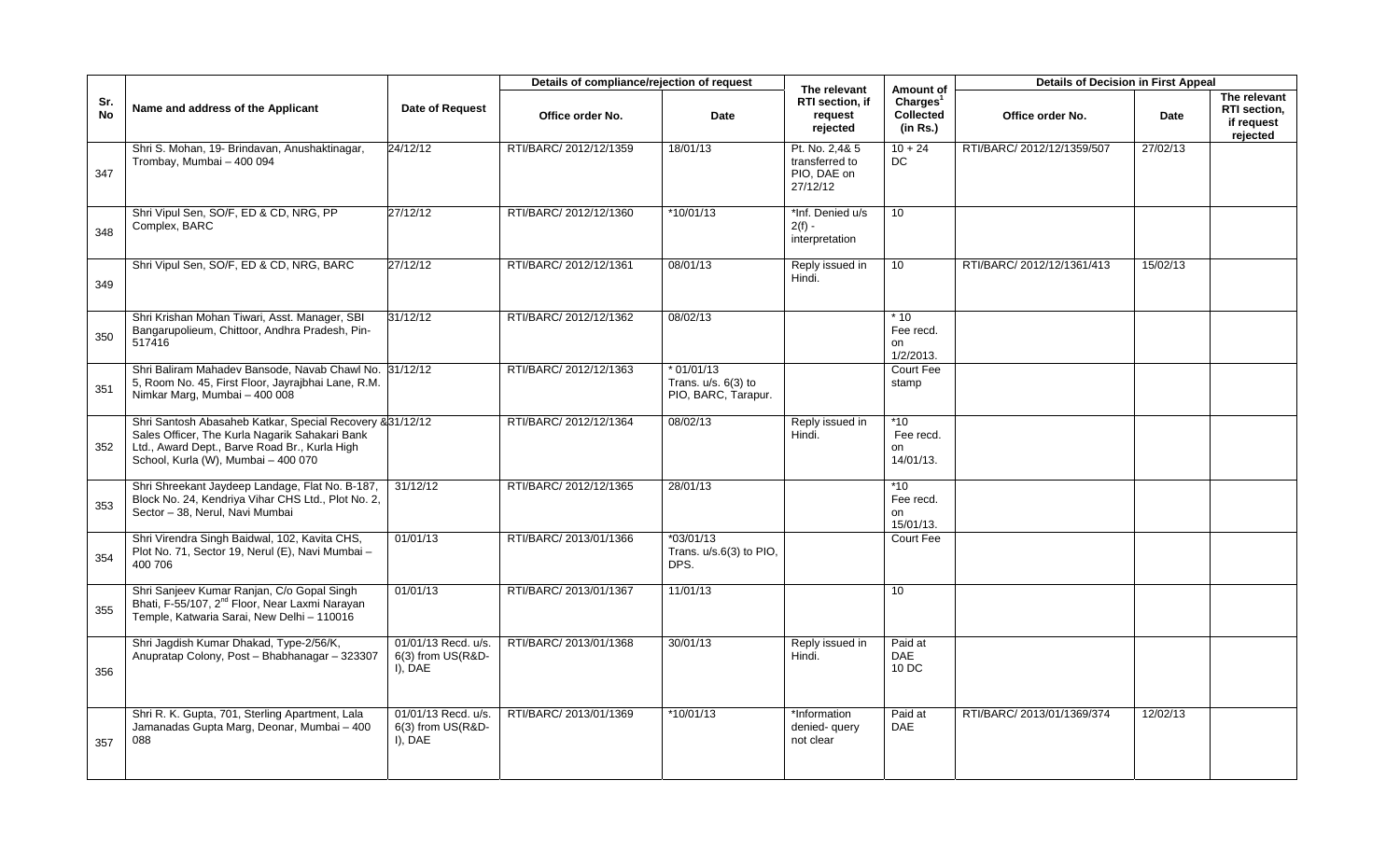|           |                                                                                                                                                          |                                                                 | Details of compliance/rejection of request |                                                    | The relevant                           | Amount of                                     | <b>Details of Decision in First Appeal</b> |          |                                                        |
|-----------|----------------------------------------------------------------------------------------------------------------------------------------------------------|-----------------------------------------------------------------|--------------------------------------------|----------------------------------------------------|----------------------------------------|-----------------------------------------------|--------------------------------------------|----------|--------------------------------------------------------|
| Sr.<br>No | Name and address of the Applicant                                                                                                                        | Date of Request                                                 | Office order No.                           | Date                                               | RTI section, if<br>request<br>rejected | Charles <sup>1</sup><br>Collected<br>(in Rs.) | Office order No.                           | Date     | The relevant<br>RTI section,<br>if request<br>rejected |
| 358       | Shri Nav Parkash Parihar, Selection<br>Officer(Admn.), H.P. University, Shimla-171005.                                                                   | 07/01/13 Recd. u/s.<br>6(3) from CPIO,<br>AERB.                 | RTI/BARC/ 2013/01/1370                     | 06/02/2013                                         |                                        | Paid at<br>AERB.                              | RTI/BARC/ 2013/01/1370/1049                | 26/03/13 |                                                        |
| 359       | Shri Krishan Mohan Tiwari, Asst. Manager, SBI<br>Bangarupolieum, Chittoor, Andhra Pradesh, Pin-<br>517416                                                | 07/01/13                                                        | RTI/BARC/ 2013/01/1371                     | 28/01/13                                           |                                        | 10                                            |                                            |          |                                                        |
| 360       | Shri Gangadhar S. Patil, DNA, India Bulls Financial<br>Centre Tower 3, 11 <sup>th</sup> Floor, Senapati Bapat Marg,<br>Elphinstone(W), Mumbai - 400 013  | 08/01/13 Received<br>$u/s$ 6(3) from<br>US(R&D) & CPIO,<br>DAE. | RTI/BARC/ 2013/01/1372                     | $*15/01/13$<br>Trd u/s 6(3) to CPIO,<br><b>DAE</b> |                                        | Paid at DAE                                   |                                            |          |                                                        |
| 361       | Shri S. C. Bhardwaj, D-10, Patliputra, Anushakti<br>Nagar, Mumbai - 400 094                                                                              | 09/01/13                                                        | RTI/BARC/ 2013/01/1373                     | 22/01/13                                           |                                        | 10                                            |                                            |          |                                                        |
| 362       | Shri Rhishikesh Balkrishna Bhoir, Ghar No. 439, At 09/01/13<br>: Kolhi (Kopar) Post : Panvel, Taluka : Panvel<br>District : Raigad, Maharashtra - 410206 |                                                                 | RTI/BARC/ 2013/01/1374                     | 11/02/13                                           |                                        | 10                                            |                                            |          |                                                        |
| 363       | Shri Rhishikesh Balkrishna Bhoir, Ghar No. 439, At 09/01/13<br>: Kolhi (Kopar) Post : Panvel, Taluka : Panvel<br>District: Raigad, Maharashtra - 410206  |                                                                 | RTI/BARC/ 2013/01/1375                     | *01/03/13 (file<br>closed)                         | Fee not recd                           | $\sim$                                        |                                            |          |                                                        |
| 364       | Shri D.G. Juwatkar, CIRUS/RRMD, BARC,<br>Trombay, Mumbai-400085.                                                                                         | 10/01/13                                                        | RTI/BARC/ 2013/01/1376                     | 07/02/13                                           | Reply issued<br>hindi.                 | 10                                            |                                            |          |                                                        |
| 365       | Shri Vipul Sen, SO/F, ED & CD, NRG, BARC                                                                                                                 | 10/01/13                                                        | RTI/BARC/ 2013/01/1377                     | 24/01/13                                           |                                        | 10                                            |                                            |          |                                                        |
| 366       | Shri Vipul Sen, SO/F, ED & CD, NRG, BARC                                                                                                                 | 10/01/13                                                        | RTI/BARC/ 2013/01/1378                     | 28/01/13                                           |                                        | 10                                            |                                            |          |                                                        |
| 367       | Shri Prahalad Patange, SO/F, C-7/ Ranjani,<br>Anushakti Nagar, Mumbai - 400 094                                                                          | 10/1/13                                                         | RTI/BARC/ 2013/01/1379                     | 29/01/13                                           |                                        | $10 + 536$<br>DC                              |                                            |          |                                                        |
| 368       | Shri M.G. Pednekar, F/man 'C', Fire Service<br>Section, BARC                                                                                             | 11/1/13                                                         | RTI/BARC/ 2013/01/1380                     | 08/02/13                                           | Reply issued in<br>Hindi.              | 10                                            |                                            |          |                                                        |
| 369       | Ms. Shaila, 24/450, Tejas Nagar, B.P.T. Colony,<br>Renold's Road, Wadala (E), Mumbai - 400 037                                                           | 16/01/13                                                        | RTI/BARC/ 2013/01/1381                     | 07/02/13                                           |                                        | 10                                            |                                            |          |                                                        |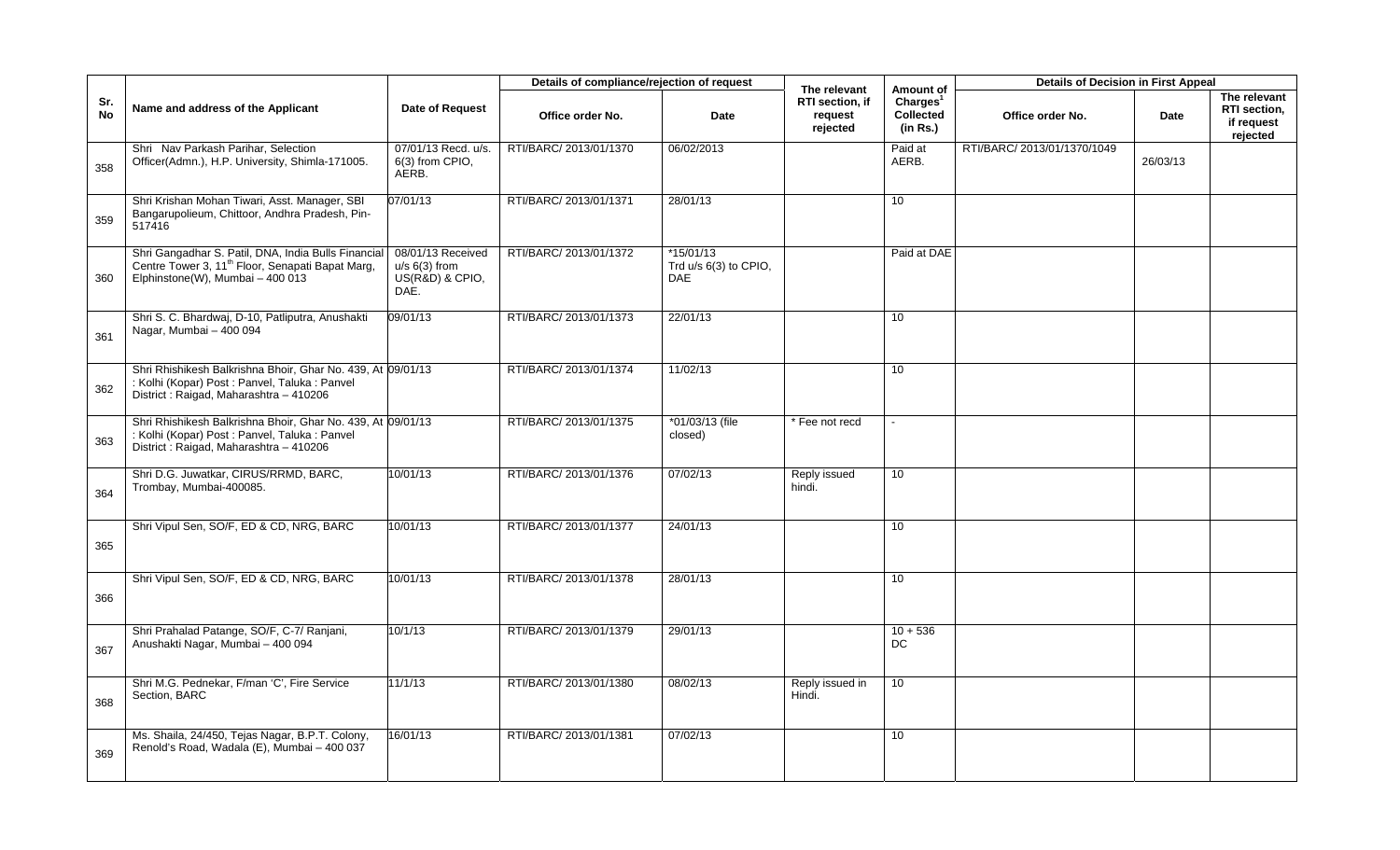|                  |                                                                                                                                               |                                               | Details of compliance/rejection of request |          |                                                        |                                                                   | <b>Details of Decision in First Appeal</b> |                  |                                                        |
|------------------|-----------------------------------------------------------------------------------------------------------------------------------------------|-----------------------------------------------|--------------------------------------------|----------|--------------------------------------------------------|-------------------------------------------------------------------|--------------------------------------------|------------------|--------------------------------------------------------|
| Sr.<br><b>No</b> | Name and address of the Applicant                                                                                                             | Date of Request                               | Office order No.                           | Date     | The relevant<br>RTI section, if<br>request<br>rejected | Amount of<br>Charles <sup>1</sup><br><b>Collected</b><br>(in Rs.) | Office order No.                           | Date             | The relevant<br>RTI section,<br>if request<br>rejected |
| 370              | Shri Shelendra Kumar Singh, SA/E, EE&I,<br>FRD/PP, BARC, Trombay, Mumbai - 400 085                                                            | 16/01/13                                      | RTI/BARC/ 2013/01/1382                     | 01/02/13 |                                                        | 10                                                                |                                            |                  |                                                        |
| 371              | Shri Ashish Kumar Sharma, B-21/2, DAE colony,<br>ECIL Post, ECIL Hyderabad - 500 062 (AP)                                                     | 16/01/13                                      | RTI/BARC/ 2013/01/1383                     | 01/02/13 |                                                        | 10                                                                |                                            |                  |                                                        |
| 372              | Smt. Priya Gunaji Gaonkar, UDC, RRMD, CIRUS,<br><b>BARC</b>                                                                                   | 16/01/13                                      | RTI/BARC/ 2013/01/1384                     | 15/02/13 |                                                        | $10 + 14$ DC                                                      |                                            |                  |                                                        |
| 373              | Shri Shelendra Kumar Singh, SA/E, EE&I,<br>FRD/PP, BARC, Trombay, Mumbai - 400 085                                                            | 16/01/13                                      | RTI/BARC/ 2013/01/1385                     | 12/02/13 |                                                        | $10 + 10$ DC                                                      |                                            |                  |                                                        |
| 374              | Shri Krishan Mohan Tiwari, Assistant Manager,<br>SBI, Bangarupolieum, Chittoor, 517 416 AP                                                    | 6/01/13<br>Recd.u/s.6(3) from<br>US/CPIO, DAE | RTI/BARC/ 2013/01/1386                     | 28/01/13 |                                                        | Paid at DAE                                                       |                                            |                  |                                                        |
| 375              | Shri Dayalchandra Das, 04, Gangotri, BARC<br>Colony, Anushaktinagar, Trombay, Mumbai-<br>400094                                               | 17/01/13                                      | RTI/BARC/ 2013/01/1387                     | 12/02/13 |                                                        | 10                                                                | RTI/BARC/ 2013/01/1387/1063                | Under<br>Process |                                                        |
| 376              | Shri Ashok, S/o. Shri Dhanpat, C/o. Shri Mai Lal<br>Ranga, Kila Cony, Jhajjar-124103, Haryana.                                                | 8/01/13<br>Recd.u/s.6(3) from<br>US/CPIO, DAE | RTI/BARC/ 2013/01/1388                     | 15/02/13 |                                                        | <b>BPL</b>                                                        |                                            |                  |                                                        |
| 377              | Shri Vipul Sen, SO/F, ED&CD, NRG, BARC                                                                                                        | 18/01/13                                      | RTI/BARC/ 2013/01/1389                     | 15/02/13 |                                                        | 10                                                                |                                            |                  |                                                        |
| 378              | Smt. Priya Gunaji Gaonkar, RRMD, CIRUS,<br><b>BARC</b>                                                                                        | 18/01/13                                      | RTI/BARC/ 2013/01/1390                     | 13/02/13 | Reply issued in<br>hindi.                              | 10                                                                |                                            |                  |                                                        |
| 379              | Shri K. R. Sethuraman, No. 1, Narmada, DAE<br>Township, Anupuram - 603127 Tamil Nadu                                                          | 21/01/13<br>Recd.u/s.6(3) from<br>PIO, RRCAT  | RTI/BARC/ 2013/01/1391                     | 21/02/13 |                                                        | Paid at<br><b>RRCAT</b>                                           |                                            |                  |                                                        |
| 380              | Smt. Lata Rajendrakumar Karampuri, House No.<br>110, Shastri Nagar, Shandar Chowk, Near Shri<br>Samarth Vidya Mandir School, Solapur - 413003 | 22/01/2013                                    | RTI/BARC/ 2013/01/1392                     | 22/02/13 | Reply issued in<br>hindi.                              | <b>BPL</b>                                                        |                                            |                  |                                                        |
| 381              | Smt. Geeta Maruti Rane, Bldg 26A/10, Govind<br>Nagar, Near Shri Hanuman Temple, Sodawala<br>Lane, Borivli (W), Mumbai - 400 092               | 22/01/2013                                    | RTI/BARC/ 2013/01/1393                     | 21/02/13 |                                                        | 10                                                                |                                            |                  |                                                        |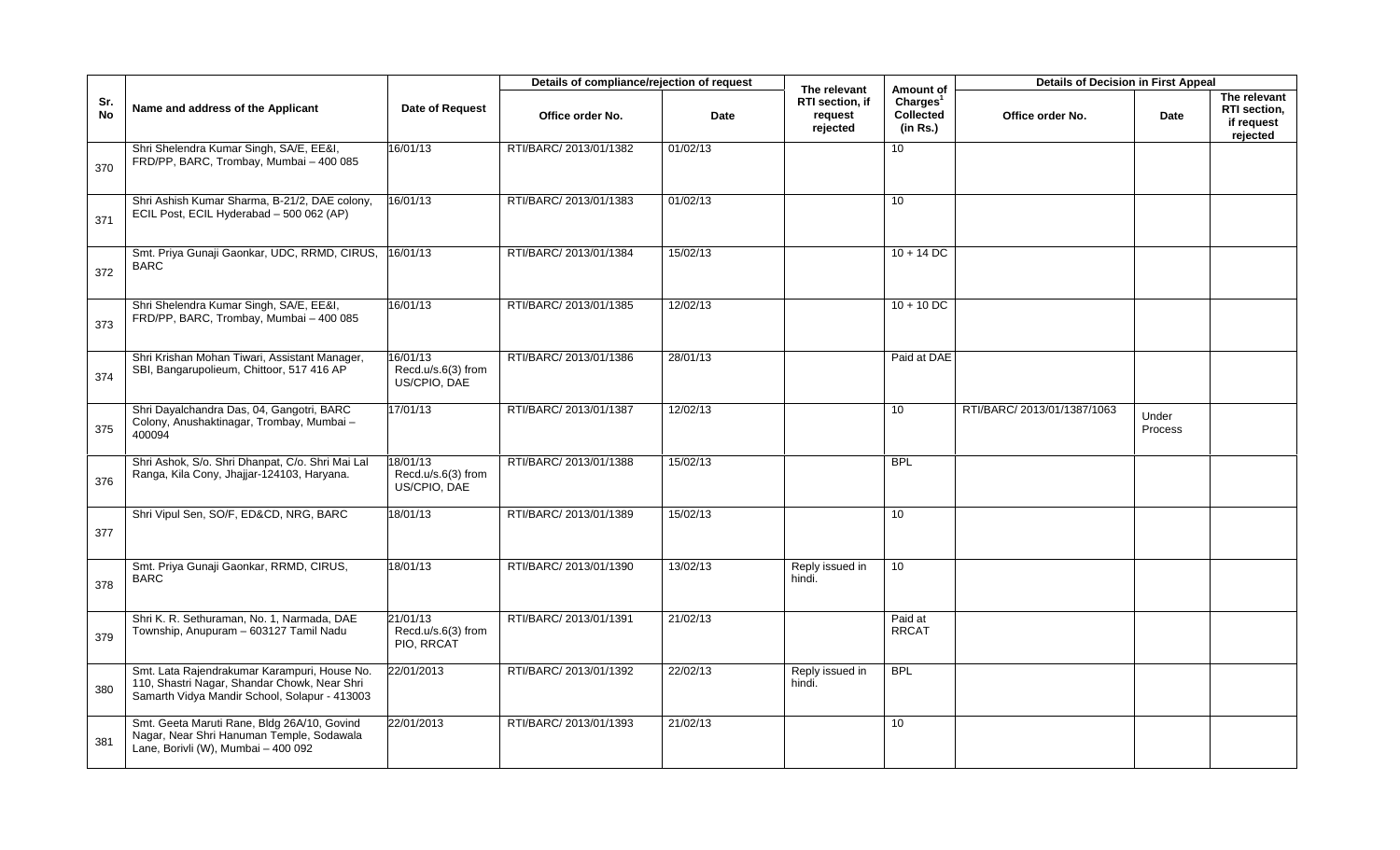|                  |                                                                                                                                     |                                                           | Details of compliance/rejection of request |                                                | The relevant                               | Amount of                                                  | <b>Details of Decision in First Appeal</b> |      |                                                        |
|------------------|-------------------------------------------------------------------------------------------------------------------------------------|-----------------------------------------------------------|--------------------------------------------|------------------------------------------------|--------------------------------------------|------------------------------------------------------------|--------------------------------------------|------|--------------------------------------------------------|
| Sr.<br><b>No</b> | Name and address of the Applicant                                                                                                   | <b>Date of Request</b>                                    | Office order No.                           | Date                                           | RTI section, if<br>request<br>rejected     | Charles <sup>1</sup><br>Collected<br>(in Rs.)              | Office order No.                           | Date | The relevant<br>RTI section,<br>if request<br>rejected |
| 382              | Shri Alok K. Acharya, C/o. Radhagobinda<br>Acharya, Sahebzada Bazar, Po-Chandin Chouk,<br>Cuttack.                                  | 24/01/2013                                                | RTI/BARC/ 2013/01/1394                     | 15/02/13                                       |                                            | 10 <sup>1</sup>                                            |                                            |      |                                                        |
| 383              | Smt. Shalini Singh, Meerabai A-21, Anushakti<br>nagar, Mumbai-400094.                                                               | 28/01/2013                                                | RTI/BARC/ 2013/01/1395                     | 21/02/13                                       |                                            | 10                                                         |                                            |      |                                                        |
| 384              | Shri Lavi Sohal, Plot No.3, Road No.12 Sector<br>No.11, New Panvel, Navi Mumbai-406 210.                                            | 28/01/2013                                                | RTI/BARC/ 2013/01/1396                     | 13/02/13                                       |                                            | 10                                                         |                                            |      |                                                        |
| 385              | Shri Girish M. Parulkar, 5/18, Dindaisy Bldg.,<br>Gaiwadi, Girgaum, Mumbai-400 004.                                                 | 28/01/2013                                                | RTI/BARC/ 2013/01/1397                     | *22/02/13                                      | Inf. denied $-$<br>record not<br>available | $*10$ Fee<br>recd. on<br>06/02/13                          |                                            |      |                                                        |
| 386              | Shri J V S R Krishna, D7-5/3, HWP Colony,<br>Aswapuram - 507 116, Khammam Dist.                                                     | 28/01/2013                                                | RTI/BARC/ 2013/01/1398                     | 25/02/13                                       |                                            | $10 + 30$<br>DC                                            |                                            |      |                                                        |
| 387              | Ms. Jyoti Arun Kedare, Flat No. 14-15, Arya Jay<br>CHS, Jadhav Colony, Belavali, Badlapur(W).                                       | 29/01/2013                                                | RTI/BARC/ 2013/01/1399                     | 21/02/13                                       |                                            | 50                                                         |                                            |      |                                                        |
| 388              | Shri Maharaj Singh, Station Officer/A, Fire<br>Services, H.W.P., Manuguru, PO-Gautami<br>Nagar(Aswapuram) Distt-Khammam(AP)-507116. | 30/01/2013                                                | RTI/BARC/ 2013/01/1400                     | 27/02/13                                       |                                            | $*10$<br>Fee recd.<br><b>On</b><br>18/02/2013              |                                            |      |                                                        |
| 389              | Shri Vishwas S. Patil, NG/619/77, APD/EHPPL<br>Kalyan.                                                                              | 30/01/2013                                                | RTI/BARC/ 2013/01/1401                     | 25/02/13                                       |                                            | 10                                                         |                                            |      |                                                        |
| 390              | Shri I.K. Bindra, Stenographer, Wester Region,<br>A.M.D.E.R./DAE, Sector 5 Ext. Pratap Nagar,<br>Sanganer, Jaipur-302030.           | 01/02/2013 Recd. u/s<br>6(3) from AO III &<br>PIO, AMDER. | RTI/BARC/ 2013/02/1402                     | 27/02/13                                       |                                            | Paid at<br><b>AMDER</b><br>12 DC                           |                                            |      |                                                        |
| 391              | Shri S. C. Patro, Sub-officer B1, RRCAT, Qtr. No.<br>B-18/4, PO- CAT, Indore, MP - 452013.                                          | 01/02/2013                                                | RTI/BARC/ 2013/02/1403                     | $*14/02/13$                                    | *Information<br>denied-Section<br>2(f)     | 10 <sup>°</sup><br>Fee recd.<br>on<br>18/02/13             |                                            |      |                                                        |
| 392              | Shri Arun Kumar, A-6, Mateshwari, Ram Nagar<br>Colony, Bhudoli Road, Neem Ka Thana, Distt-<br>Sikar, Rajasthan- 332713              | 01/02/2013<br>Recd.u/s.6(3) from<br>US/CPIO, DAE          | RTI/BARC/ 2013/02/1404                     | 26/02/13                                       |                                            | Paid at<br><b>DAE</b>                                      |                                            |      |                                                        |
| 393              | Shri Anubhav Giri, S/o. Late Shri Virendra Giri,<br>M.I.G.-736, Awas Vikas-I, D.M. Road,<br>Bulandshahar, UP-203 001.               | 01/02/2013                                                | RTI/BARC/ 2013/02/1405                     | $*07/02/13$<br>Trans for PIO, HWB<br>u/s. 6(3) |                                            | * IPO not<br>in favour of<br>Accounts<br>Officer.<br>BARC. |                                            |      |                                                        |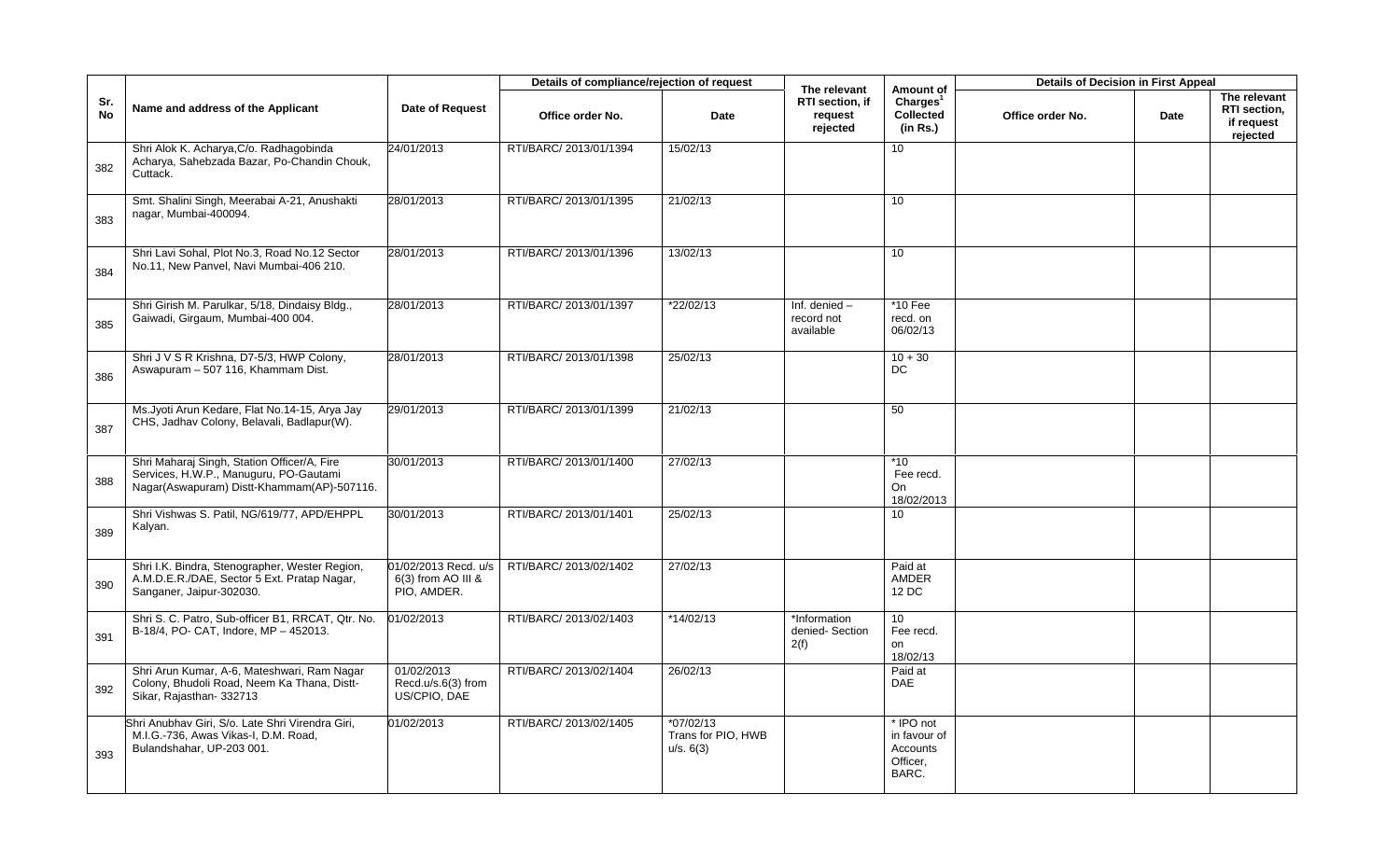|                  |                                                                                                                            |                                                        | Details of compliance/rejection of request |                                                     | The relevant                                       | Amount of                                                      | <b>Details of Decision in First Appeal</b> |      |                                                        |
|------------------|----------------------------------------------------------------------------------------------------------------------------|--------------------------------------------------------|--------------------------------------------|-----------------------------------------------------|----------------------------------------------------|----------------------------------------------------------------|--------------------------------------------|------|--------------------------------------------------------|
| Sr.<br><b>No</b> | Name and address of the Applicant                                                                                          | Date of Request                                        | Office order No.                           | Date                                                | RTI section, if<br>request<br>rejected             | Charles <sup>1</sup><br><b>Collected</b><br>(in Rs.)           | Office order No.                           | Date | The relevant<br>RTI section,<br>if request<br>rejected |
| 394              | Shri Rakesh Sharma, 1800/9, Govindpuri Extn., Main 04/02/2013<br>Road, Kalkaji, New Delhi-110019                           |                                                        | RTI/BARC/ 2013/02/1406                     | 22/02/13                                            |                                                    | 10 <sup>1</sup>                                                |                                            |      |                                                        |
| 395              | Shri K. Prakash, SA/B, Mfg. /CDM, BARC, Trombay, 04/02/2013<br>Mumbai-400085.                                              |                                                        | RTI/BARC/ 2013/02/1407                     | 15/02/13                                            |                                                    | $10 + 6$ DC                                                    |                                            |      |                                                        |
| 396              | Shri K. Prakash, SA/B, Mfg /CDM, BARC, Trombay, 04/02/2013<br>Mumbai-400085.                                               |                                                        | RTI/BARC/ 2013/02/1408                     | 14/02/13                                            |                                                    | $10 + 48$<br>DC                                                |                                            |      |                                                        |
| 397              | Shri Santhosh Kumar Mishra, 10, Deepak-A,<br>Anushaktinagar, Mumbai - 400 094.                                             | 05/02/2013                                             | RTI/BARC/ 2013/02/1409                     | 22/02/13                                            |                                                    | $10 + 62$<br>DC                                                |                                            |      |                                                        |
| 398              | Smt.Aasma Khatun Wd/o Mohd.Taqi, Alis House, Ali05/02/2013<br>Villa, Azad Nagar, Paily Pada, Trombay, Mumbai-<br>400088.   |                                                        | RTI/BARC/ 2013/02/1410                     | $*07/02/13$<br>Trans. to PIO,<br>DCS&EM u/s.6(3).   |                                                    | 10                                                             |                                            |      |                                                        |
| 399              | Shri Vithal N. Kamble, DPS/LAB/MED, V.S.B.<br>Anushakti Nagar, Mumbai-400094.                                              | 08/02/2013                                             | RTI/BARC/ 2013/02/1411                     | $*07/03/13$                                         | Inf. denied u/s<br>$8(1)(j)$ . Issued in<br>hindi. | 10                                                             |                                            |      |                                                        |
| 400              | Shri I.K. Bindra, Stenographer, Western Region,<br>A.M.D.E.R./DAE, Sector 5 Ext. Pratap Nagar,<br>Sanganer, Jaipur-302030. | 08/02/2013                                             | RTI/BARC/ 2013/02/1412                     | 27/02/13                                            |                                                    | *same<br>application<br>ref. 02-<br>1402.                      |                                            |      |                                                        |
| 401              | Shri Umakant Shrivastava, C-27/5, RRCAT<br>Colony, PO: RRCAT, Indore (MP) - 452013                                         | 11/02/2013 Recd.<br>$u/s.6(3)$ from PIO,<br><b>DAE</b> | RTI/BARC/ 2013/02/1413                     | 11/3/2013                                           |                                                    | Paid at<br><b>DAE</b>                                          |                                            |      |                                                        |
| 402              | Shri Ashok Sah, Shop No.13, Jai Bajrang Bali<br>Naar, s.M.Road, Near Domino's Pizza, Antop Hill,<br>Mumbai - 400 037       | 12/02/2013 Recd.<br>$u/s.6(3)$ from PIO,<br>Tarapur    | RTI/BARC/ 2013/02/1414                     | $*14/02/13$<br>transferred to PIO.<br>BARC, Tarapur |                                                    | Paid at<br>Tarapur                                             |                                            |      |                                                        |
| 403              | Shri Rajdeo Prasad, T-3/511, Anu Kiran Colony,<br>Rawatbhata - 323307                                                      | 19/2/2013 Recd.<br>u/s 6(3) from CPIO,<br><b>NPCIL</b> | RTI/BARC/ 2013/02/1415                     | 6/3/13                                              |                                                    | Paid at<br><b>NPCIL</b>                                        |                                            |      |                                                        |
| 404              | Smt. Subita Kumari, C/o Shri Radheshyam Gupta,<br>Gupta Bhawan, AT+PO+PS- Khaira, Dist. Jamui,<br>State- Bihar Pin-811317  | 19/02/2013                                             | RTI/BARC/ 2013/02/1416                     | <b>Under Process</b>                                |                                                    | Letter for<br>fee issued<br>on<br>19/02/13.<br>Fee not<br>recd |                                            |      |                                                        |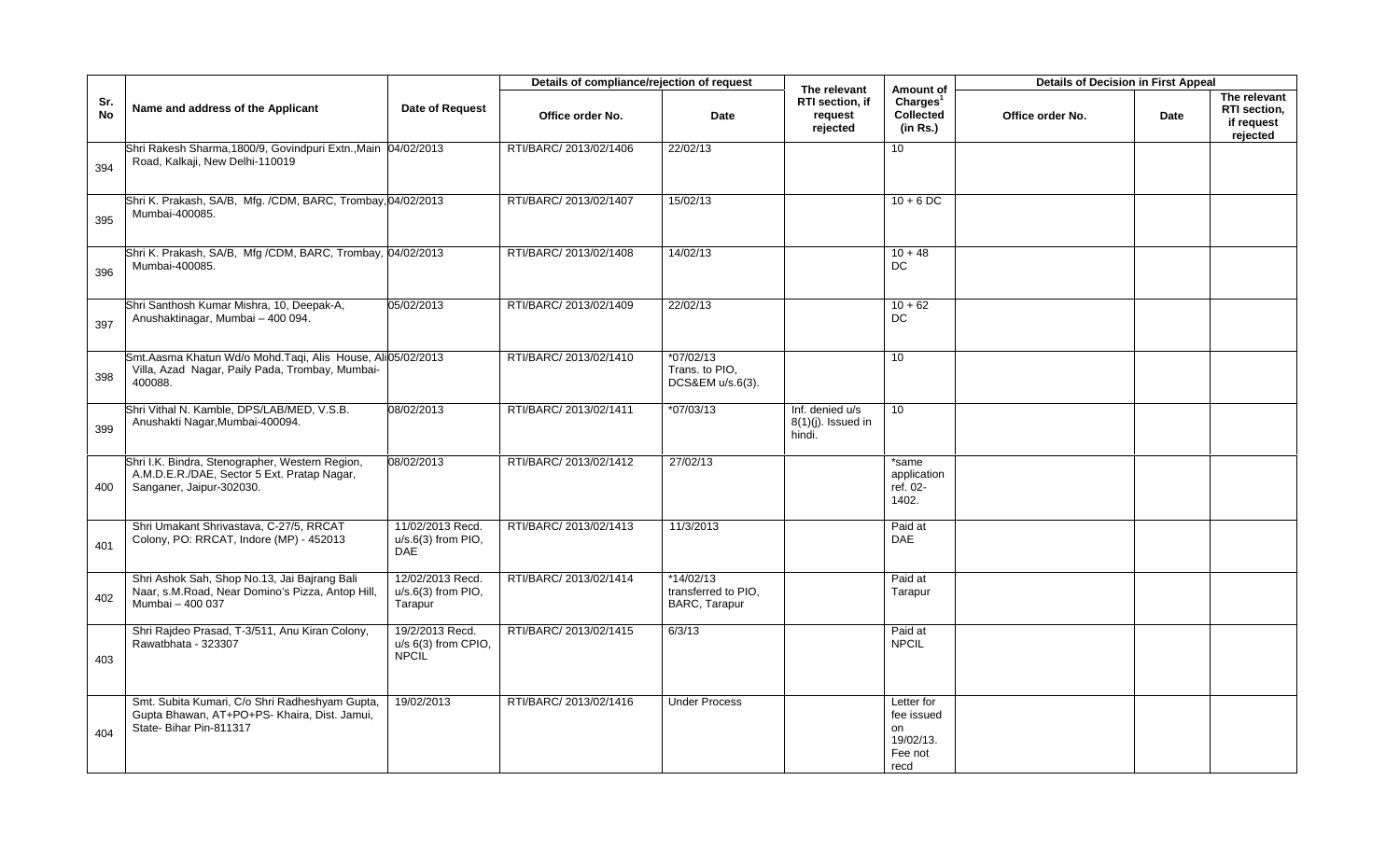|                  |                                                                                                                                                                      |                                                       | Details of compliance/rejection of request |                                                | The relevant                                     | Amount of                                            | <b>Details of Decision in First Appeal</b> |      |                                                        |
|------------------|----------------------------------------------------------------------------------------------------------------------------------------------------------------------|-------------------------------------------------------|--------------------------------------------|------------------------------------------------|--------------------------------------------------|------------------------------------------------------|--------------------------------------------|------|--------------------------------------------------------|
| Sr.<br><b>No</b> | Name and address of the Applicant                                                                                                                                    | <b>Date of Request</b>                                | Office order No.                           | Date                                           | RTI section, if<br>request<br>rejected           | Charles <sup>1</sup><br><b>Collected</b><br>(in Rs.) | Office order No.                           | Date | The relevant<br>RTI section,<br>if request<br>rejected |
| 405              | Dr. Vishvas Manohar Kulkarni, Plant Cell Culture<br>Technology Section, NA&BTD, BARC, Trombay,<br>Mumbai 400 085                                                     | 19/02/2013                                            | RTI/BARC/ 2013/02/1417                     | 1/3/13                                         |                                                  | $10 + 50$<br>(CD chg.)                               |                                            |      |                                                        |
| 406              | Dr. Vishvas Manohar Kulkarni, Plant Cell Culture<br>Technology Section, NA&BTD, BARC, Trombay,<br>Mumbai 400 085                                                     | 22/02/2013                                            | RTI/BARC/ 2013/02/1418                     | 1/3/13                                         |                                                  | 10                                                   |                                            |      |                                                        |
| 407              | Mrs. Swati S. Patil, C/o Shri Rajesh Nadkarni, 3,<br>Vitthal Apartment, Kastur Park, Shimpoli Road,<br>Near Veg. Treat Hotel 1, Borivali (West), Mumbai<br>- 400 092 | 25/02/2013                                            | RTI/BARC/ 2013/02/1419                     | *13/3/13                                       | *Denied u/s 7(9)<br>& 8(1)(j) of the<br>RTI Act. | 10                                                   |                                            |      |                                                        |
| 408              | Shri Radha Mohan Choudhary, Type-D, Bldg. No.<br>41/16, BARC Colony Tarapur, PO-TAPP, Dist.<br>Thane, Maharashtra - 401 504                                          | 25/02/2013 Recd.<br>$u/s. 6(3)$ from PIO,<br>Tarapur. | RTI/BARC/ 2013/02/1420                     | $*7/3/13$                                      | *Inf. Denied<br>u/s2(f)                          | Paid at<br>Tarapur                                   |                                            |      |                                                        |
| 409              | Shri Radha Mohan Choudhary, Type-D, Bldg. No.<br>41/16, BARC Colony Tarapur, PO-TAPP, Dist.<br>Thane, Maharashtra - 401 504                                          | 25/02/2013 Recd.<br>$u/s. 6(3)$ from PIO,<br>Tarapur. | RTI/BARC/ 2013/02/1421                     | 13/03/13                                       |                                                  | Paid at<br>Tarapur                                   |                                            |      |                                                        |
| 410              | Shri Radha Mohan Choudhary, Type-D, Bldg. No.<br>41/16, BARC Colony Tarapur, PO-TAPP, Dist.<br>Thane, Maharashtra - 401 504                                          | 25/02/2013 Recd.<br>$u/s. 6(3)$ from PIO.<br>Tarapur. | RTI/BARC/ 2013/02/1422                     | 25/03/13                                       |                                                  | Paid at<br>Tarapur                                   |                                            |      |                                                        |
| 411              | Shri Radha Mohan Choudhary, Type-D, Bldg. No.<br>41/16, BARC Colony Tarapur, PO-TAPP, Dist.<br>Thane, Maharashtra - 401 504                                          | 25/02/2013 Recd.<br>$u/s. 6(3)$ from PIO,<br>Tarapur. | RTI/BARC/ 2013/02/1423                     | *19/03/13                                      | *Information<br>denied<br>u/s.8(1)(a)            | Paid at<br>Tarapur                                   |                                            |      |                                                        |
| 412              | Shri Prahalad Patange, SO/F, PSDD, BARC                                                                                                                              | 25/02/13                                              | RTI/BARC/ 2013/02/1424                     | 25/03/13                                       |                                                  | $10 + 30$ DC                                         |                                            |      |                                                        |
| 413              | Shri Naresh Kumar, ASO(A), Security Section,<br>Dhruva, Trombay, Mumbai - 400 085                                                                                    | 26/02/13                                              | RTI/BARC/ 2013/02/1425                     | 26/03/13                                       |                                                  | $10 + 16$<br>DC                                      |                                            |      |                                                        |
| 414              | Shri B. B. Murmu, S/o Shri Thakurdas Murmu, 28,<br>Bharani, Atomic Energy Township, Anupuram,<br>Kancheepuram District, Tamilnadu - 603127                           | 26/02/13                                              | RTI/BARC/ 2013/02/1426                     | 11/3/13                                        |                                                  | 10                                                   |                                            |      |                                                        |
| 415              | Shri Anubhav Giri, S/o. Late Shri Virendra Giri,<br>M.I.G.-736, Awas Vikas-I, D.M. Road,<br>Bulandshahar, UP-203 001.                                                | 27/02/13                                              | RTI/BARC/ 2013/02/1427                     | $*04/03/13$<br>Trans for PIO, HWB<br>u/s. 6(3) |                                                  | 10                                                   |                                            |      |                                                        |
| 416              | Shri J V S R Krishna, D7-5/3, HWP Colony,<br>Aswapuram - 507 116, Khammam Dist. AP                                                                                   | 28/02/13                                              | RTI/BARC/ 2013/02/1428                     | 22/03/13                                       |                                                  | 10                                                   |                                            |      |                                                        |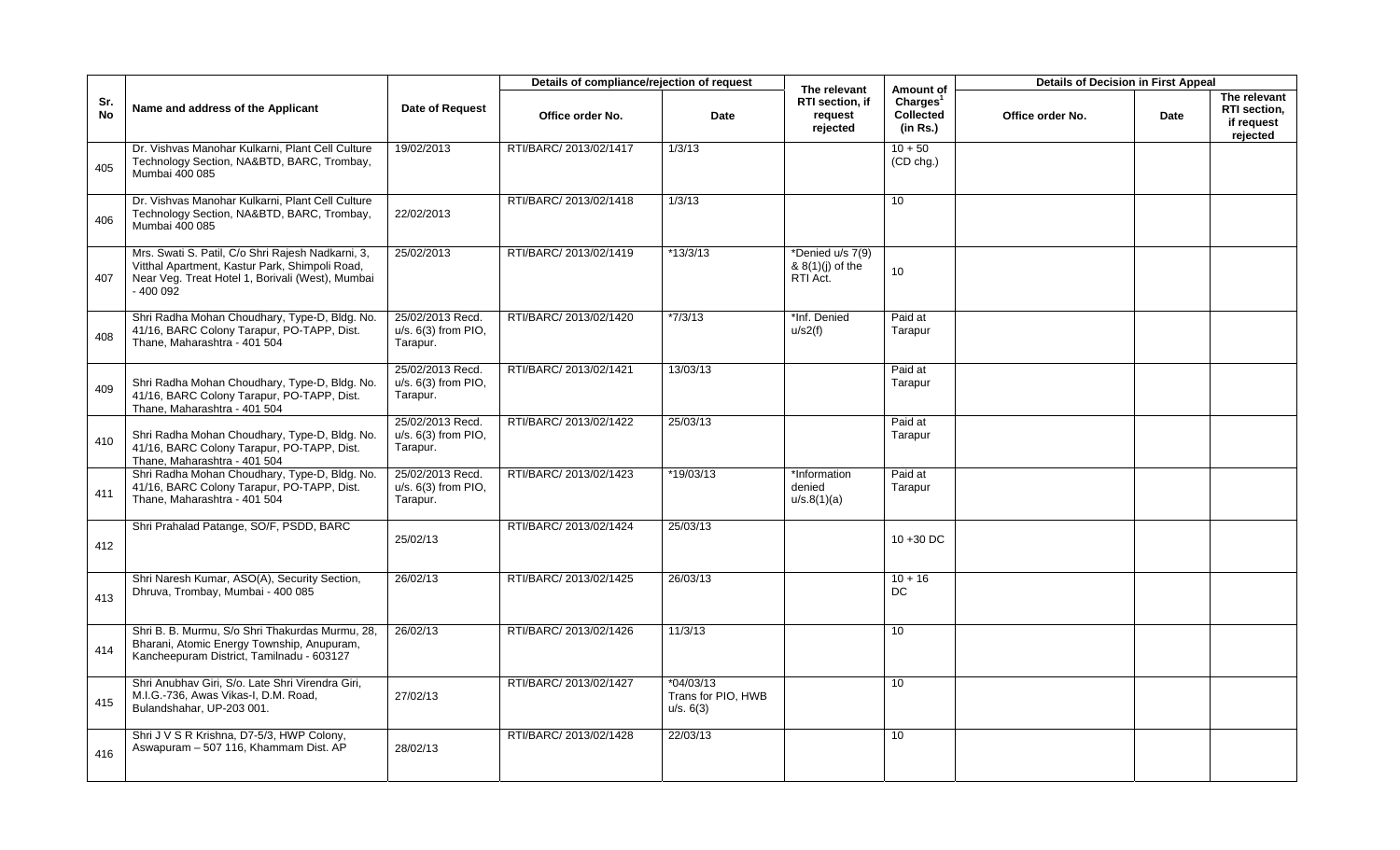|                  |                                                                                                                                          |                                                     | Details of compliance/rejection of request |                                                  | The relevant                           | Amount of                                            | <b>Details of Decision in First Appeal</b> |             |                                                        |
|------------------|------------------------------------------------------------------------------------------------------------------------------------------|-----------------------------------------------------|--------------------------------------------|--------------------------------------------------|----------------------------------------|------------------------------------------------------|--------------------------------------------|-------------|--------------------------------------------------------|
| Sr.<br><b>No</b> | Name and address of the Applicant                                                                                                        | <b>Date of Request</b>                              | Office order No.                           | Date                                             | RTI section, if<br>request<br>rejected | Charges <sup>1</sup><br><b>Collected</b><br>(in Rs.) | Office order No.                           | <b>Date</b> | The relevant<br>RTI section,<br>if request<br>rejected |
| 417              | Dr. Pratibha Arvindkumar Bind, C/o Keshavrao D.<br>Pajai, Budhawari Peth, Near R.S.S.Ground,<br>Umred, Dist. Nagpur - 441203             | 7/3/2013                                            | RTI/BARC/ 2013/03/1429                     | 19/03/13                                         | Issued in Hindi                        | 10                                                   |                                            |             |                                                        |
| 418              | Shri C.N. Jogdand, Type-VII, 8/6, BARC Staff<br>Colony, Tarapur.                                                                         | 8/3/2013                                            | RTI/BARC/ 2013/03/1430                     | 14/03/13                                         |                                        | Paid at<br>Tarapur                                   |                                            |             |                                                        |
| 419              | Shri M.C. Goel, Secretary, BARCOA, Bhagirathi<br>Building Anushakti Nagar, Mumbai-400094.                                                | 8/3/2013                                            | RTI/BARC/ 2013/03/1431                     | 19/03/13                                         |                                        | 10 <sup>1</sup>                                      |                                            |             |                                                        |
| 420              | Shri M.C. Goel, Secretary, BARCOA, Bhagirathi<br>Building Anushakti Nagar, Mumbai-400094.                                                | 8/3/2013                                            | RTI/BARC/ 2013/03/1432                     | *19/03/13                                        | *Info. Denied -<br>2(f)                | 10                                                   |                                            |             |                                                        |
| 421              | Shri K.M. Somkuwar, 301, Suman Arcade, Plot<br>No.D-23, Sector-20, Nerul (W), Navi Mumbai-400<br>706.                                    | 11/3/2013                                           | RTI/BARC/ 2013/03/1433                     | *25/03/13                                        | *Info. Denied<br>u/s. 8(1)(j)          | 10 <sup>°</sup>                                      |                                            |             |                                                        |
| 422              | Shri Naresh Kumar, ASO, Dhruva, BARC,<br>Trombay, Mumbai - 400 085                                                                       | 11/3/2013                                           | RTI/BARC/ 2013/03/1434                     | $*21/03/13$                                      | *Info. Denied<br>u/s. 8(1)(j)          | 10                                                   |                                            |             |                                                        |
| 423              | Shri P. Ashok Kumar, Genl.Secretary, AEEA,<br>RMP, Ratnahalli Complex, Yelwal Post, Mysore -<br>571 130                                  | 12/3/2013                                           | RTI/BARC/ 2013/03/1435                     | 28/03/13                                         |                                        | 10                                                   |                                            |             |                                                        |
| 424              | Shri A. Moorthy, 15 B Fourth Street Extension,<br>SBI Colony, Melagaram, Tenkasi - 627 818.                                              | 12/3/2013                                           | RTI/BARC/ 2013/03/1436                     | <b>Under Process</b>                             |                                        | 10                                                   |                                            |             |                                                        |
| 425              | Shri Ketan R. Badak, 305/B Wing, Konark<br>Apartments, Sambhaji Nagar, Behind Hotel Royal<br>Challenge, Near Nitin Co., Thane(W)-400604. | 12/3/2013                                           | RTI/BARC/ 2013/03/1437                     | 28/03/13                                         |                                        | 10                                                   |                                            |             |                                                        |
| 426              | Shri Radha Mohan Choudhary, Type-D, Bldg. No.<br>41/16, BARC Colony Tarapur, PO-TAPP, Dist.<br>Thane, Maharashtra - 401 504              | 13/03/2013 Recd.<br>u/s. 6(3) from PIO,<br>Tarapur. | RTI/BARC/ 2013/03/1438                     | $*21/03/13$                                      | $*Inf. Denied - 2(f)$                  | Paid at<br>Tarapur                                   |                                            |             |                                                        |
| 427              | Shri Arun Kumar, A-6, Mateshwari, Ram Nagar<br>Colony, Bhudoli Road, Neem Ka Thana, Distt-<br>Sikar, Rajasthan- 332713                   | 13/03/2013<br>Recd. From PIO.<br>DAE U/s. 6(3).     | RTI/BARC/ 2013/03/1439                     | 22/03/13                                         |                                        | Paid at<br><b>DAE</b>                                |                                            |             |                                                        |
| 428              | Shri Vikas Patil, Room No. 3, Jagdish Kantilal<br>Dave Chawl, Shamnagar, Opp. Shiv Sena<br>Shakha, Jogeshwari (East), Mumbai - 400 060   | 13/03/2013                                          | RTI/BARC/ 2013/03/1440                     | $*18/03/13$<br>Trans. $u/s.6(3)$ to PIO,<br>AERB |                                        | 10                                                   |                                            |             |                                                        |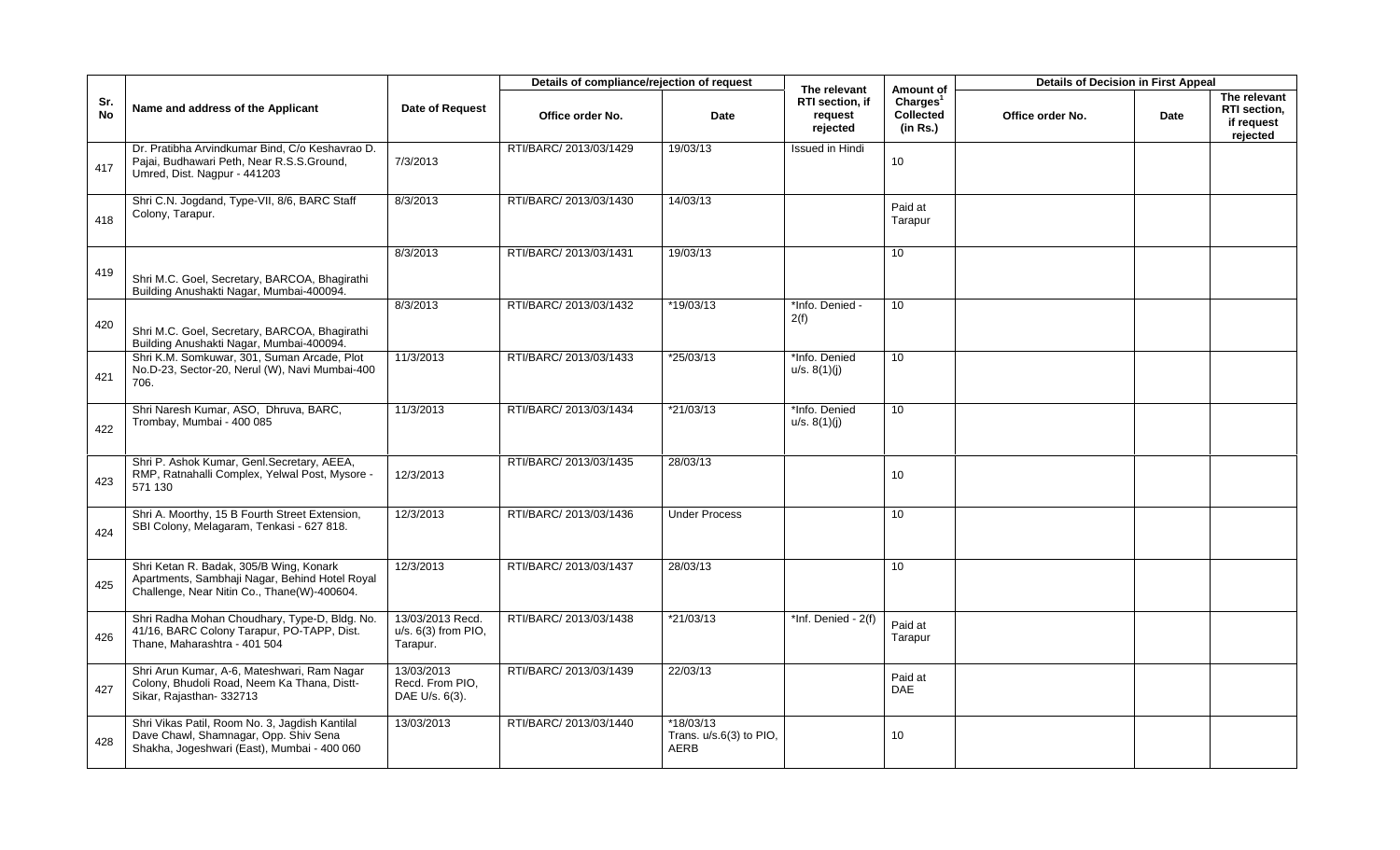|                  |                                                                                                                                                                           |                                               | Details of compliance/rejection of request |                                                            | The relevant                           | Amount of                                            | <b>Details of Decision in First Appeal</b> |      |                                                        |
|------------------|---------------------------------------------------------------------------------------------------------------------------------------------------------------------------|-----------------------------------------------|--------------------------------------------|------------------------------------------------------------|----------------------------------------|------------------------------------------------------|--------------------------------------------|------|--------------------------------------------------------|
| Sr.<br><b>No</b> | Name and address of the Applicant                                                                                                                                         | <b>Date of Request</b>                        | Office order No.                           | Date                                                       | RTI section, if<br>request<br>rejected | Charles <sup>1</sup><br><b>Collected</b><br>(in Rs.) | Office order No.                           | Date | The relevant<br>RTI section,<br>if request<br>rejected |
| 429              | Shri Namdeo Sopan Hon, Radio Chemistry Div.,<br>RLG, BARC, Trombay, Mumbai - 400 085                                                                                      | 14/03/2013                                    | RTI/BARC/ 2013/03/1441                     | 20/03/13                                                   |                                        | 10                                                   |                                            |      |                                                        |
| 430              | Ms. Sushma Alaguvadivel, 101, Purunima,<br>ATS(E), Anupuram - 603 127.                                                                                                    | 15/03/13                                      | RTI/BARC/ 2013/03/1442                     | *19/03/13 Trans.<br>$u/s.6(3)$ to PIO.<br>BARCF, Kalpakkam |                                        | 20                                                   |                                            |      |                                                        |
| 431              | Ms. Sushma Alaguvadivel, 101, Purunima,<br>ATS(E), Anupuram - 603 127.                                                                                                    | 15/03/13                                      | RTI/BARC/ 2013/03/1443                     | *19/03/13 Trans.<br>$u/s.6(3)$ to PIO,<br>BARCF, Kalpakkam |                                        | 20                                                   |                                            |      |                                                        |
| 432              | Ms. Sushma Alaguvadivel, 101, Purunima,<br>ATS(E), Anupuram - 603 127.                                                                                                    | 15/03/13                                      | RTI/BARC/ 2013/03/1444                     | <b>Under Process</b>                                       |                                        | 20                                                   |                                            |      |                                                        |
| 433              | Shri T. Prathapan, SA/F, EE&I, PP, FRD, BARC,<br>Trombay, Mumbai - 400085                                                                                                 | 15/03/13                                      | RTI/BARC/ 2013/03/1445                     | 26/03/13                                                   |                                        | 10                                                   |                                            |      |                                                        |
| 434              | Shri Viraj Dashrath Sambodhi, E-7/3, Geetanjali<br>CHS, Sector-46, Nerul, Seawoods(W), Navi<br>Mumbai - 400 706                                                           | 18/03/13                                      | RTI/BARC/ 2013/03/1446                     | <b>Under Process</b>                                       |                                        | Letter for<br>fee issued<br>on<br>18/03/13           |                                            |      |                                                        |
| 435              | Shri Sunil S. Satpute, Millennium Tower, B3/11/5,<br>Sector-09, Sanpada(East), Navi Mumbai-400705                                                                         | 18/03/13<br>Recd. From PIO,<br>DAE U/s. 6(3). | RTI/BARC/ 2013/03/1447                     | 26/03/13                                                   |                                        | Paid at<br><b>DAE</b>                                |                                            |      |                                                        |
| 436              | Shri Yogesh Bidsar, C/o Shri Dinesh Panditji, 4th<br>Floor, 416, Kucha Brijnath, Chandani Chok, Delhi<br>$-110006$                                                        | 18/03/13<br>Recd. From PIO.<br>DAE U/s. 6(3). | RTI/BARC/ 2013/03/1448                     | 22/03/13                                                   |                                        | Paid at<br><b>DAE</b>                                |                                            |      |                                                        |
| 437              | Shri Rajendra Singh Rautela, G-532, Sarojini<br>Nagar, New Delhi - 110023                                                                                                 | 18/03/13<br>Recd. From PIO.<br>DAE U/s. 6(3). | RTI/BARC/ 2013/03/1449                     | 21/03/13                                                   |                                        | Paid at<br><b>DAE</b>                                |                                            |      |                                                        |
| 438              | Shri Arun Kumar, A-6, Mateshwari, Ram Nagar<br>Colony, Bhudoli Road, Neem Ka Thana, Distt-<br>Sikar, Rajasthan-332713                                                     | 18/03/13<br>Recd. From PIO,<br>DAE U/s. 6(3). | RTI/BARC/ 2013/03/1450                     | 21/03/13                                                   |                                        | Paid at<br><b>DAE</b>                                |                                            |      |                                                        |
| 439              | Shri A. Sathasivam, 47, Rossa, Anupuram,<br>Kalpakkam, Tamilnadu - 603127                                                                                                 | 21/03/13<br>Recd. From PIO,<br>DAE U/s. 6(3). | RTI/BARC/ 2013/03/1451                     | <b>Under Process</b>                                       |                                        | Paid at<br>DAE                                       |                                            |      |                                                        |
| 440              | Smt. Vaddi Satyavathi, W/o V.<br>Satyanrayanamurthy, D/o Yadlapalli Mavullu,<br>Thelukulavari Kallam, Near Market, Attili<br>(PO&Mandal), West Godavari Distt., AP-534134 | 21/03/13                                      | RTI/BARC/ 2013/03/1452                     | Under Process                                              |                                        | 10                                                   |                                            |      |                                                        |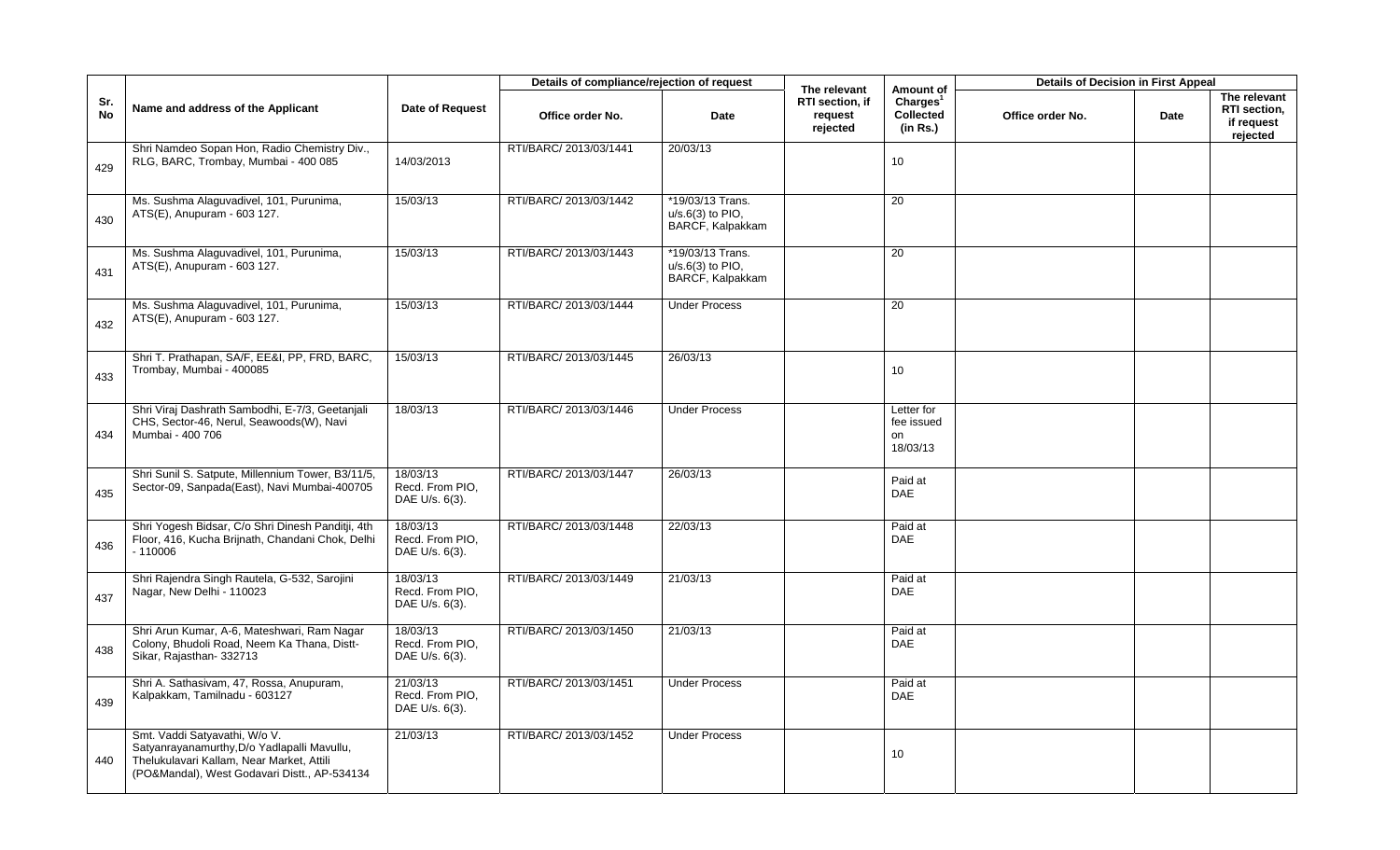|                  |                                                                                                                                                  |                                               | Details of compliance/rejection of request |                      | The relevant                           | Amount of                                     | <b>Details of Decision in First Appeal</b> |      |                                                        |
|------------------|--------------------------------------------------------------------------------------------------------------------------------------------------|-----------------------------------------------|--------------------------------------------|----------------------|----------------------------------------|-----------------------------------------------|--------------------------------------------|------|--------------------------------------------------------|
| Sr.<br><b>No</b> | Name and address of the Applicant                                                                                                                | Date of Request                               | Office order No.                           | Date                 | RTI section, if<br>request<br>rejected | Charges <sup>1</sup><br>Collected<br>(in Rs.) | Office order No.                           | Date | The relevant<br>RTI section,<br>if request<br>rejected |
| 441              | Smt. Geeta Maruti Rane, Rane's 26A/10, Govind<br>Nagar, Sodawala Lane, Borivli (W), Mumbai - 400<br>092                                          | 25/03/13                                      | RTI/BARC/ 2013/03/1453                     | <b>Under Process</b> |                                        | 10                                            |                                            |      |                                                        |
| 442              | Shri Nallamekala Upendar, S/o Pichaiah, H.No. 2-<br>154, Kondraple (vi&Po), Damaracharla (Mon),<br>Nalgonda (Dist), 508355(Pin), Andhra Pradesh  | 25/03/13<br>Recd. From PIO,<br>DAE U/s. 6(3). | RTI/BARC/ 2013/03/1454                     | <b>Under Process</b> |                                        | Paid at<br>DAE                                |                                            |      |                                                        |
| 443              | Shri Santosh Kumar Mishra, 10, Deepak-A,<br>Anushaktinagar, Mumbai - 400 094                                                                     | 25/03/13<br>Recd. From PIO,<br>DAE U/s. 6(3). | RTI/BARC/ 2013/03/1455                     | <b>Under Process</b> |                                        | Paid at<br>DAE                                |                                            |      |                                                        |
| 444              | Ms. V. Vasudevan, No. 31, 5th Avenue, DAE<br>Township, Kalpakkam - 603 102                                                                       | 25/03/13                                      | RTI/BARC/ 2013/03/1456                     | <b>Under Process</b> |                                        | Mail for fee<br>sent on<br>26/03/2013         |                                            |      |                                                        |
| 445              | Shri Anil Shankar Bhagwat, B-5/1003, Vikas<br>Complex, Castle Mills Compound, L.B.S.Marg,<br>Thane (W) - 400 601                                 | 26/03/13                                      | RTI/BARC/ 2013/03/1457                     | <b>Under Process</b> |                                        | Letter for<br>fee issued<br>on<br>28/03/13.   |                                            |      |                                                        |
| 446              | Shri Mirza Abul Hasan, B-408, Sagar Apartments,<br>Fr. Peter Pereira Road, Sonapur Lane, Behind<br>City Hospital, Kurla (West), Mumbai - 400 070 | 28/03/13                                      | RTI/BARC/ 2013/03/1458                     | <b>Under Process</b> |                                        | Letter for<br>fee issued<br>on<br>01/04/13.   |                                            |      |                                                        |

<sup>1</sup> Charges includes all kind of fees and charges collected.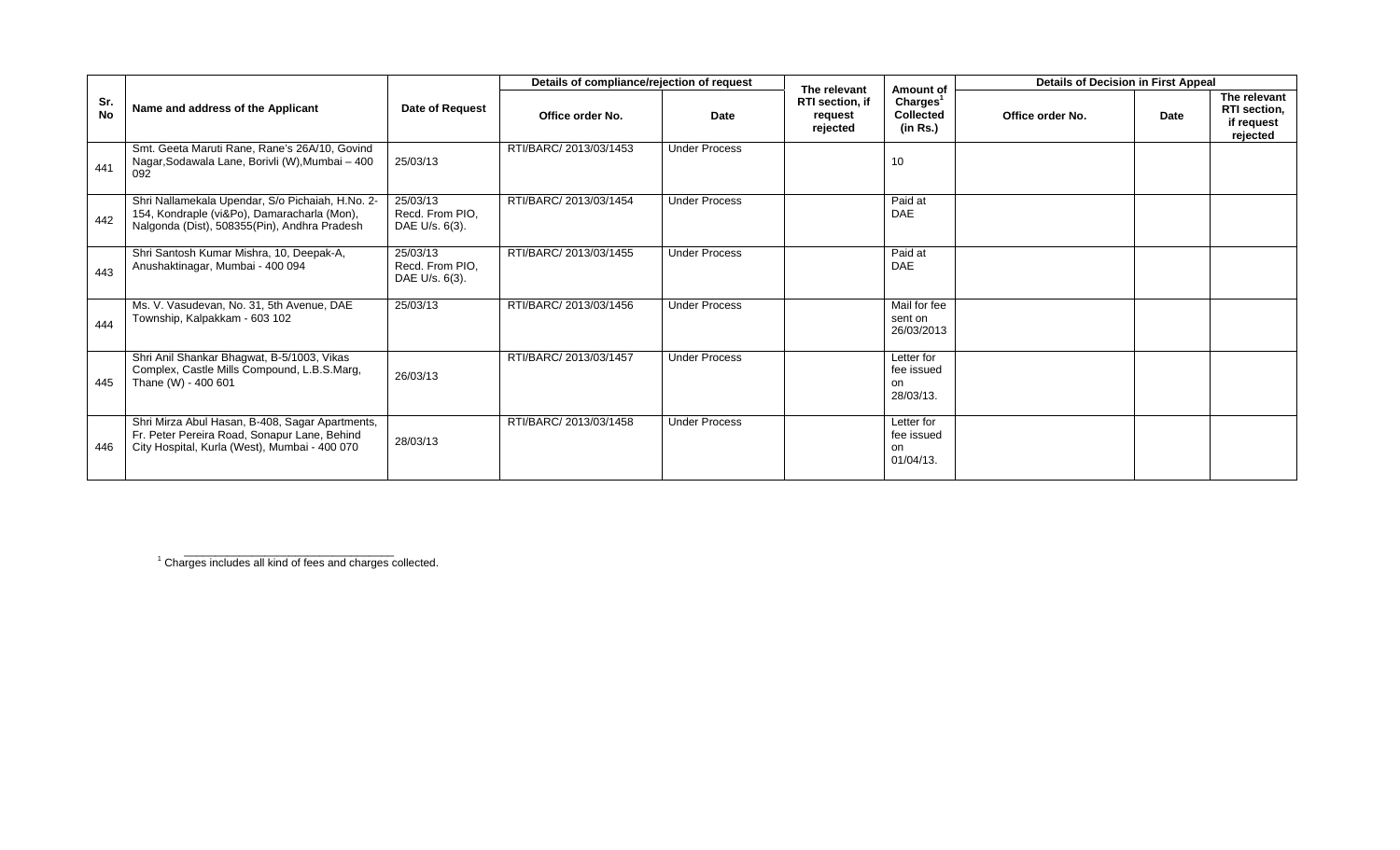### Ministry of --- DEPARTMENT OF ATOMIC ENERGY

### ANNUAL RETURN TO CENTRAL INFORMATION COMMISSION (Under Section 25 of the Right to Information Act)

Year 2012-13 (April 1, 2012 - March 31, 2013) As on Mar 31, 2013

| S.<br>No. | Public<br>Authority<br>under the<br>Ministry | No. of<br>requests<br>Received |                        |            |     |     |     | Decisions where applications for Information rejected |     |                                                 |     |     |                |     |                       |      |       | Number of cases<br>where<br>disciplinary<br>Action was taken<br>against any<br>officer in respect | Amount of<br>Charges<br>Collected<br>charges<br>collected |
|-----------|----------------------------------------------|--------------------------------|------------------------|------------|-----|-----|-----|-------------------------------------------------------|-----|-------------------------------------------------|-----|-----|----------------|-----|-----------------------|------|-------|---------------------------------------------------------------------------------------------------|-----------------------------------------------------------|
|           | $\overline{2}$                               | 3                              | No. of decisions<br>4a |            |     |     |     | 4                                                     |     | No. of times various<br>provisions were invoked |     |     |                |     |                       |      |       | of administration<br>of this Act                                                                  |                                                           |
|           |                                              |                                |                        |            |     |     |     |                                                       |     |                                                 | 4b  |     |                |     |                       |      |       |                                                                                                   |                                                           |
|           |                                              |                                |                        | Sec $8(1)$ |     |     |     |                                                       |     |                                                 |     |     |                |     | <b>Other Sections</b> |      |       |                                                                                                   |                                                           |
|           |                                              |                                |                        |            |     |     |     |                                                       |     |                                                 |     |     |                |     |                       |      |       |                                                                                                   |                                                           |
|           |                                              |                                |                        |            |     |     |     |                                                       |     |                                                 |     |     |                |     |                       |      |       |                                                                                                   |                                                           |
|           |                                              |                                |                        |            |     |     |     |                                                       |     |                                                 |     |     |                |     |                       |      |       | 5                                                                                                 |                                                           |
|           |                                              |                                |                        |            |     |     |     |                                                       |     |                                                 |     |     |                |     |                       |      |       |                                                                                                   | 6                                                         |
|           |                                              |                                |                        | (a)        | (b) | (c) | (d) | (e)                                                   | (f) | (g)                                             | (h) | (i) | (j)            | (9) | (11)                  | (24) | Other |                                                                                                   |                                                           |
|           | <b>BARC</b>                                  | 386                            |                        | 3          |     |     |     |                                                       |     |                                                 | 1   |     | $\overline{ }$ |     |                       |      | 23    | $- -$                                                                                             | ₹7512/-*                                                  |

**\***Charges include application fee and stationery charges wherever applicable.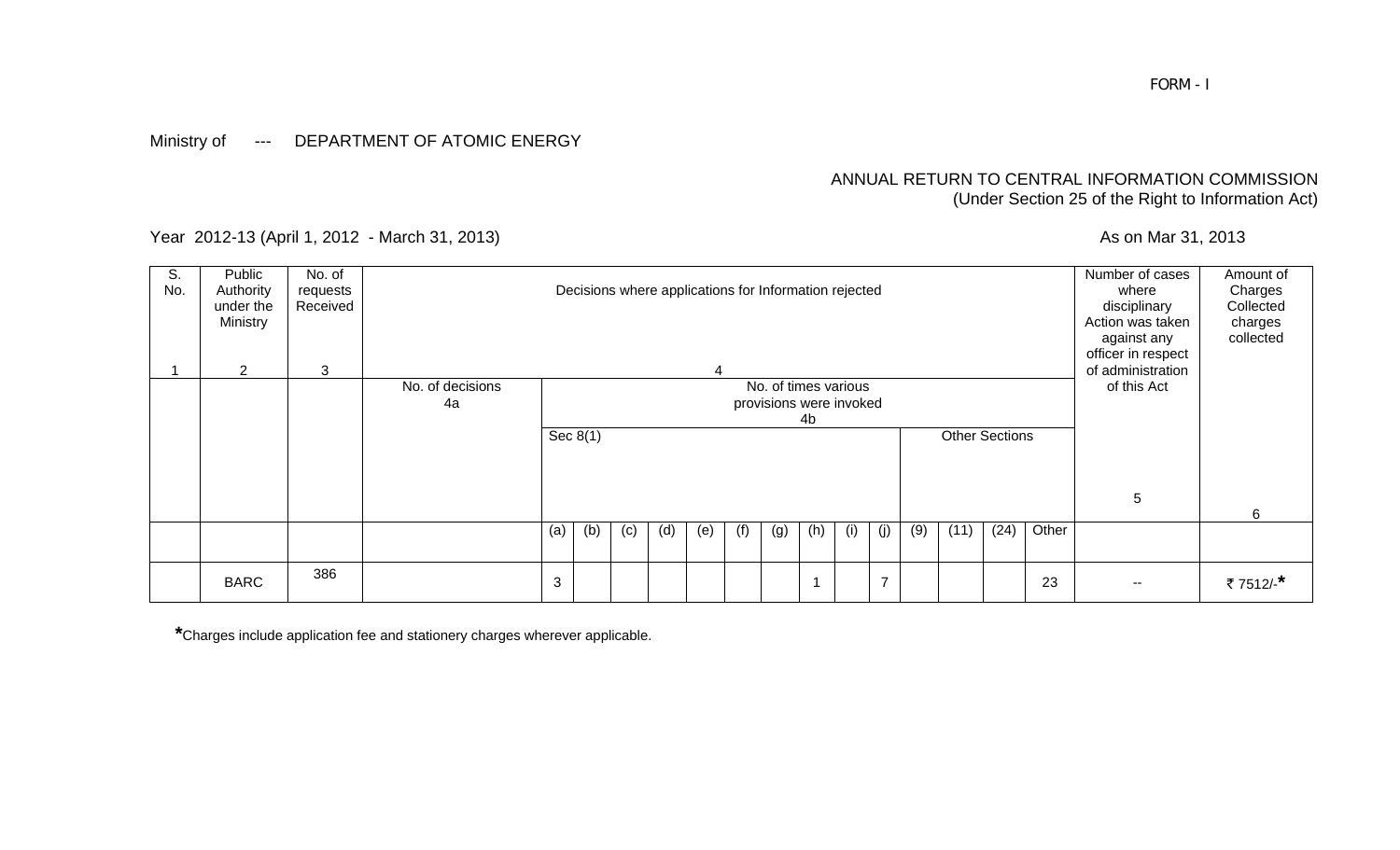Form-1A **First Appellate Authority** (name, designation and address) Name of the Public Authority **: BHABHA ATOMIC RESEARCH CENTRE, TROMBAY, MUMBAI**  Shri S. G. Markandeya,

Controller,

VI floor, Central Complex,

BARC, Trombay,

Mumai – 400 085

|                |                                                                                                                  |           |                                             | CPIO's Disposal           |                                             |                               | Decision in First Appeal                        |                                                     | Decision of Second Appeal             |            |                                        |                              |                                                                    |
|----------------|------------------------------------------------------------------------------------------------------------------|-----------|---------------------------------------------|---------------------------|---------------------------------------------|-------------------------------|-------------------------------------------------|-----------------------------------------------------|---------------------------------------|------------|----------------------------------------|------------------------------|--------------------------------------------------------------------|
| Sr.<br>No      | Name and Address of<br>Appellant                                                                                 | CPIO      | Date of<br>Appeal                           | Order No.                 | Date                                        | Order No.                     | Date of<br>Decision                             | Section<br>of RTI<br>Act, if<br>request<br>rejected | Order No.                             | Date       | RTI section,<br>if request<br>rejected | Penalty<br>amount<br>ordered | Details of<br>disciplinary Action<br>ordered during the<br>quarter |
|                | Shri Vikas K. Telang,<br>SO/F, RED, BARC,<br>Mumbai                                                              | S. G. Rao | 09/12/11                                    | RTI/BARC/<br>2011/11/958  | 05/12/2011                                  | RTI/BARC/<br>2011/11/958      | 23/12/2011                                      |                                                     | CIC/SG/A/2010/<br>000081/18310        | 09/04/2012 |                                        |                              |                                                                    |
| 2              | Shri Santhosh Kumar<br>Mishra, 10, Deepak-A,<br>Anushaktinagar,<br>Mumbai - 400 094.                             | S. G. Rao | 23/11/11<br>13/12/11<br>(Supple<br>mentary) | RTI/BARC/<br>2011/10/922  | 23/11/11<br>(Int. reply)<br>on<br>21/10/11) | RTI/BARC/<br>2011/10/922      | 13/12/2011<br>19/01/2012<br>(Supplemen<br>tary) |                                                     | CIC/SG/A/2012/<br>001309/19313        | 29/06/2012 |                                        |                              |                                                                    |
| 3              | Shri E. P. Vinod Kurup,<br>600, Shiv Anil CHS LTD, 6<br>Union Park, chembur,<br>Mumbai-71                        | S. G. Rao | 30.08.2010                                  | RTI/BARC/<br>2010/08/626  | 20.08.2010                                  | RTI/BARC/<br>2010/08/626/1863 | 16.09.2010                                      |                                                     | CIC/SM/A/2011/<br>000052/SG/<br>19381 | 28/06/2012 |                                        |                              |                                                                    |
| 4              | Shri S. K. H. Auluck,<br>14, Malayagiri, A-nagar,<br>Mumbai - 94.                                                | S. G. Rao |                                             | RTI/BARC/<br>2011/03/766  | 08.04.2011                                  |                               |                                                 |                                                     | CIC/SM/A/2011/<br>001576              | 26/09/2012 |                                        |                              |                                                                    |
| 5              | Shri Santhosh Kumar<br>Mishra, 10, Deepak-A,<br>Anushaktinagar, Mumbai<br>$-400094.$                             | S. G. Rao | 22/03/12                                    | RTI/BARC/<br>2012/01/1010 | 14/02/2012                                  | RTI/BARC/<br>2012/01/1010/889 | 18/04/12                                        |                                                     |                                       |            |                                        |                              |                                                                    |
| 6              | Shri T. R. Chikkannaiah,<br>CC No. 26/209. SA/E.<br>RMP/BARC, Yelawala -<br>Post.<br>Mysore - 571130             | S. G. Rao | 19/03/12                                    | RTI/BARC/<br>2012/01/1012 | 02/02/2012                                  | RTI/BARC/<br>2012/01/1012/897 | 18/04/12                                        |                                                     |                                       |            |                                        |                              |                                                                    |
| $\overline{7}$ | Shri Shelendra Kumar<br>Singh, SA/E (CC No.<br>NG/406/1744), EE&I,<br>FRD/PP, BARC, Trombay,<br>Mumbai - 400 085 | S. G. Rao | 20/03/12                                    | RTI/BARC/<br>2012/01/1022 | 17/02/2012                                  | RTI/BARC/<br>2012/01/1022/892 | 18/04/12                                        |                                                     |                                       |            |                                        |                              |                                                                    |
| 8              | Shri Shelendra Kumar<br>Singh, SA/E (CC No.<br>NG/406/1744), EE&I,<br>FRD/PP, BARC, Trombay,<br>Mumbai - 400 085 | S. G. Rao | 20/03/12                                    | RTI/BARC/<br>2012/01/1023 | 29/02/2012                                  | RTI/BARC/<br>2012/01/1023/891 | 18/04/12                                        |                                                     |                                       |            |                                        |                              |                                                                    |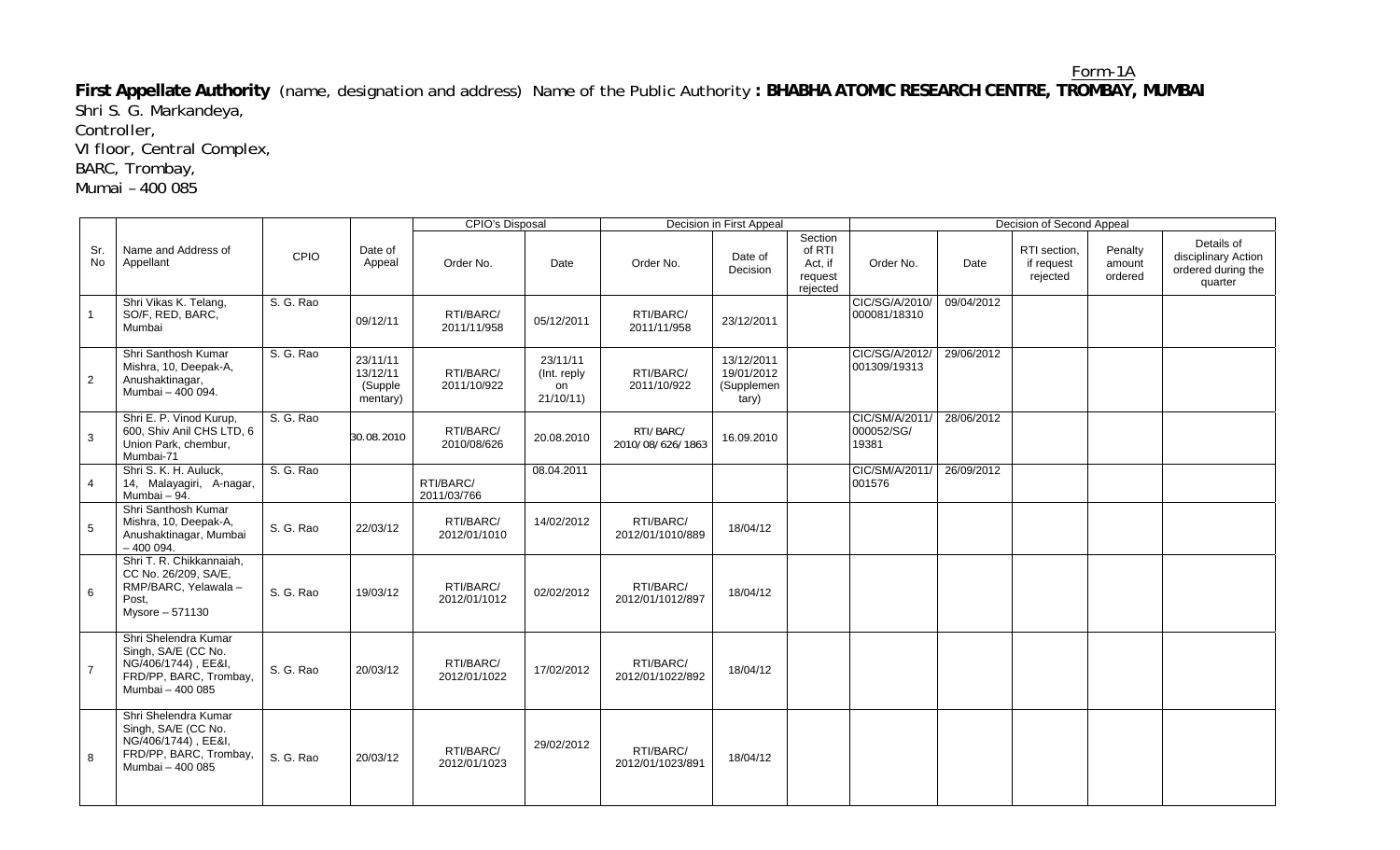|           |                                                                                                                                                                                                         |           |                   | CPIO's Disposal           |                                                                                      |                                | Decision in First Appeal         |                                                     |                          |            | Decision of Second Appeal              |                              |                                                                    |
|-----------|---------------------------------------------------------------------------------------------------------------------------------------------------------------------------------------------------------|-----------|-------------------|---------------------------|--------------------------------------------------------------------------------------|--------------------------------|----------------------------------|-----------------------------------------------------|--------------------------|------------|----------------------------------------|------------------------------|--------------------------------------------------------------------|
| Sr.<br>No | Name and Address of<br>Appellant                                                                                                                                                                        | CPIO      | Date of<br>Appeal | Order No.                 | Date                                                                                 | Order No.                      | Date of<br>Decision              | Section<br>of RTI<br>Act, if<br>request<br>rejected | Order No.                | Date       | RTI section,<br>if request<br>rejected | Penalty<br>amount<br>ordered | Details of<br>disciplinary Action<br>ordered during the<br>quarter |
| 9         | Shri Santosh Kumar<br>Mishra,<br>10, Deepak-A,<br>Anushaktinagar, Mumbai<br>$-400094$                                                                                                                   | S. G. Rao | 27/03/12          | RTI/BARC/<br>2012/02/1041 | 20/03/2012                                                                           | RTI/BARC/<br>2012/02/1041/890  | 18/04/12                         |                                                     | CIC/SM/A/2012/<br>000920 | 10/01/2013 |                                        |                              |                                                                    |
| 10        | Shri Gurvinder Singh<br>Chadha, 3-222, Govind<br>Pura Haldwani,<br>Uttarakhand - 263139                                                                                                                 | S. G. Rao | 02/04/12          | RTI/BARC/<br>2012/02/1028 | 29.02.2012<br>(Reply<br>issued in<br>Hindi)                                          | RTI/BARC/<br>2012/02/1028/1000 | 01/05/12<br>(issued in<br>Hindi) |                                                     |                          |            |                                        |                              |                                                                    |
| 11        | Shri Rajendra D.<br>Gangavane, At & Post<br>Parali, Tal. & Dist. Satara                                                                                                                                 | S. G. Rao | 11/05/12          | RTI/BARC<br>2012/01/1003  | Information<br>denied on<br>17.01.2012                                               | RTI/BARC<br>2012/01/1003/1290  | 30/05/12                         |                                                     |                          |            |                                        |                              |                                                                    |
| 12        | Shri P. N. Verma, Lucky<br>Nivas, Plot No. 21,<br>Salarbawri Charbhuja,<br>Bartaknagar, Chittorgarh,<br>Rajasthan - 323 307                                                                             | S. G. Rao | 30/04/12          | RTI/BARC/<br>2012/02/1043 | 26.03.2012<br>(Reply<br>issued in<br>Hindi)                                          | RTI/BARC/<br>2012/02/1043/1293 | 30/05/12                         |                                                     |                          |            |                                        |                              |                                                                    |
| 13        | Shri P.R. Venkatesan,<br>T/F, IC No. 5729, EDSS,<br>PIED, IGCAR, Kalpakkam,<br>Kancheepuram Dist.,<br>Tamil Nadu - 603102                                                                               | S. G. Rao | 18/04/12          | RTI/BARC/<br>2012/03/1062 | 11/04/12                                                                             | RTI/BARC/<br>2012/03/1062/1054 | 04/05/12                         |                                                     |                          |            |                                        |                              |                                                                    |
| 14        | Shri M. S. Gandle,<br>CAO, BRIT/BARC, Vashi<br>Complex, Sector-20,<br>Vashi, Navi Mumbai - 400<br>705                                                                                                   | S. G. Rao | 25/05/12          | RTI/BARC/<br>2012/03/1063 | 18/04/12                                                                             | RTI/BARC/<br>2012/03/1063/1405 | 14/06/12                         |                                                     | CIC/SM/A/2012/<br>001721 | 08/03/2013 |                                        |                              |                                                                    |
| 15        | Shri Santosh Kumar<br>Mishra,<br>10, Deepak-A,<br>Anushaktinagar, Mumbai<br>$-400094$                                                                                                                   | S. G. Rao | 22/05/12          | RTI/BARC/<br>2012/03/1069 | 26/04/12                                                                             | RTI/BARC/<br>2012/03/1069/1333 | 04/06/12                         |                                                     |                          |            |                                        |                              |                                                                    |
| 16        | Dr Sreeramappa,<br>Qt No. Type-IV, G-II,<br>TAPS Colony, PO: TAPP,<br>Via-Boisar, Dist-Thane,<br>Taluka- Palghar, Pin-<br>401504                                                                        | S. G. Rao | 21/04/12          | RTI/BARC/<br>2012/03/1071 | 16/04/12                                                                             | RTI/BARC/<br>2012/03/1071/1062 | 07/05/12                         |                                                     |                          |            |                                        |                              |                                                                    |
| 17        | Shri D. G. Juwatkar,<br>CIRUS/RRMD, BARC,<br>Trombay,<br>Mumbai - 400 085                                                                                                                               | S. G. Rao | 03/05/12          | RTI/BARC/<br>2012/04/1077 | 27/04/12                                                                             | RTI/BARC/<br>2012/04/1077/1261 | 25/05/12                         |                                                     | CIC/SM/A/2012/<br>001672 | 08/03/2013 |                                        |                              |                                                                    |
| 18        | Dr. Prasad Ramchandra<br>Joshi,<br><b>Pharmatech Consultants</b><br>(Erstwhile Atreya<br>Pharamaceuticals), Shop<br>No.1, Sukhniwas,<br>Ganpati Chowk, Agra<br>Road, Kalyan (w) 421<br>301, Dist. Thane | S. G. Rao | 25/05/12          | RTI/BARC/<br>2012/04/1082 | *27/04/12<br>Transferred<br>$u/s$ 6(3) to<br>PIO, AERB.<br>& PIO, DAE<br>on 10.5.12. | RTI/BARC/<br>2012/04/1082/1346 | 05/06/12                         |                                                     |                          |            |                                        |                              |                                                                    |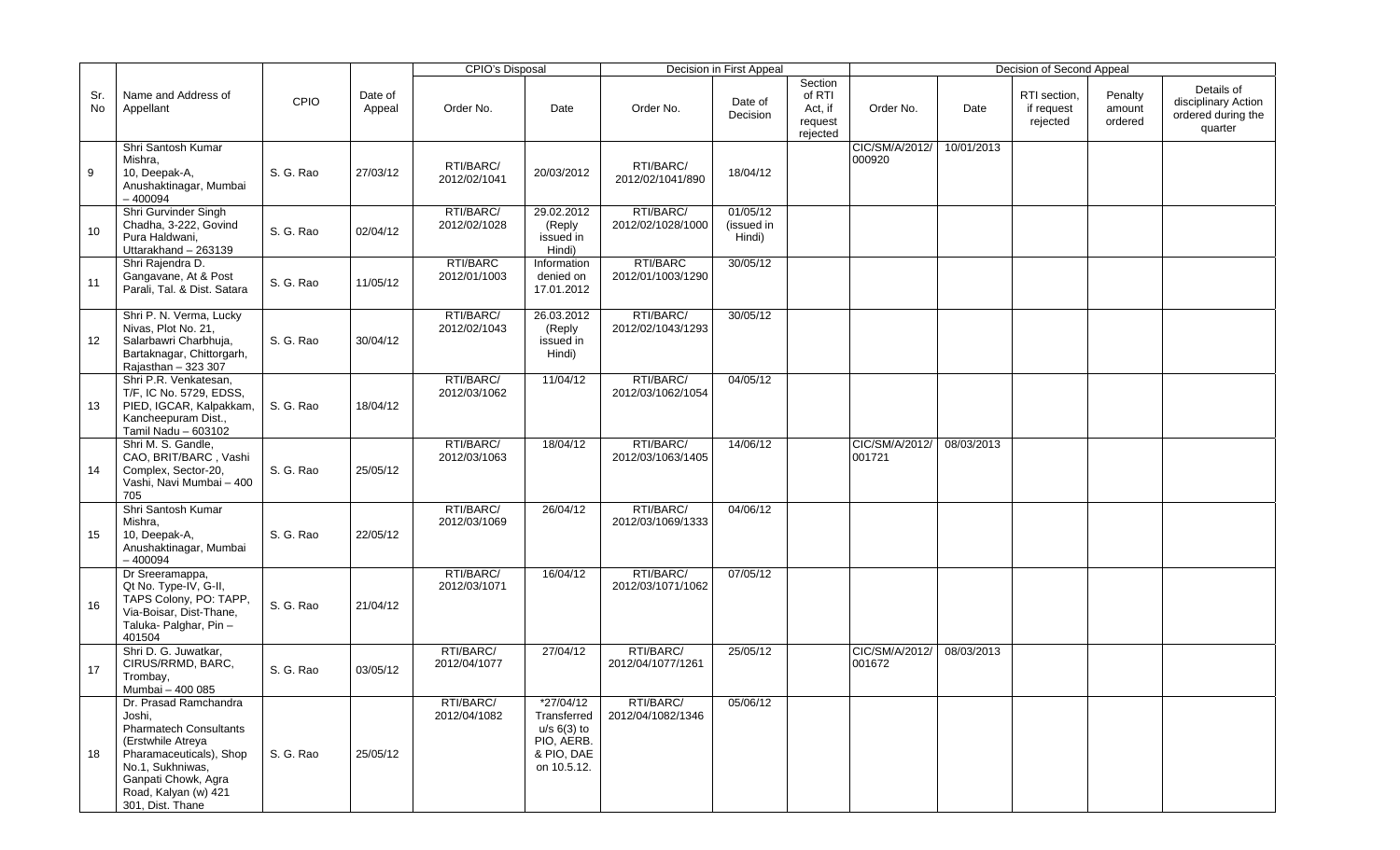|           |                                                                                                                                                                 |             |                   | <b>CPIO's Disposal</b>     |                                                              |                                | Decision in First Appeal |                                                     |                                 |            | Decision of Second Appeal              |                              |                                                                    |
|-----------|-----------------------------------------------------------------------------------------------------------------------------------------------------------------|-------------|-------------------|----------------------------|--------------------------------------------------------------|--------------------------------|--------------------------|-----------------------------------------------------|---------------------------------|------------|----------------------------------------|------------------------------|--------------------------------------------------------------------|
| Sr.<br>No | Name and Address of<br>Appellant                                                                                                                                | <b>CPIO</b> | Date of<br>Appeal | Order No.                  | Date                                                         | Order No.                      | Date of<br>Decision      | Section<br>of RTI<br>Act, if<br>request<br>rejected | Order No.                       | Date       | RTI section,<br>if request<br>rejected | Penalty<br>amount<br>ordered | Details of<br>disciplinary Action<br>ordered during the<br>quarter |
| 19        | Shri Debashish Dutta,<br>SO/D, Van de Graff Bldg.<br>IADD, Physics Group,<br>BARC, Trombay, Mumbai-<br>400 085.                                                 | S. G. Rao   | 23/05/12          | RTI/BARC/<br>2012/04/1087  | 16/05/12<br>*24/05/12<br>Trd. to PIO.<br>DAE point<br>no. 2. | RTI/BARC/<br>2012/04/1087/1347 | 05/06/12                 |                                                     | CIC/SM/A/2012/<br>001131 & 1504 | 07/02/2013 |                                        |                              |                                                                    |
| 20        | Dr. S. Rathore<br>150/8, Shiprapath,<br>Mansarovar, Jaipur<br>Rajasthan 302 020                                                                                 | S. G. Rao   | 14/06/12          | RTI/BARC/<br>2012//04/1102 | 25/05/12                                                     | RTI/BARC/<br>2012/04/1102/1601 | 04//07/12                |                                                     |                                 |            |                                        |                              |                                                                    |
| 21        | Shri P.Y. Bhosale, SA/F,<br>ROD/P4,BARC,Mumbai-<br>400085.                                                                                                      | S. G. Rao   | 02/07/12          | RTI/BARC/<br>2012/05/1113  | 01/06/12                                                     | RTI/BARC/<br>2012/05/1113/1769 | 20/07/12                 |                                                     |                                 |            |                                        |                              |                                                                    |
| 22        | Ms.Raj Lakshmi Tiwari,<br>R2-57A Palam Vihar,<br>Dwarka, Sector-6, New<br>Delhi-110075                                                                          | S. G. Rao   | 22/06/12          | RTI/BARC/<br>2012/05/1115  | 05/06/12                                                     | RTI/BARC/<br>2012/05/1115/1617 | 06/07/12                 |                                                     |                                 |            |                                        |                              |                                                                    |
| 23        | Shri T. Arivalagan, AMD/<br>DAE, Camp:M.C. Palle<br>Prospect, P.O.: Vemula,<br>Dt.Cuddapah, Andhra<br>Pradesh - 516 390.                                        | S. G. Rao   | 02/07/12          | RTI/BARC/<br>2012/05/1116  | 05/06/12                                                     | RTI/BARC/<br>2012/05/1116/1748 | 18/07/12                 |                                                     |                                 |            |                                        |                              |                                                                    |
| 24        | Shri S.P. Bhaisare, DCFO,<br>Heavy Water Plant,<br>Manuguru, Distt.<br>Kammam, A.P.-507 116.                                                                    | S. G. Rao   | 06/07/12          | RTI/BARC/<br>2012/05/1124  | 06/06/12                                                     | RTI/BARC/<br>2012/05/1124/2059 | 03/08/12                 |                                                     |                                 |            |                                        |                              |                                                                    |
| 25        | Shri Krishan Mohan<br>Tiwari, Asst. Manager, SBI<br>Bangarupolieum, Chittoor,<br>Andhra Pradesh, Pin-<br>517416                                                 | S. G. Rao   | 03/07/12          | RTI/BARC/<br>2012/05/1128  | 07/06/12                                                     | RTI/BARC/<br>2012/05/1128/1724 | 16/07/12                 |                                                     |                                 |            |                                        |                              |                                                                    |
| 26        | Shri Prabha Shankar<br>Sinha, S/o U S P Sinha,<br>Mangal Bhawan Suryapuri<br>Hesal, PO - Hehal,<br>Ranchi - 834005,<br>Jharkhand                                | S. G. Rao   | 05/07/12          | RTI/BARC/<br>2012/05/1130  | 13/06/12                                                     | RTI/BARC/<br>2012/05/1130/1830 | 25/07/12                 |                                                     |                                 |            |                                        |                              |                                                                    |
| 27        | Shri R. S. Ram, SG,<br>Security Section, North<br>Gate, BARC, Trombay,<br>Mumbai-85                                                                             | S. G. Rao   | 30/08/12          | RTI/BARC/<br>2012/05/1133  | 28/06/12                                                     | RTI/BARC/<br>2012/05/1133/2313 | 07/09/12                 |                                                     |                                 |            |                                        |                              |                                                                    |
| 28        | Shri Debashish Dutta, Van<br>De Graaff Building,<br>LEHIPA Proj. - Physics<br>Group, Ion Accelerator<br>Development Division,<br>BARC, Trombay, Mumbai<br>$-85$ | S. G. Rao   | 18/07/12          | RTI/BARC/<br>2012/06/1140  | 04/07/12                                                     | RTI/BARC/<br>2012/06/1140/1874 | 27/07/12                 |                                                     | CIC/SM/A/2012/<br>001131 & 1504 | 07/02/2013 |                                        |                              |                                                                    |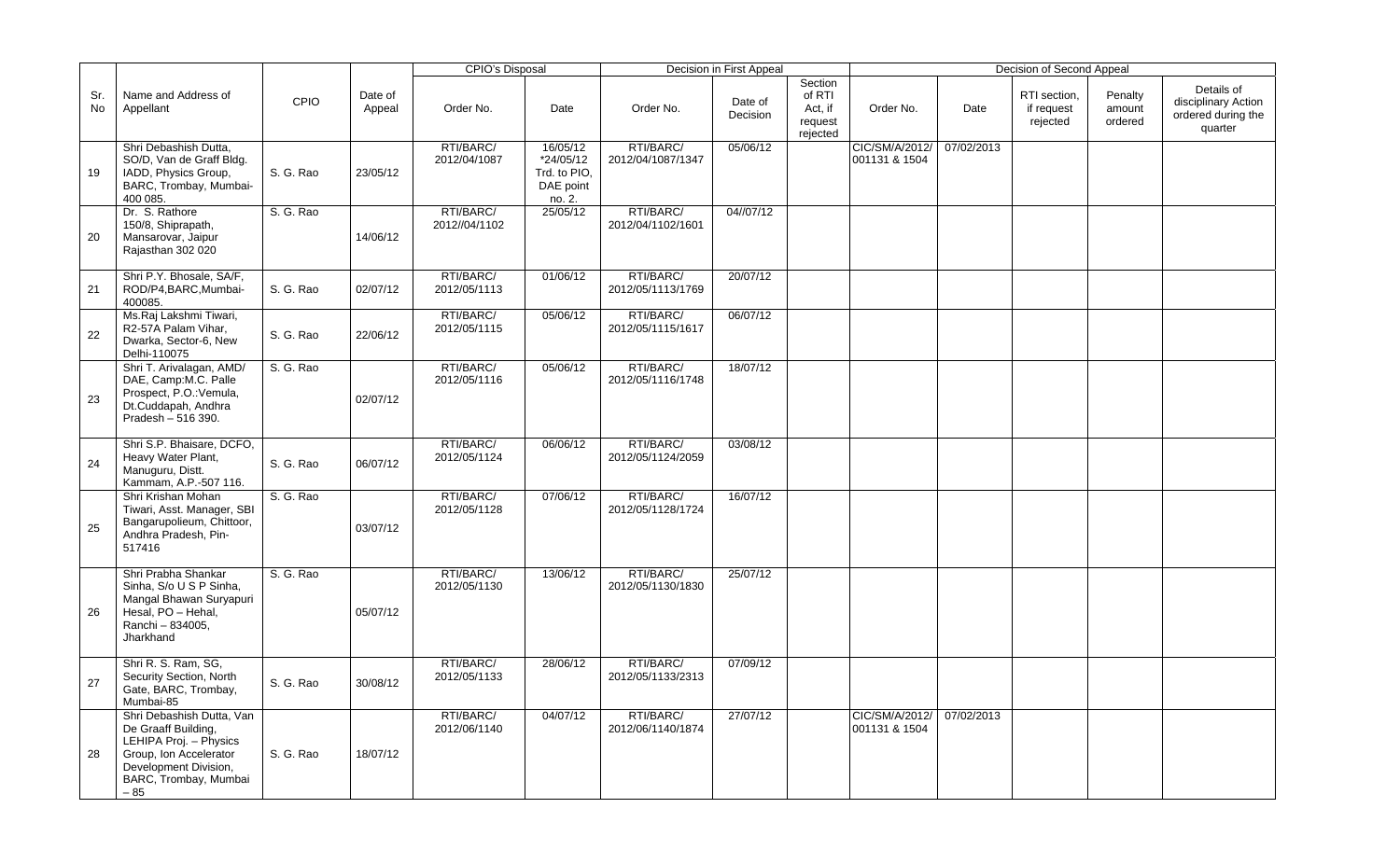|           |                                                                                                                                                                            |             |                   | <b>CPIO's Disposal</b>    |                                                    |                                | Decision in First Appeal |                                                     |           |      | Decision of Second Appeal              |                              |                                                                    |
|-----------|----------------------------------------------------------------------------------------------------------------------------------------------------------------------------|-------------|-------------------|---------------------------|----------------------------------------------------|--------------------------------|--------------------------|-----------------------------------------------------|-----------|------|----------------------------------------|------------------------------|--------------------------------------------------------------------|
| Sr.<br>No | Name and Address of<br>Appellant                                                                                                                                           | <b>CPIO</b> | Date of<br>Appeal | Order No.                 | Date                                               | Order No.                      | Date of<br>Decision      | Section<br>of RTI<br>Act, if<br>request<br>rejected | Order No. | Date | RTI section,<br>if request<br>rejected | Penalty<br>amount<br>ordered | Details of<br>disciplinary Action<br>ordered during the<br>quarter |
| 29        | Shri Ravikant Rao, Ahinsa<br>Circle, Behind Javara<br>Samiti, Kota Barrier,<br>Rawatbhata, Zilla-<br>Chittorgarh, Rajasthan                                                | S. G. Rao   | 02/07/12          | RTI/BARC/<br>2012/06/1143 | 05/07/12                                           | RTI/BARC/<br>2012/06/1143/1772 | 20/07/12                 |                                                     |           |      |                                        |                              |                                                                    |
| 30        | Shri N. K. Rai, DRX-08,<br>Sai Parisar, Rajendra<br>Nagar Duplex, Indore -<br>452012 (MP)                                                                                  | S. G. Rao   | 31/07/12          | RTI/BARC/<br>2012/06/1151 | 17/07/12<br>Interim reply<br>issued on<br>11/07/12 | RTI/BARC/<br>2012/06/1151/2195 | 23/08/12                 |                                                     |           |      |                                        |                              |                                                                    |
| 31        | Shri Ashok Kumar, House<br>No. 170, Ward 19, Near<br>Television Relay Centre,<br>Devaria - 274 001, UP                                                                     | S. G. Rao   | 11/07/12          | RTI/BARC/<br>2012/06/1159 | 17/07/12                                           | RTI/BARC/<br>2012/06/1159/1811 | 24/07/12                 |                                                     |           |      |                                        |                              |                                                                    |
| 32        | Shri Vikas K. Telang, B<br>32-5, Kendriya Vihar,<br>Sector 11, Kharghar, Navi<br>Mumbai - 410 210                                                                          | S. G. Rao   | 02/07/12          | RTI/BARC/<br>2012/06/1162 | 28/06/12                                           | RTI/BARC/<br>2012/06/1162/1749 | 18/07/12                 |                                                     |           |      |                                        |                              |                                                                    |
| 33        | Shri Harinder Dhingra, R/o<br>D-4 A/7 DLF Phase 01,<br>Gurgaon - 122002                                                                                                    | S. G. Rao   | 06/09/12          | RTI/BARC/<br>2012/06/1172 | 20/07/12*<br>*Trd.to PIO,<br>AERB                  | RTI/BARC/<br>2012/06/1172/2737 | 17/09/12                 |                                                     |           |      |                                        |                              |                                                                    |
| 34        | Shri Prabal Kumar<br>88/18,<br>Biswas,<br>Bhattacharjee Para Road,<br>Kolkata-700 063, West<br>Bengal                                                                      | S. G. Rao   | 28/07/12          | RTI/BARC/<br>2012/07/1177 | 20/07/12                                           | RTI/BARC/<br>2012/07/1177/2074 | 07/08/12                 |                                                     |           |      |                                        |                              |                                                                    |
| 35        | Dr. D. Sathiyamoorthy,<br>Head, PMD, BARC, Vashi<br>Complex, Vashi, Navi<br>Mumbai 400 703                                                                                 | S. G. Rao   | 27/09/12          | RTI/BARC/<br>2012/07/1178 | 24/08/12                                           | RTI/BARC/<br>2012/07/1178/3005 | 25/10/12                 |                                                     |           |      |                                        |                              |                                                                    |
| 36        | Shri Nawale Indrajit<br>Sakharam, A/P-Tisgaon,<br>Tal-Rahata, Dist.<br>Ahmednagar, Pin code -<br>413712                                                                    | S. G. Rao   | 31/08/12          | RTI/BARC/<br>2012/07/1201 | 13/08/12                                           | RTI/BARC/<br>2012/07/1201/2314 | 07/09/12                 |                                                     |           |      |                                        |                              |                                                                    |
| 37        | Shri Satyajeet B.<br>Sagavkar, 701, Ganesh<br>Apartment parade No. 7/8<br>motha Khanda, Near<br>Khandeshwar Railway<br>Station, Panvel Tal Panvel<br>Dist. Raigad - 410206 | S. G. Rao   | 19/12/12          | RTI/BARC/<br>2012/08/1222 | 10/09/12                                           | RTI/BARC/<br>2012/08/1222/62   | 08/01/13                 |                                                     |           |      |                                        |                              |                                                                    |
| 38        | Shri Bhushan D Sawant,<br>3/9, Madhusudan Sadan,<br>J. M. Road, Kokan Nagar,<br>Bhandup (W), Mumbai -<br>400 078                                                           | S. G. Rao   | 29/10/12          | RTI/BARC/<br>2012/09/1240 | 12/10/12                                           | RTI/BARC/<br>2012/09/1240/3274 | 27/11/12                 |                                                     |           |      |                                        |                              |                                                                    |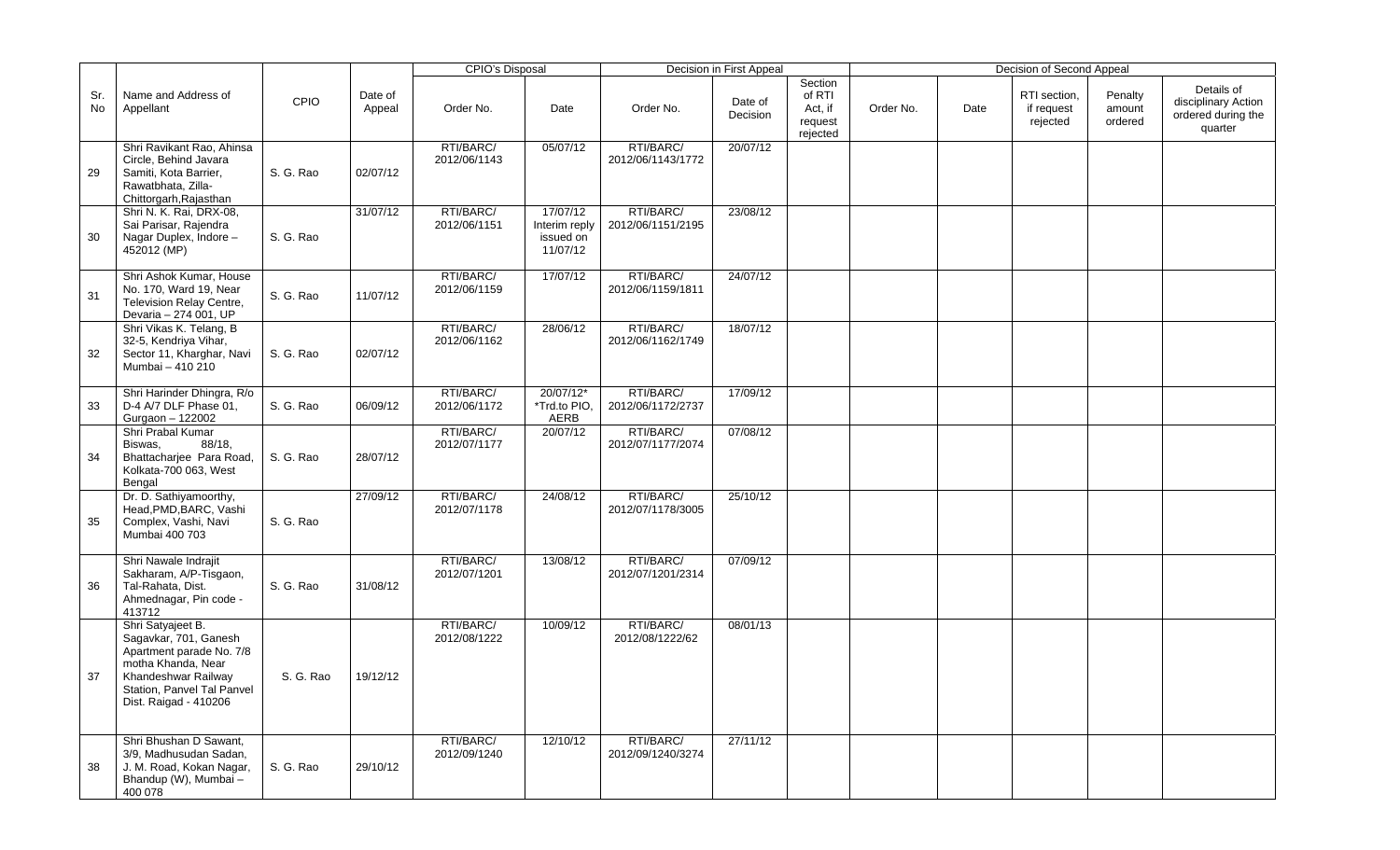|           |                                                                                                                                                                                                               |                           |                   | <b>CPIO's Disposal</b>    |          |                                | Decision in First Appeal |                                                     |           |      | Decision of Second Appeal              |                              |                                                                    |
|-----------|---------------------------------------------------------------------------------------------------------------------------------------------------------------------------------------------------------------|---------------------------|-------------------|---------------------------|----------|--------------------------------|--------------------------|-----------------------------------------------------|-----------|------|----------------------------------------|------------------------------|--------------------------------------------------------------------|
| Sr.<br>No | Name and Address of<br>Appellant                                                                                                                                                                              | CPIO                      | Date of<br>Appeal | Order No.                 | Date     | Order No.                      | Date of<br>Decision      | Section<br>of RTI<br>Act, if<br>request<br>rejected | Order No. | Date | RTI section,<br>if request<br>rejected | Penalty<br>amount<br>ordered | Details of<br>disciplinary Action<br>ordered during the<br>quarter |
| 39        | Shri Rajendrakumar<br>Balraj Karampuri<br>c/o Shri Siddhayya<br>Chirmala, Opp. AL-<br>Barakat School Room No.<br>51, Bharatiya Nagar,<br>P.M.G.P. Colony Vinoba<br>Bhave Marg, Kurla (W),<br>Mumbai - 400 070 | N. G. Krishnan            | 09/10/12          | RTI/BARC/<br>2012/09/1256 | 25/10/12 | RTI/BARC/<br>2012/09/1256/3098 | 05/11/12                 |                                                     |           |      |                                        |                              |                                                                    |
| 40        | Smt. Lata Rajendrakumar<br>Karampuri, House No.<br>110, Shastri Nagar,<br>Shandar Chowk, Near<br>Shri Samarth Vidya<br>Mandir School, Solapur-<br>413003                                                      | N. G. Krishnan            | 09/10/12          | RTI/BARC/<br>2012/09/1257 | 25/10/12 | RTI/BARC/<br>2012/09/1257/3099 | 05/11/12                 |                                                     |           |      |                                        |                              |                                                                    |
| 41        | Shri Naresh Kumar, Asst.<br>Security Officer, Flat No.<br>A-24, Shravati, New<br>Mandala Colony,<br>Anushakti Nagar,<br>Trombay, Mumbai - 400<br>094                                                          | N. G. Krishnan            | 19/11/12          | RTI/BARC/<br>2012/09/1258 | 22/10/12 | RTI/BARC/<br>2012/09/1258/3391 | 12/12/12                 |                                                     |           |      |                                        |                              |                                                                    |
| 42        | Shri Clarence Pinto, A-<br>102, Silver Sqare CHS,<br>Sunder Nagar, Kalina,<br>Santacruz(East), Mumbai-<br>400098.                                                                                             | N. G. Krishnan            | 05/11/12          | RTI/BARC/<br>2012/09/1262 | 25/10/12 | RTI/BARC/<br>2012/09/1262/3275 | 27/11/12                 |                                                     |           |      |                                        |                              |                                                                    |
| 43        | Shri Mangesh<br>M.Malusare, D.Spl.35/10,<br>BARC Colony, Tarapur,<br>PO TAPP, Boisar,<br>Tal.Palghar, Distt.Thane.-<br>401504.                                                                                | N. G. Krishnan   26/11/12 |                   | RTI/BARC/<br>2012/09/1264 | 25/10/12 | RTI/BARC/<br>2012/09/1264/3307 | 03/12/12                 |                                                     |           |      |                                        |                              |                                                                    |
| 44        | Shri Rhishikesh<br>Balkrishna Bhoir, Ghar<br>No. 439, At: Kolhi (Kopar)<br>Post : Panvel, Taluka :<br>Panvel District : Raigad,<br>Maharashtra - 410206                                                       | V. Govindankutty 09/01/13 |                   | RTI/BARC/<br>2012/10/1270 | 02/11/12 | RTI/BARC/<br>2012/10/1270/269  | 30/01/13                 |                                                     |           |      |                                        |                              |                                                                    |
| 45        | Shri J V S R Krishna, D7- V. Govindankutty<br>5/3, HWP Colony,<br>Aswapuram - 507116,<br>Khammam Dist. A.P.                                                                                                   |                           | 03/12/12          | RTI/BARC/<br>2012/10/1278 | 30/10/12 | RTI/BARC/<br>2012/10/1278/27   | 02/01/13                 |                                                     |           |      |                                        |                              |                                                                    |
| 46        | Shri B. Prasad, Q.No. C-<br>6/2/1, Gouthaminagar<br>Colony, Aswapuram<br>(Post)-507116, Khammam<br>$-$ dist-A.P                                                                                               | V. Govindankutty          | 20/12/12          | RTI/BARC/<br>2012/10/1284 | 22/10/12 | RTI/BARC/<br>2012/10/1284/61   | 08/01/13                 |                                                     |           |      |                                        |                              |                                                                    |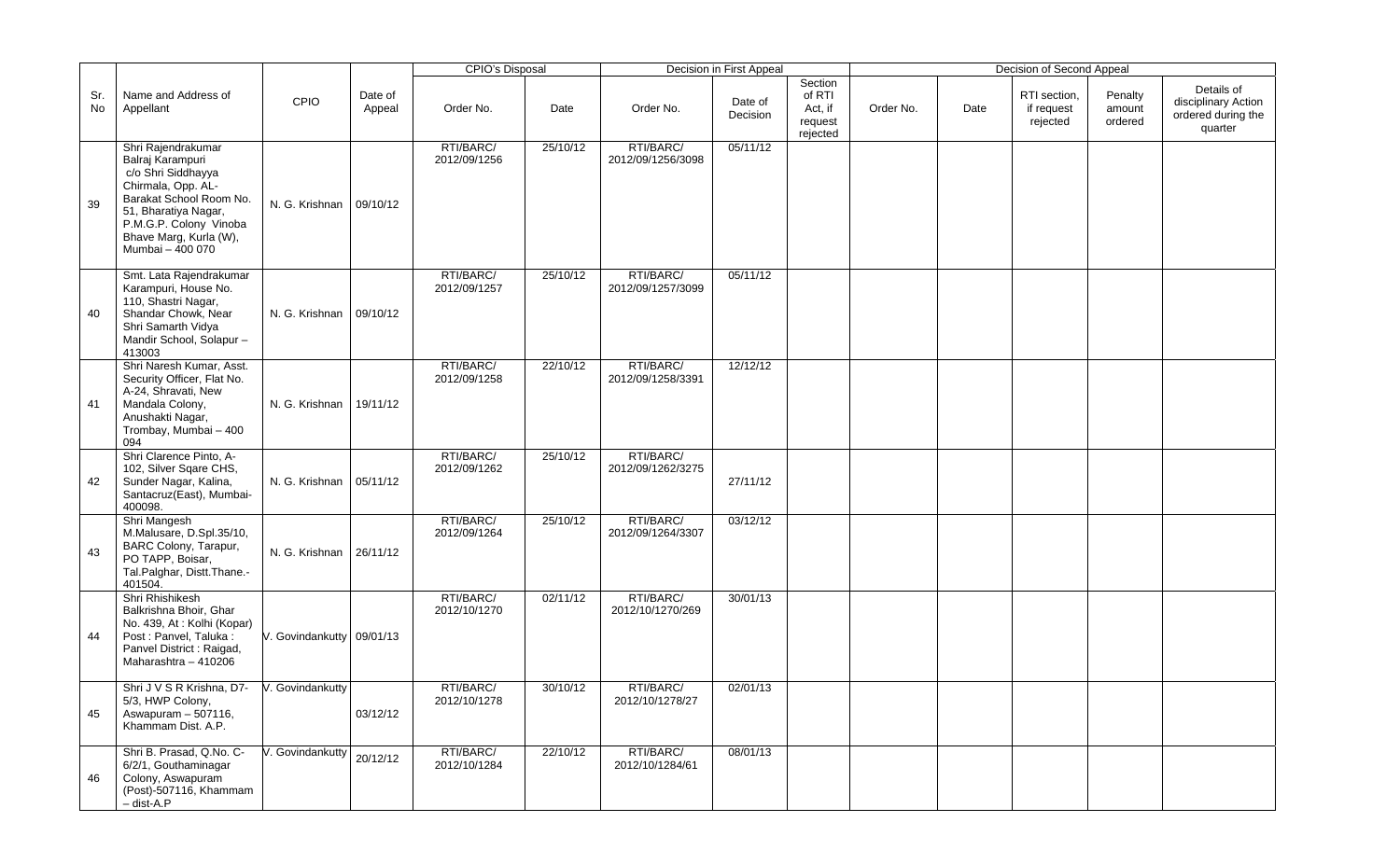|           |                                                                                                                              |                  |                   | CPIO's Disposal           |                                                              |                                | Decision in First Appeal |                                                     |           |      | Decision of Second Appeal              |                              |                                                                    |
|-----------|------------------------------------------------------------------------------------------------------------------------------|------------------|-------------------|---------------------------|--------------------------------------------------------------|--------------------------------|--------------------------|-----------------------------------------------------|-----------|------|----------------------------------------|------------------------------|--------------------------------------------------------------------|
| Sr.<br>No | Name and Address of<br>Appellant                                                                                             | <b>CPIO</b>      | Date of<br>Appeal | Order No.                 | Date                                                         | Order No.                      | Date of<br>Decision      | Section<br>of RTI<br>Act, if<br>request<br>rejected | Order No. | Date | RTI section,<br>if request<br>rejected | Penalty<br>amount<br>ordered | Details of<br>disciplinary Action<br>ordered during the<br>quarter |
| 47        | Shri M.G. Pednekar,<br>F/man 'C', Fire Service<br>Section, BARC                                                              | V. Govindankutty | 27/11/12          | RTI/BARC/<br>2012/10/1287 | 12/11/12                                                     | RTI/BARC/<br>2012/10/1287/3401 | 13/12/12                 |                                                     |           |      |                                        |                              |                                                                    |
| 48        | Shri K. V. Jayaraj, SA/E,<br>PESS/UED, BARC                                                                                  | V. Govindankutty | 14/12/12          | RTI/BARC/<br>2012/10/1291 | 14/11/12                                                     | RTI/BARC/<br>2012/10/1291/14   | 01/01/13                 |                                                     |           |      |                                        |                              |                                                                    |
| 49        | Shri Vipul Sen, SO/F,<br>ED&CD, NRG, BARC                                                                                    | V. Govindankutty | 26/11/12          | RTI/BARC/<br>2012/10/1293 | 06/11/12                                                     | RTI/BARC/<br>2012/10/1293/3393 | 12/12/12                 |                                                     |           |      |                                        |                              |                                                                    |
| 50        | Shri K. V. Jayaraj, SA/E,<br>PESS/UED, BARC                                                                                  | . Govindankutty  | 14/12/12          | RTI/BARC/<br>2012/10/1294 | 14/11/12                                                     | RTI/BARC/<br>2012/10/1294/15   | 01/01/13                 |                                                     |           |      |                                        |                              |                                                                    |
| 51        | Shri Rajendra P. Pawar,<br>A-104, Shri Sadguru<br>Krupa Society, Deonar<br>Municipal Colony,<br>Gowandi, Mumbai - 400<br>043 | V. Govindankutty | 17/12/12          | RTI/BARC/<br>2012/10/1310 | **19/11/12                                                   | RTI/BARC/<br>2012/10/1310/146  | 15/01/13                 |                                                     |           |      |                                        |                              |                                                                    |
| 52        | Smt K. Mamatha, Door<br>No.64, Nethravathi, Block,<br>RMP Colony, Yelwal,<br>Mysore-571130.                                  | . Govindankutty  | 02/01/13          | RTI/BARC/<br>2012/11/1324 | *21/12/12<br>Information<br>denied u/s.<br>8(1)(h)           | RTI/BARC/<br>2012/11/1324/322  | 06/02/13                 |                                                     |           |      |                                        |                              |                                                                    |
| 53        | Smt. Saroj Kumari, M/o<br>Rahul Sharma, 11, Vinay<br>Nagar, Bodala Road,<br>Shahganj, Agra - 282010                          | V. Govindankutty | 04/02/13          | RTI/BARC/<br>2012/12/1337 | 04/01/13                                                     | RTI/BARC/<br>2012/12/1337/538  | 04/03/13                 |                                                     |           |      |                                        |                              |                                                                    |
| 54        | Shri Ramawatar Sahu,<br>Ashish Bhavan, Opp. NAPP<br>Township, PO: NAPP,<br>Narora - 202389 Dist.<br>Bulandshahar, UP         | V. Govindankutty | 14/01/13          | RTI/BARC/<br>2012/12/1343 | 20/12/12                                                     | RTI/BARC/<br>2012/12/1343/418  | 15/02/13                 |                                                     |           |      |                                        |                              |                                                                    |
| 55        | Shri Vikram Anandrao<br>Repal, At & Post-<br>Belawade Bu., Tal. Karad,<br>Dist. Satara - 415539                              | V. Govindankutty | 14/02/13          | RTI/BARC/<br>2012/12/1346 | 08/01/13                                                     | RTI/BARC/<br>2012/12/1346/567  | 08/03/13                 |                                                     |           |      |                                        |                              |                                                                    |
| 56        | Shri Sanjiban De, 12-B,<br>Gulmarg, Anushaktinagar,<br>Mumbai - 400 094                                                      | V. Govindankutty | 28/02/13          | RTI/BARC/<br>2012/12/1352 | 17/01/13                                                     | RTI/BARC/<br>2012/12/1352/1050 | 26/03/13                 |                                                     |           |      |                                        |                              |                                                                    |
| 57        | Shri S. Mohan, 19-<br>Brindavan, Anushaktinagar,<br>Trombay, Mumbai - 400<br>094                                             | V. Govindankutty | 15/02/13          | RTI/BARC/<br>2012/12/1359 | 18/01/13                                                     | RTI/BARC/<br>2012/12/1359/507  | 27/02/13                 |                                                     |           |      |                                        |                              |                                                                    |
| 58        | Shri Vipul Sen, SO/F, ED & V. Govindankutty<br>CD, NRG, BARC                                                                 |                  | 18/01/13          | RTI/BARC/<br>2012/12/1361 | 08/01/13                                                     | RTI/BARC/<br>2012/12/1361/413  | 15/02/13                 |                                                     |           |      |                                        |                              |                                                                    |
| 59        | Shri R. K. Gupta, 701,<br>Sterling Apartment, Lala<br>Jamanadas Gupta Marg,<br>Deonar, Mumbai - 400<br>088                   | V. Govindankutty | 15/01/13          | RTI/BARC/<br>2013/01/1369 | $*10/01/13$<br>*Information<br>denied-<br>query not<br>clear | RTI/BARC/<br>2013/01/1369/374  | 12/02/13                 |                                                     |           |      |                                        |                              |                                                                    |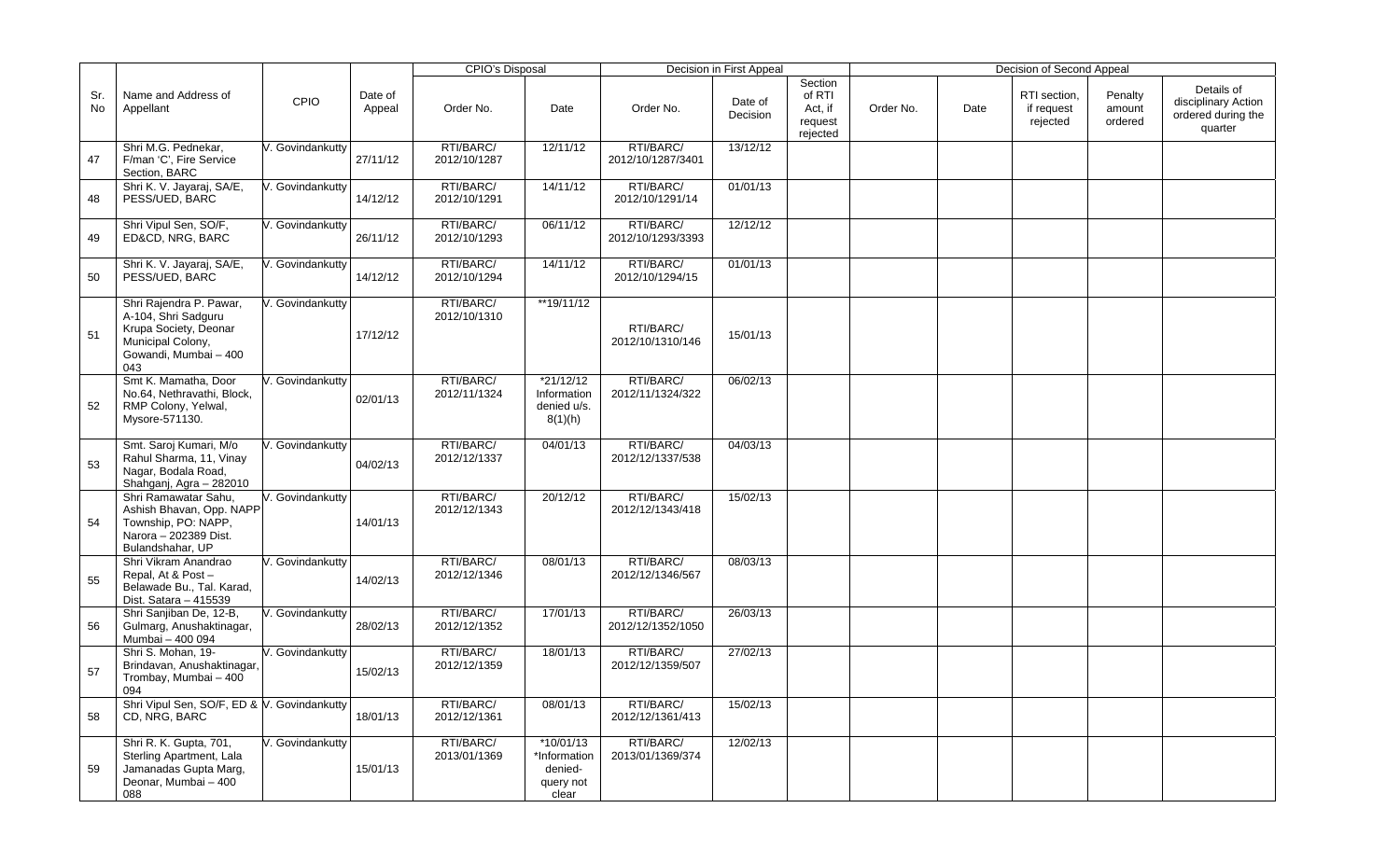|           |                                                                                                       |                           |                   | CPIO's Disposal           |            |                                | Decision in First Appeal |                                                     |           |      | Decision of Second Appeal              |                              |                                                                    |
|-----------|-------------------------------------------------------------------------------------------------------|---------------------------|-------------------|---------------------------|------------|--------------------------------|--------------------------|-----------------------------------------------------|-----------|------|----------------------------------------|------------------------------|--------------------------------------------------------------------|
| Sr.<br>No | Name and Address of<br>Appellant                                                                      | <b>CPIO</b>               | Date of<br>Appeal | Order No.                 | Date       | Order No.                      | Date of<br>Decision      | Section<br>of RTI<br>Act, if<br>request<br>rejected | Order No. | Date | RTI section,<br>if request<br>rejected | Penalty<br>amount<br>ordered | Details of<br>disciplinary Action<br>ordered during the<br>quarter |
| 60        | Shri Nav Parkash<br>Parihar, Selection<br>Officer(Admn.), H.P.<br>University, Shimla-<br>171005.      | . Govindankutty           | 26/02/13          | RTI/BARC/<br>2013/01/1370 | 06/02/2013 | RTI/BARC/<br>2013/01/1370/1049 | 26/03/13                 |                                                     |           |      |                                        |                              |                                                                    |
| 61        | Shri Dayalchandra Das,<br>04, Gangotri, BARC<br>Colony, Anushaktinagar,<br>Trombay, Mumbai-<br>400094 | V. Govindankutty 13/03/13 |                   | RTI/BARC/<br>2013/01/1387 | 12/02/13   | RTI/BARC/<br>2013/01/1387/1063 | Under<br>Process         |                                                     |           |      |                                        |                              |                                                                    |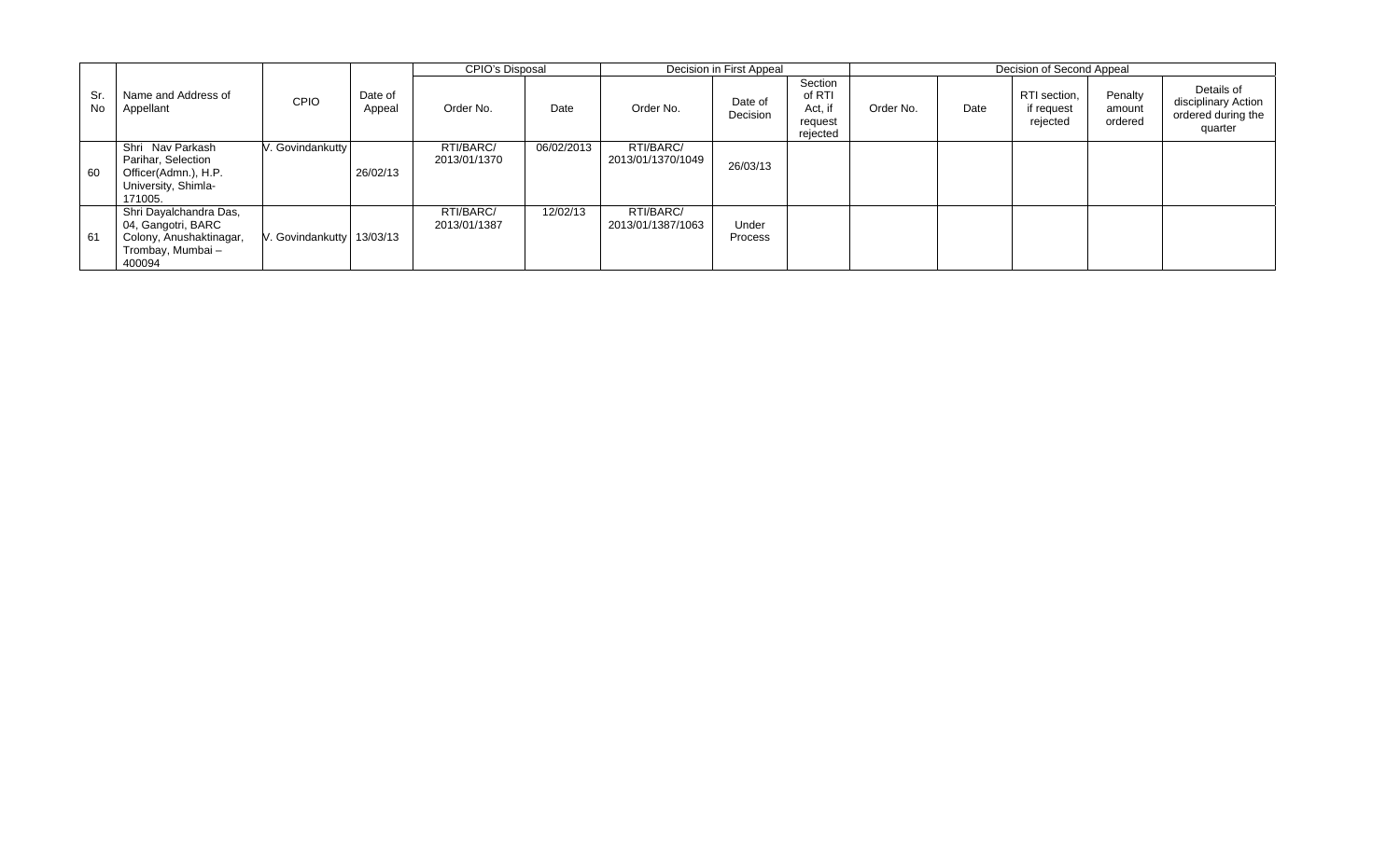### **FORM II**

## **Quarterly Summary for CPIO's of (name Appellate Authority) for quarter ending June/Sept./Dec./Mar**

| Sr.<br>No<br>$\bullet$ | Name of CPIO & Address                                                                                                | No. of requests Received during<br>the Qtr |                | No. of requests rejected during the quarter<br>Relevant sections of RTI Act 2005<br>Sec $8(1)$<br>Sections |                          |                |                          |                          |                          |                          |                          |                |        |                          | Amount<br>of<br>Charges<br>Collected<br>during the<br>Quarter<br>$(in \overline{\xi})$<br>$*$ | No. of<br>Decisions<br>received<br>from<br>Appellate<br>Authority | No. of<br>Decisions<br>received<br>from CIC |          |               |   |
|------------------------|-----------------------------------------------------------------------------------------------------------------------|--------------------------------------------|----------------|------------------------------------------------------------------------------------------------------------|--------------------------|----------------|--------------------------|--------------------------|--------------------------|--------------------------|--------------------------|----------------|--------|--------------------------|-----------------------------------------------------------------------------------------------|-------------------------------------------------------------------|---------------------------------------------|----------|---------------|---|
|                        |                                                                                                                       |                                            |                |                                                                                                            |                          |                |                          |                          |                          |                          |                          |                |        |                          |                                                                                               |                                                                   | Total                                       |          |               |   |
|                        |                                                                                                                       |                                            | (a)            | (b) $(c)(d)(e)(f)(g)(h)(i)(j)(9)$<br>$(11)$ $(24)$ other                                                   |                          |                |                          |                          |                          |                          |                          |                |        |                          |                                                                                               |                                                                   |                                             |          |               |   |
| 1.                     | Shri S. Goverdhan Rao,<br>Public Information Officer,<br>III floor, Central Complex,<br>BARC, Trombay,<br>Mumbai - 85 | June $-101$                                | $\mathbf{1}$   | $\sim$                                                                                                     | $\sim$                   | $\sim$         | $\sim$                   | $\sim$ $\sim$            | $\sim$                   | $\sim$                   | $\sim$                   | $\mathbf{1}$   | $\sim$ | $\sim$                   | $\sim$                                                                                        | 3                                                                 | 5                                           | $1472/-$ | 12            | 3 |
| 2.                     | Shri S. Goverdhan Rao,<br>Public Information Officer,<br>III floor, Central Complex,<br>BARC, Trombay,<br>Mumbai - 85 | Sept. $-91$                                | $\sim$         | $\overline{\phantom{a}}$                                                                                   |                          | $\sim$         | $\sim$                   | $\sim$                   | $\sim$                   | $\overline{\phantom{a}}$ | $\overline{\phantom{a}}$ | $\sim$         | $\sim$ | $\sim$                   |                                                                                               | 5                                                                 | 5                                           | $2366/-$ | 15            |   |
| $\overline{3}$ .       | Shri V. Govindankutty,<br>Public Information Officer,<br>III floor, Central Complex,<br>BARC, Trombay,<br>Mumbai - 85 | Dec. $-101$                                | $\mathbf{1}$   | $\sim$                                                                                                     |                          |                | $\overline{\phantom{a}}$ |                          | $\overline{\phantom{a}}$ | $\mathbf{1}$             | $\overline{\phantom{a}}$ | $\mathbf{2}$   | $\sim$ | $\overline{a}$           | $\overline{\phantom{a}}$                                                                      | 6                                                                 | 10                                          | $1946/-$ | 14            |   |
| $\overline{4}$ .       | Shri V. Govindankutty,<br>Public Information Officer,<br>III floor, Central Complex,<br>BARC, Trombay,<br>Mumbai - 85 | $Mar - 93$                                 |                | $\overline{\phantom{a}}$                                                                                   |                          | $\equiv$       | $\overline{\phantom{a}}$ | $\blacksquare$           | $\overline{\phantom{a}}$ | $\blacksquare$           | $\sim$                   | $\overline{4}$ | $\sim$ | $\sim$                   | $\sim$                                                                                        | 9                                                                 | 14                                          | $1728/-$ | <sup>11</sup> | 5 |
|                        |                                                                                                                       | 386                                        | $\mathfrak{Z}$ | $\overline{\phantom{a}}$                                                                                   | $\overline{\phantom{a}}$ | $\blacksquare$ | $\blacksquare$           | $\overline{\phantom{a}}$ | $\overline{\phantom{a}}$ |                          | $\blacksquare$           | $\overline{7}$ | $\sim$ | $\overline{\phantom{a}}$ | $\sim$                                                                                        | 23                                                                | 34                                          | $7512/-$ | 52            | 9 |

\* Amount including Application Fee & Documentation Charges.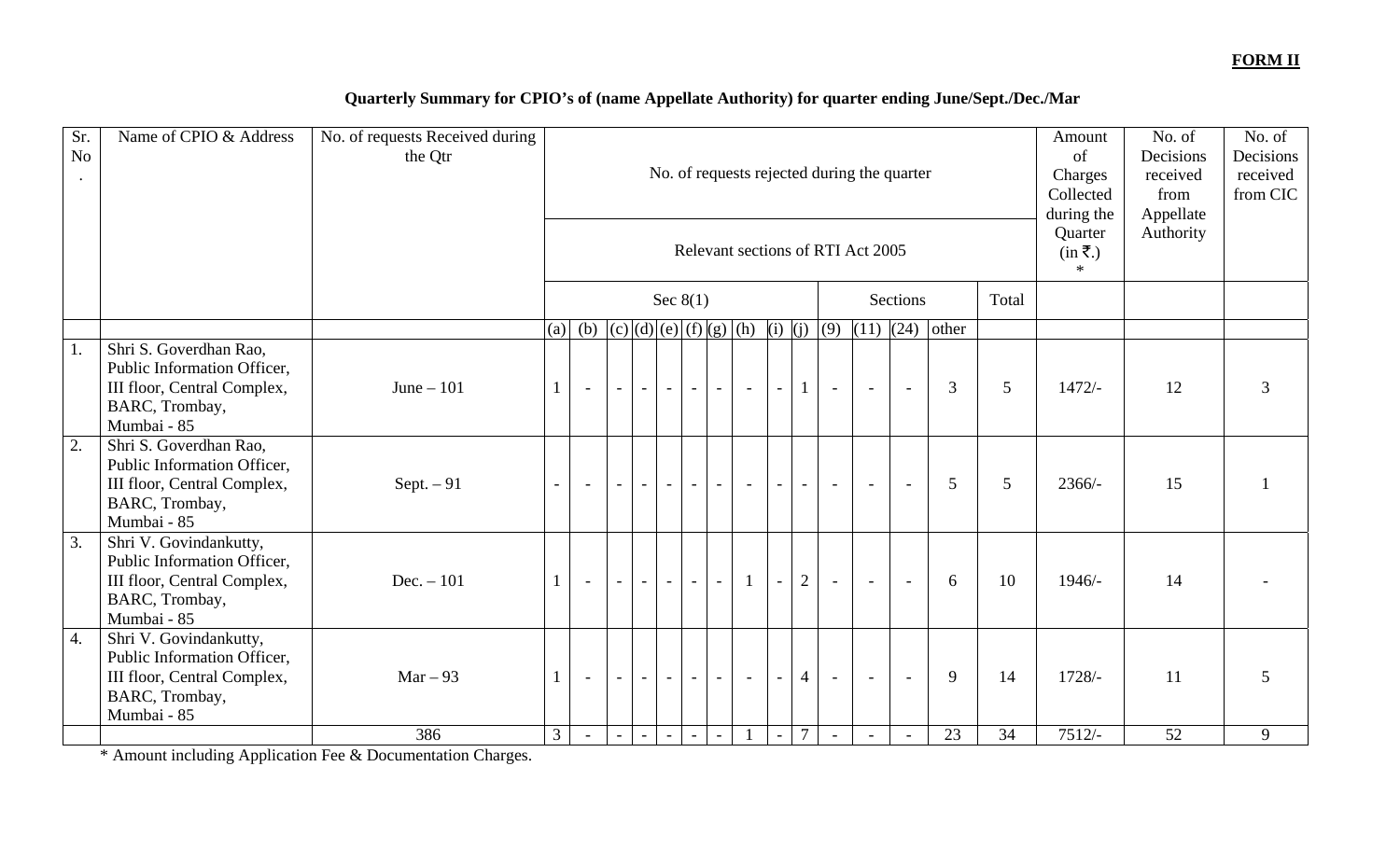### **FORM II A**

# **Quarterly Summary of Appellate Authorities for (public Authority) for quarter ending June/Sept/Dec/Mar**

| Sr.<br>N <sub>o</sub> | Name of Appellate Authority & Address                                                                   | No. of Appeals<br>received during<br>the Qtr | No. of requests rejected during the quarter |                                   |     |     |            |     |     |     |     |            |  |                     |                                                       | Decisions received from CIC                                                   |  |
|-----------------------|---------------------------------------------------------------------------------------------------------|----------------------------------------------|---------------------------------------------|-----------------------------------|-----|-----|------------|-----|-----|-----|-----|------------|--|---------------------|-------------------------------------------------------|-------------------------------------------------------------------------------|--|
|                       | Shri S. G. Markandeya,<br>Controller, BARC,<br>VI floor, Central Complex,<br>BARC, Trombay, Mumbai - 85 |                                              |                                             | Relevant sections of RTI Act 2005 |     |     |            |     |     |     |     |            |  |                     | Number of decisions<br>received during the<br>quarter | Number of<br>cases<br>involving<br>penalties<br>and<br>disciplinary<br>action |  |
|                       |                                                                                                         |                                              |                                             |                                   |     |     | Sec $8(1)$ |     |     |     |     |            |  | Sections            | Total                                                 |                                                                               |  |
|                       |                                                                                                         |                                              | (a)                                         | (b)                               | (c) | (d) | (e)        | (f) | (g) | (h) | (i) | (i)<br>(9) |  | $(11)$ $(24)$ other |                                                       |                                                                               |  |
|                       | Quarter Ending June 30, 2012                                                                            | 12                                           |                                             |                                   |     |     |            |     |     |     |     |            |  |                     |                                                       |                                                                               |  |
| 2.                    | Quarter Ending September 30, 2012                                                                       | 15                                           |                                             |                                   |     |     |            |     |     |     |     |            |  |                     |                                                       |                                                                               |  |
| 3.                    | Quarter Ending December 31, 2012                                                                        | 14                                           |                                             |                                   |     |     |            |     |     |     |     |            |  |                     |                                                       |                                                                               |  |
| 4.                    | Quarter Ending March 31, 2013                                                                           | 11                                           |                                             |                                   |     |     |            |     |     |     |     |            |  |                     |                                                       |                                                                               |  |